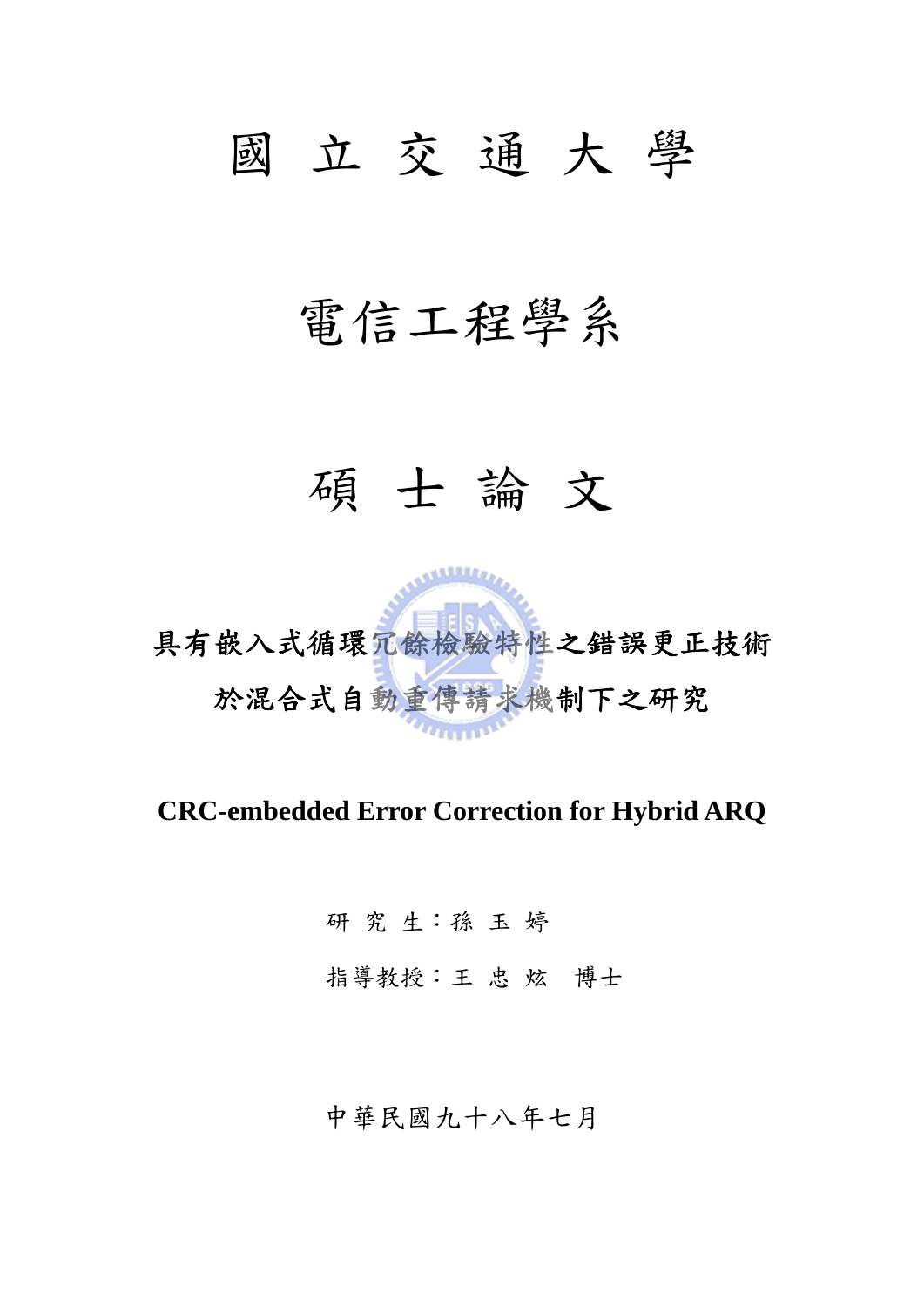### 具有嵌入式循環冗餘檢驗特性之錯誤更正技術於混合式 自動重傳請求機制下之研究

### **CRC-embedded Error Correction for Hybrid ARQ**

研 究 生:孫玉婷 Student:Yu-Ting Sun

指導教授:王忠炫 博士 Advisor:Dr. Chung-Hsuan Wang



A Thesis Submitted to Department of Communication Engineering College of Electrical and Computer Engineering National Chiao-Tung University in Partial Fulfillment of the Requirements for the Degree of Master of Science In Communication Engineering

July 2009 Hsinchu, Taiwan, Republic of China

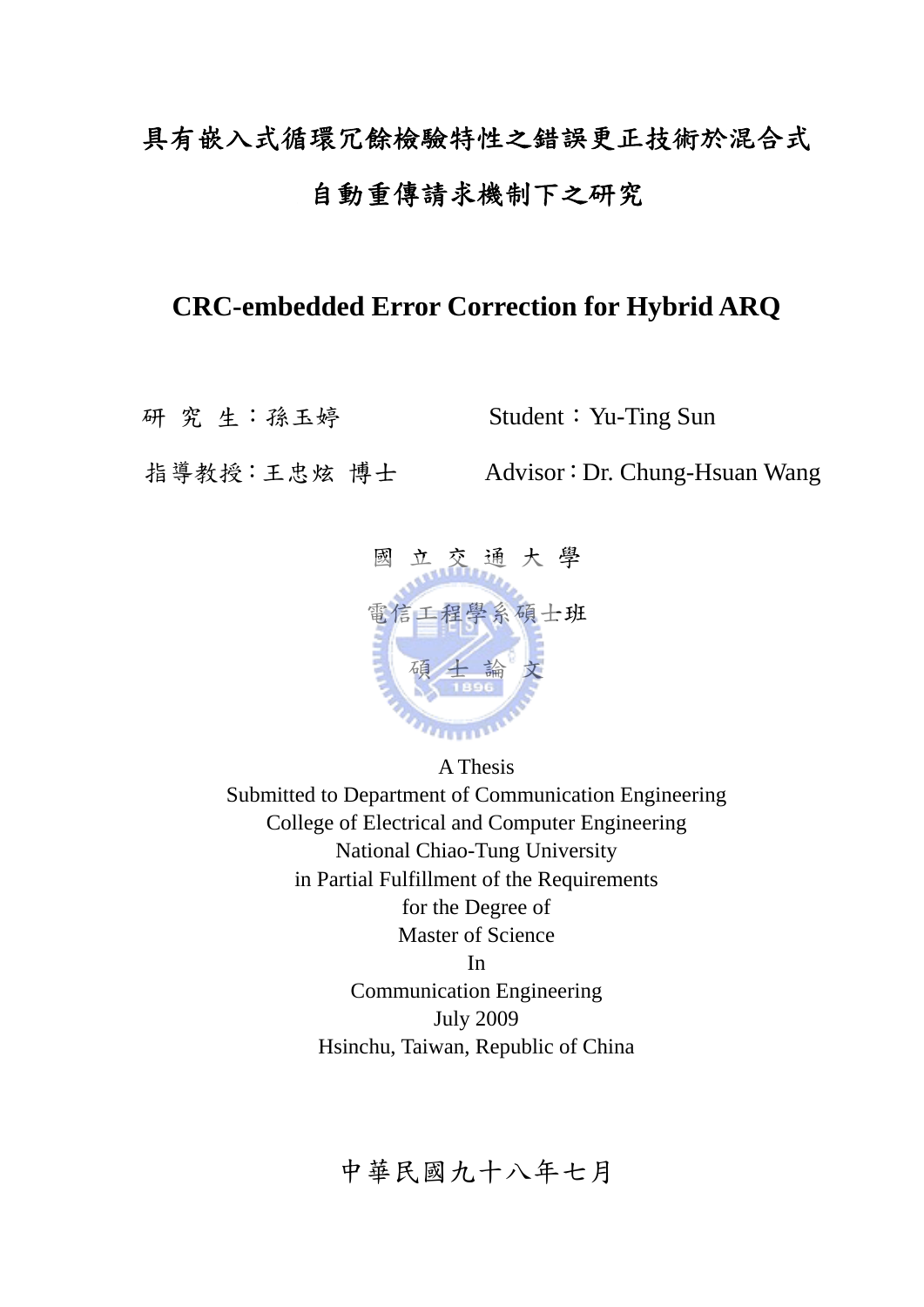#### 具有嵌入式循環冗餘檢驗特性之錯誤更正技術於混合式自動重

#### 傳請求機制下之研究

### CRC-embedded Error Correction for Hybrid ARQ

研究生:孫玉婷 有一 指導教授:王忠炫 博士

#### 國立交通大學電信工程學系碩士班

### 摘要

在使用串接碼的通訊系統下, 循環冗餘檢驗碼是一種通常被當作內部碼用於錯誤 偵測的截短碼而迴旋碼則被視為外部碼。然而,如果吾人不僅想使用循環冗餘檢驗碼的 錯誤偵測能力而且也想使用其錯誤更正能力,則最直接增加效能的想法就是利用迴旋碼 和循環冗餘檢驗碼的聯合解碼來取代傳統的迴旋解碼。其中一種方式就是結合循環冗餘 檢驗碼和迴旋碼的解碼網格。然而,雖然使用循環冗餘檢驗碼和迴旋碼的結合網格作解 碼的聯合解碼法可以降低區塊錯誤率,但在實際運用上是不可行的。因此,在利用結合 網格做解碼的情況下,吾人提出一種針對循環冗餘檢驗碼修正後的編碼方式以及在從結 合網格造出的縮小網格上的一種新解碼系統。模擬結果顯示,不只修正後的循環冗餘檢 驗解碼程序且提出的解碼系統都會比傳統的重傳系統得到較低的錯誤率。和表單維特比 演算法的比較以及提出的解碼方式也會在此論文中呈現。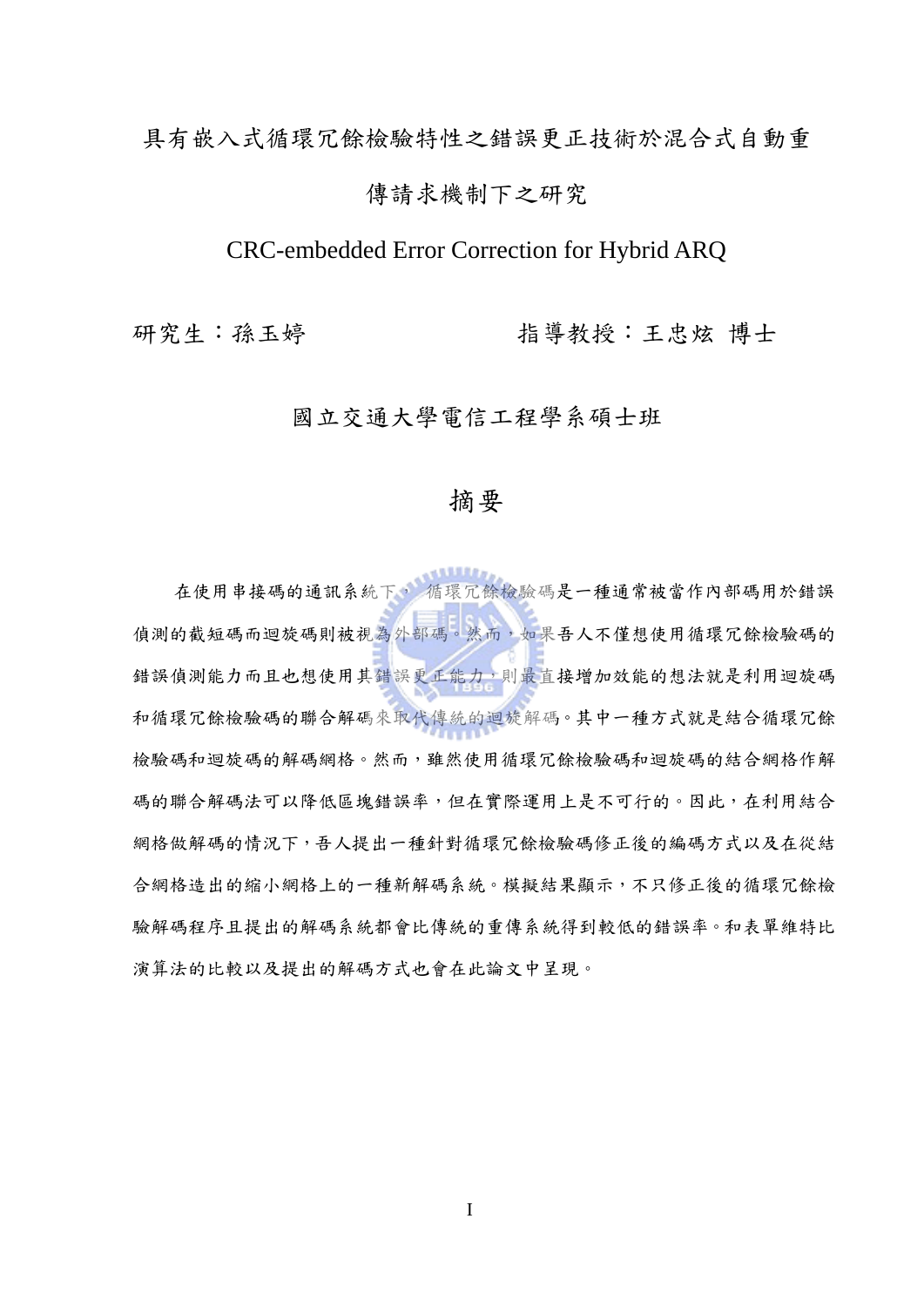### CRC-embedded Error Correction for Hybrid ARQ

Student: Yu-Ting Sun Advisor: Chung-Hsuan Wang

Department of Communication Engineering National Chiao Tung University

#### Abstract

As we know, a cyclic redundancy code (CRC) is a shortened cyclic code which is commonly used as an inner code for error detection and an convolutional code is considered as an outer code in the communication system employing a serially concatenated code. However, if we utilize not only the error detecting capability but also the error correcting ability of CRC, it is straightforward to improve the performance by employing the joint decoding of convolutional codes and CRC instead of the conventional convolutional decoding. One of methods is to combine the decoding trellis of CRC and convolutional codes. Nevertheless, the joint decoding which applies a combined trellis composed of CRC and convolutional codes was infeasible in practical implementation although the block error rate can be deceased. Accordingly, under the circumstance of utilizing the combined trellis for decoding, we propose a modified encoding method for CRC codewords and a new decoding scheme on the reduced trellis constructed from the combined trellis. Simulation results exhibit that not only the modified CRC encoding process but also the proposed decoding scheme achieves lower error rate than the original retransmission schemes. The comparison between list Viterbi algorithm (LVA) and the proposed decoding scheme will be illustrated in this thesis in addition.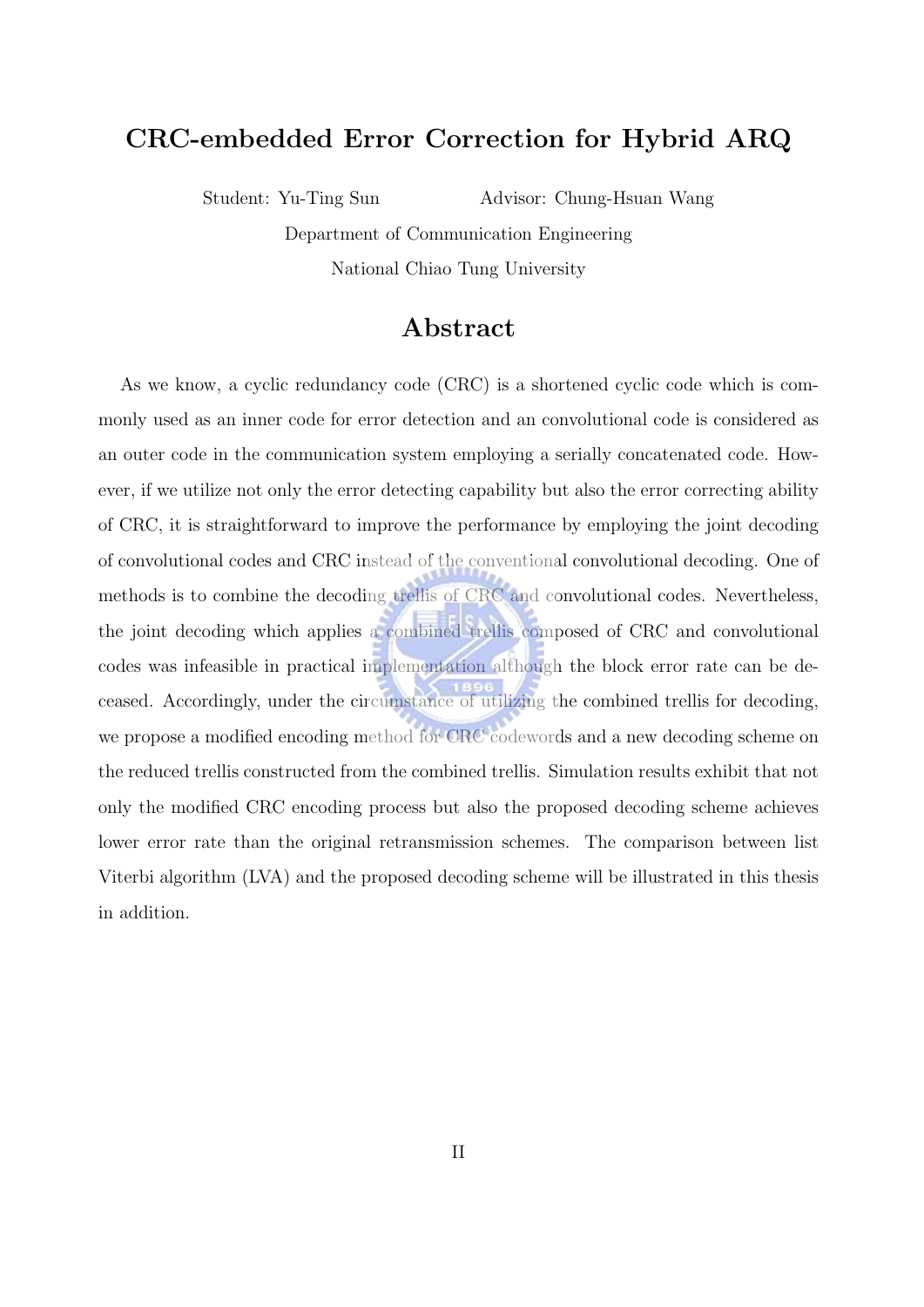#### 誌 謝

在這兩年的研究所生涯中,首先要特別感謝我的指導教授王忠炫博士。當 我在研究上遇到困難及瓶頸時,老師總是適時的給予方向引導我們,在每次的 meeting 中又耐心的教導和提出指正。我不僅從老師身上學到專業知識,更學到 如何嚴謹地思考任何問題及做研究的方法。非常感謝老師這兩年來的諄諄教誨。

再來要感謝的是我的家人:非常感謝你們在我遇到挫折和脆弱的時候能夠 完全地支持我,雖然相隔的距離很遠,但你們給予我的力量卻每每都從手機的另 一端確確實實地傳了過來。

再來要感謝的是實驗室的學長、同學及學弟妹們:首先感謝實驗室的學長力仁、 老菜、小白、一哥,讓我們還是小碩一時可以很快地融洽地融入實驗室。而博班 學長大師兄,更總是不厭其煩地和我們討論問題,並且指引了一些研究的方向。 實驗室在他的照耀下,讓大家在迷茫的研究裡,總是能探索出解決的方法。和我 一起共患難的標和郭胖,感謝你們總是帶領著反應較遲鈍的我一起向前邁進。也 謝謝學弟妹泡泡和十三為實驗室帶來了不少的歡笑歡樂。

 再來是我的朋友們及其他實驗室的同學們,有你們的陪伴、支持及大力相 助,才讓我得以支撐到現在!

感謝所有幫助過我的人,謝謝你們!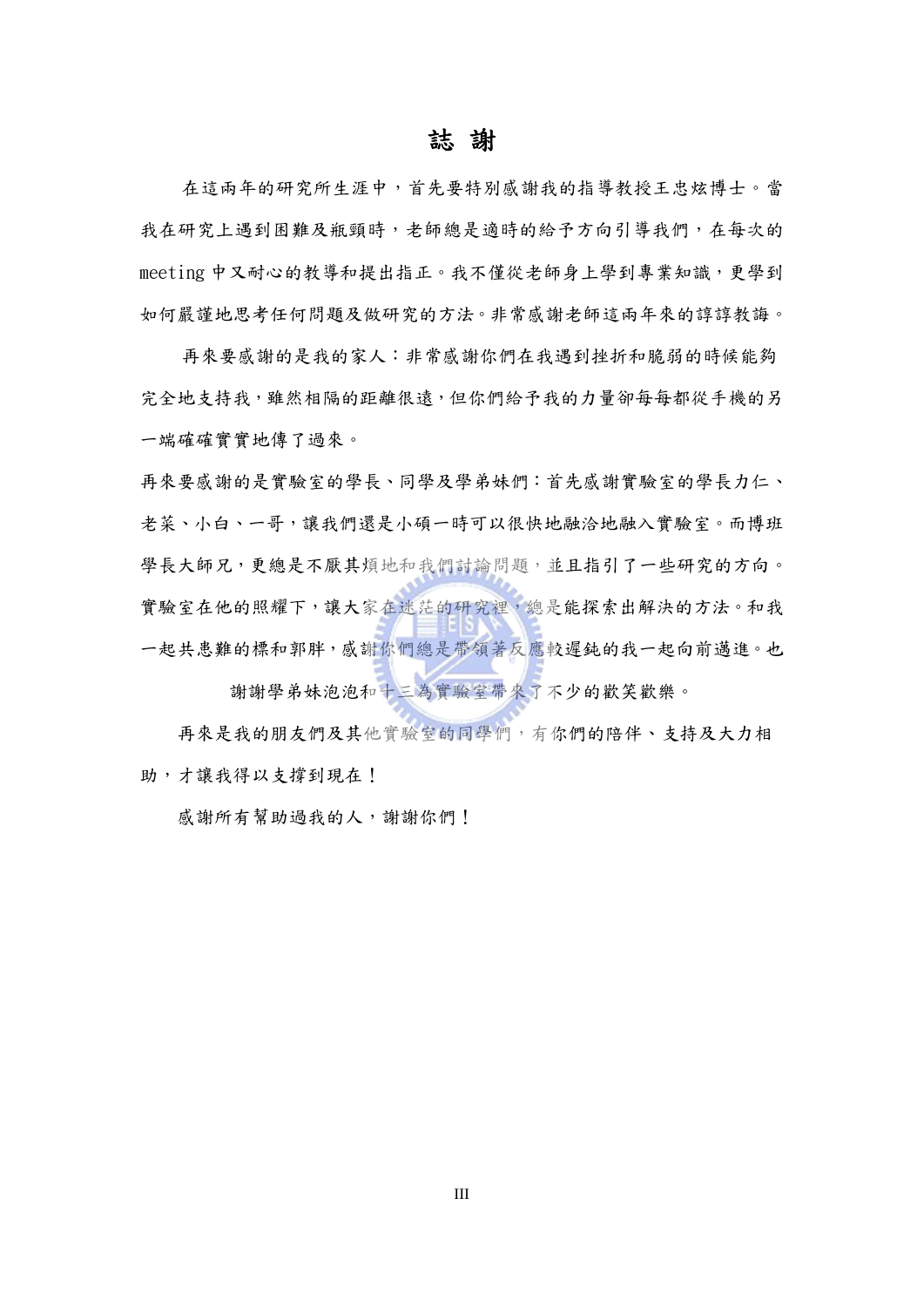### **Contents**

|                |          | <b>Chinese Abstract</b>                                                 | $\mathbf I$    |
|----------------|----------|-------------------------------------------------------------------------|----------------|
|                |          | <b>English Abstract</b>                                                 | $\mathbf{I}$   |
|                |          | Acknowledgement                                                         | III            |
|                | Contents |                                                                         | $\mathbf{IV}$  |
|                |          | List of Figures                                                         | VI             |
|                |          | List of Tables                                                          | VIII           |
| 1              |          | 1896<br>Introduction                                                    | $\mathbf{1}$   |
| $\overline{2}$ |          | Overview of Convolutional codes and Hybrid ARQ Schemes                  | $\bf{5}$       |
|                | 2.1      |                                                                         | $\overline{5}$ |
|                |          | 2.1.1<br>Maximum Likelihood Decoding and Sequential Decoding for Convo- |                |
|                |          |                                                                         | 7              |
|                | 2.2      |                                                                         | 12             |
|                | 2.3      |                                                                         | 13             |
| 3              |          | CRC-assisted Error Correction Schemes for Convolutional Codes           | 16             |
|                | 3.1      | The Combined Trellis of CRC and Convolutional Codes                     | 16             |
|                | 3.2      | A time-varying Decoding Algorithm on Combined trellis                   | 17             |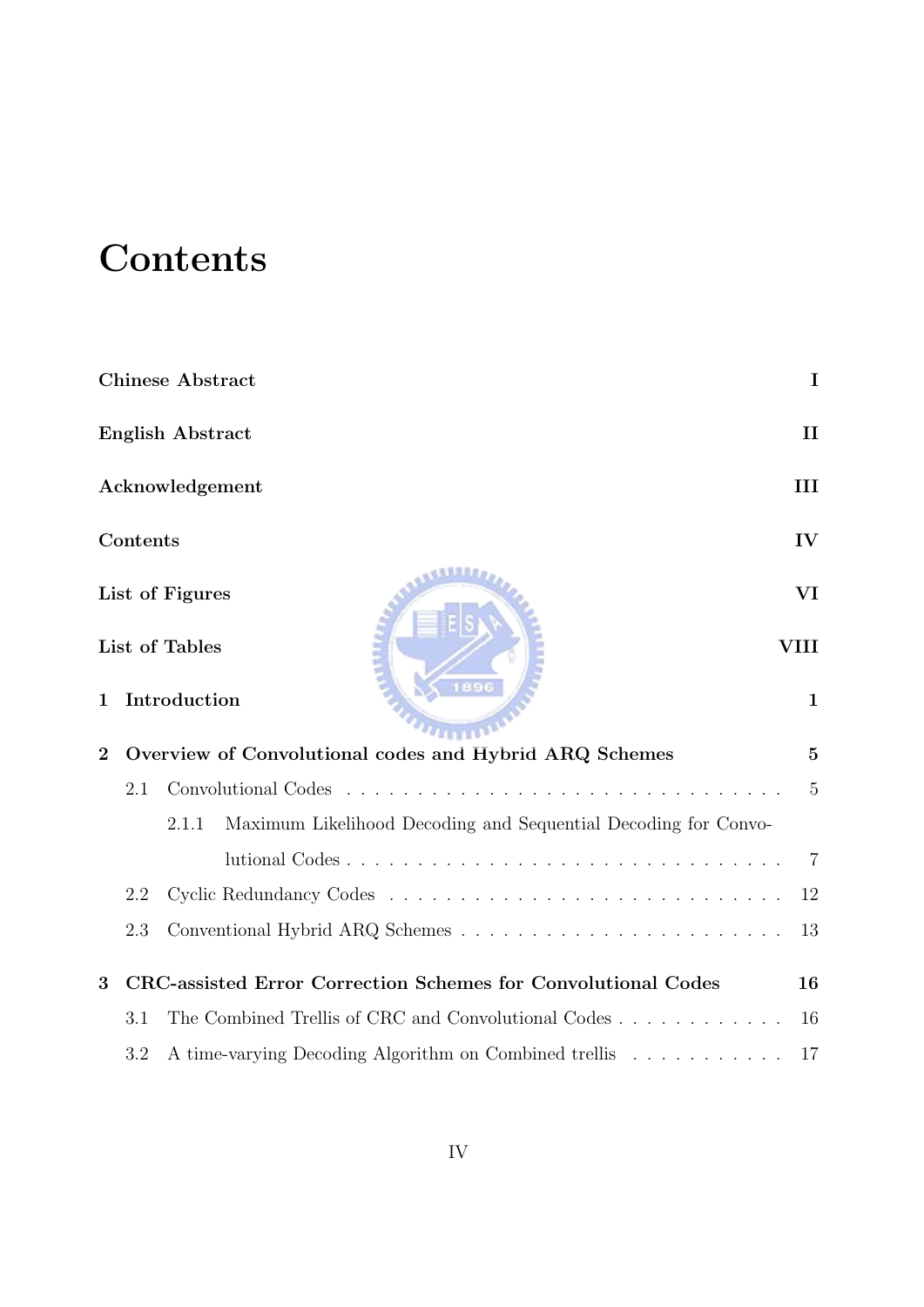|                     | 3.3                            | A Modified Encoder of Combined CRC and Convolutional Codes: the Pro-    |    |
|---------------------|--------------------------------|-------------------------------------------------------------------------|----|
|                     |                                | posed Partition Method for Information Package 20                       |    |
|                     | 3.4                            | Method of Forming the Reduced Trellis of Combined CRC and Convolutional |    |
|                     |                                | Codes                                                                   |    |
|                     | 3.5                            |                                                                         | 27 |
|                     | $\boldsymbol{\Lambda}$         | <b>Simulation Results</b>                                               | 29 |
|                     | Conclusions<br>5.              |                                                                         | 35 |
|                     | A Proof of the Reduced Trellis |                                                                         | 36 |
| <b>Bibliography</b> |                                |                                                                         | 37 |

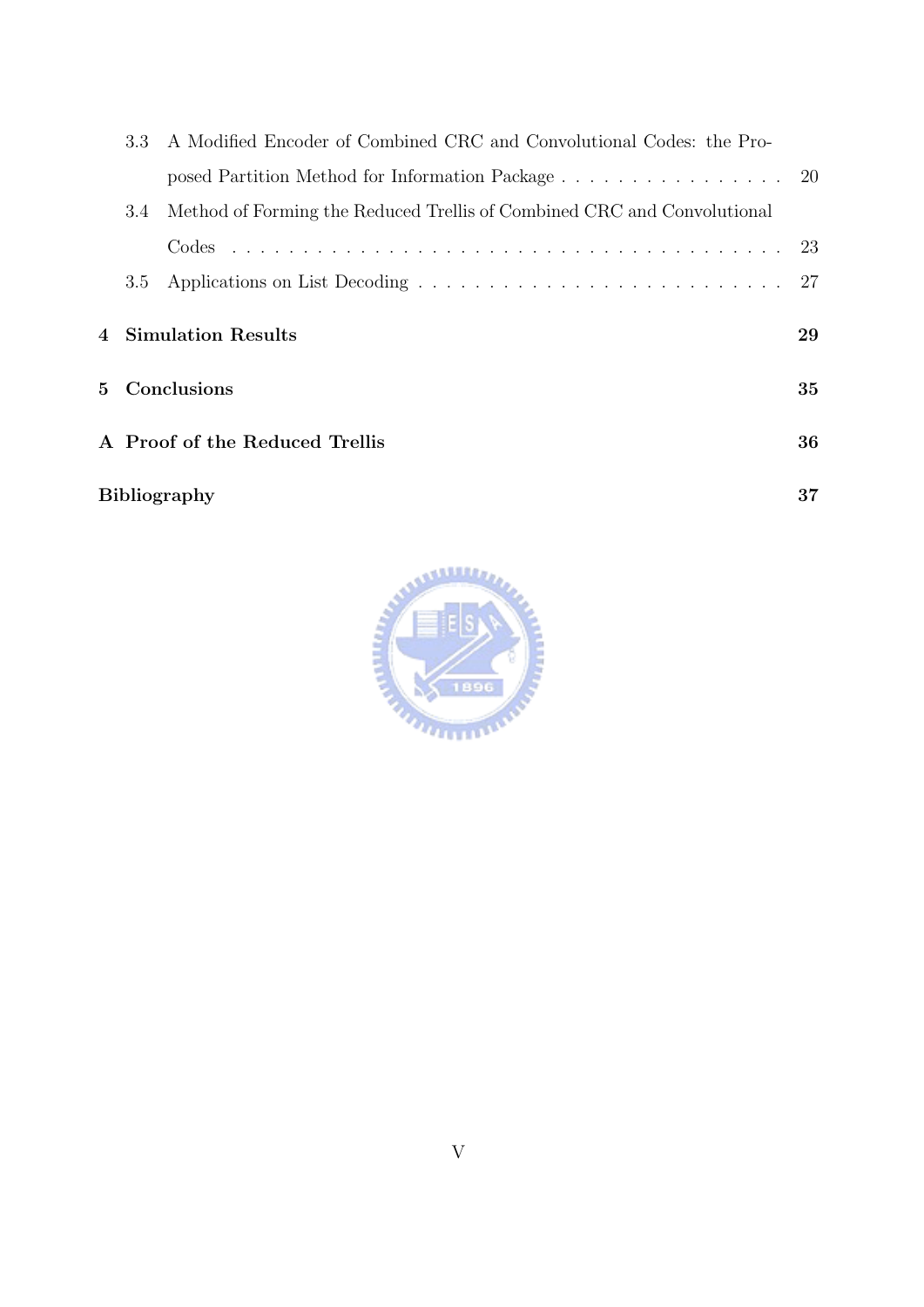## List of Figures

| 2.1 | A rate $R = 1/2$ binary convolutional encoder with memory order $m = 3$               | 6      |
|-----|---------------------------------------------------------------------------------------|--------|
| 2.2 | The Code tree for the binary $(2, 1, 2)$ convolutional code with information          |        |
|     | length 5. Input zero tail bits after level 5 to return back to the zero state. A      |        |
|     | codeword $\mathbf{v} = (11 \ 01 \ 10 \ 01 \ 00 \ 10 \ 11)$ is shown above             | 9      |
| 2.3 | The quantized stack of stack-bucket algorithm                                         | 12     |
| 3.1 | A rate $R = 1/2$ binary convolutional encoder with memory order $m = 2$ and           |        |
|     | a CRC with generator polynomial $g(x) = 1 + x$                                        | $17\,$ |
| 3.2 | The state diagram of combined CRC and convolutional codes                             | 18     |
| 3.3 | The combined trellis of CRC and convolutional codes $\dots \dots \dots \dots$         | 18     |
| 3.4 | The complete combined trellis of CRC and convolutional codes                          | 19     |
| 3.5 | The conventional trellis of convolutional codes $\dots \dots \dots \dots \dots \dots$ | 19     |
| 3.6 | The CRC codewords with a modified CRC encoder $\ldots \ldots \ldots \ldots$           | 21     |
| 3.7 | The realization of the decoding of combined trellis with a modified CRC encoder 21    |        |
| 3.8 | A rate $R = 1/2$ binary convolutional encoder with memory order $m = 2$ and           |        |
|     | a CRC with generator polynomial $g(x) = 1 + x^2$                                      | 23     |
| 3.9 | The combined trellis of CRC-2 and a $(2,1,2)$ , $m = 2$ convolutional code. The       |        |
|     | left two bits are the state of CRC and the right two bits are the state of CC         | $24\,$ |
|     | 3.10 Ignore one right bit of CRC state in the upper portion of the combined trellis   |        |
|     |                                                                                       | 24     |
|     | 3.11 Ignore one right bit of CRC state in the upper portion of the combined trellis   |        |
|     |                                                                                       | 25     |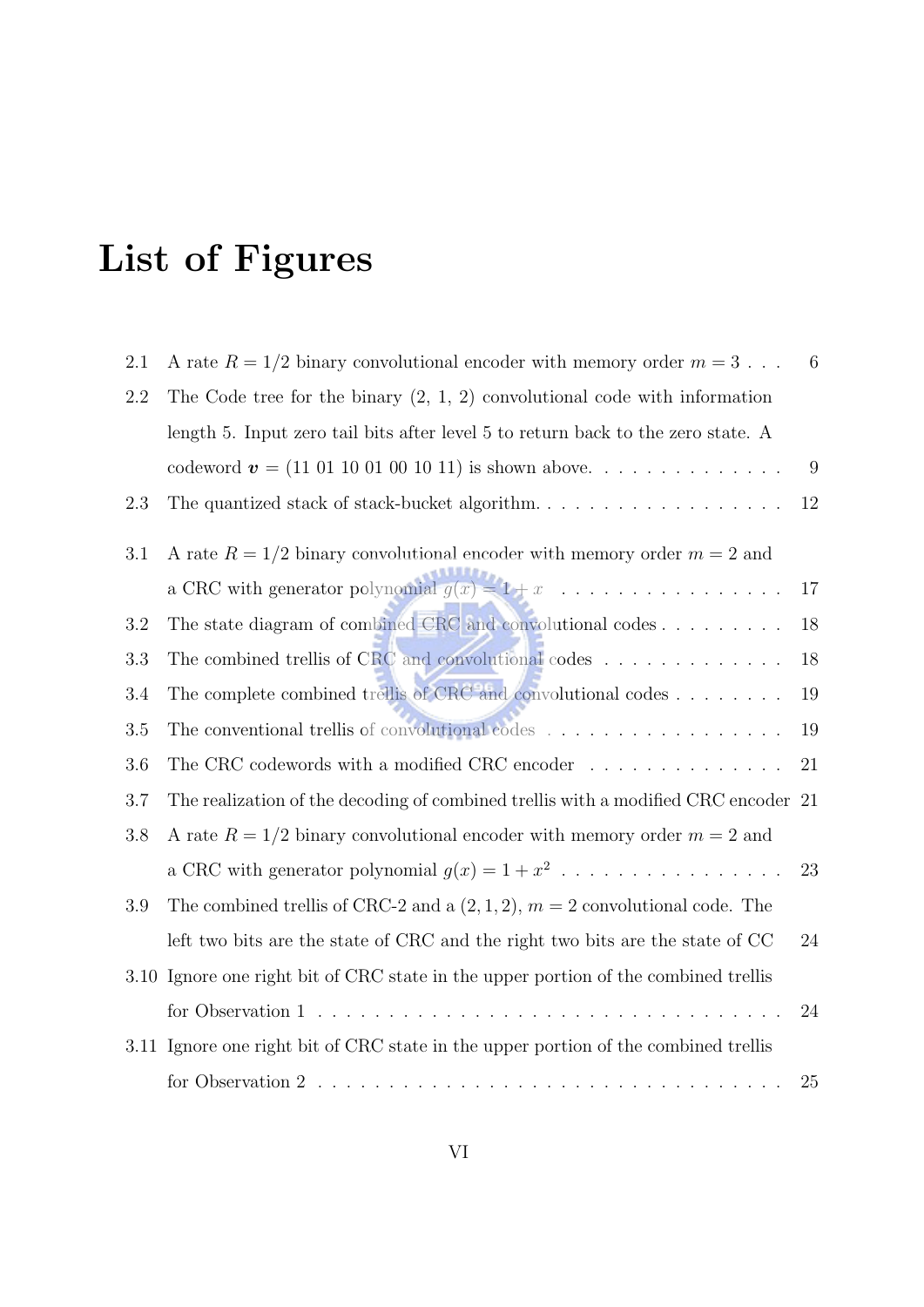|     | 3.12 The reduced trellis of the combined trellis and the corresponding elements of |  |
|-----|------------------------------------------------------------------------------------|--|
|     |                                                                                    |  |
|     | 3.13 Combine the corresponding elements of the reduced trellis to several sub-     |  |
|     |                                                                                    |  |
|     | 4.1 CC $(2,1,6)$ , information size=114, CRC-8 detect 30                           |  |
|     | 4.2 CC $(2,1,6)$ , information size=114, CRC-8 detect 31                           |  |
|     | 4.3 Three distinct encoding schemes for CRC codeword 32                            |  |
|     | 4.4 CC $(2,1,6)$ , information size=114, CRC-15 detect 33                          |  |
|     | 4.5 CC $(2,1,6)$ , information size=114, CRC-8 detect 33                           |  |
| 4.6 | Throughput: CC $(2,1,6)$ , information size=114, CRC-15 detect 34                  |  |
|     | 4.7 CC $(2,1,6)$ , information size=114, CRC-8 detect 34                           |  |

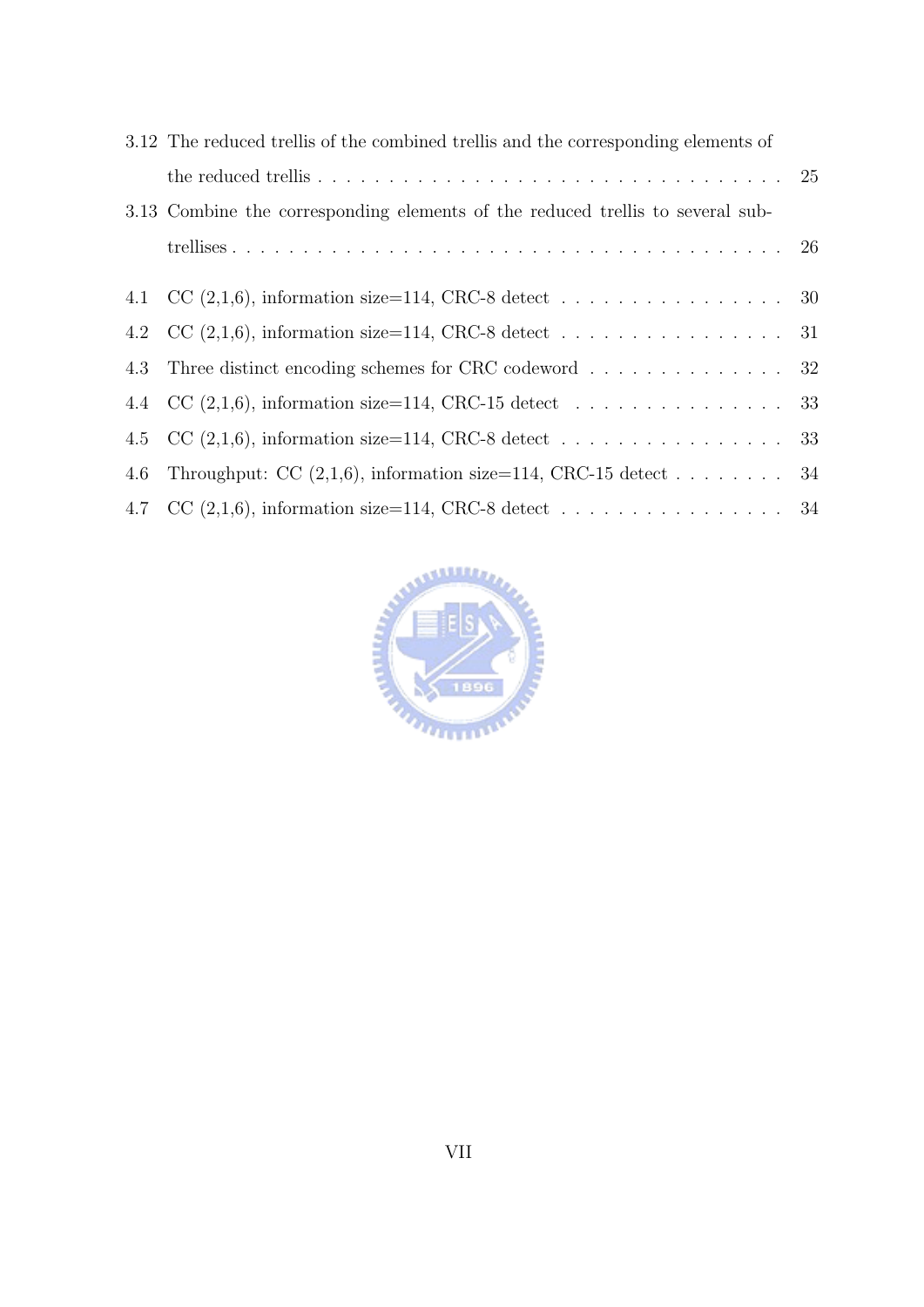## List of Tables

4.1 complexity . . . . . . . . . . . . . . . . . . . . . . . . . . . . . . . . . . . . . 31

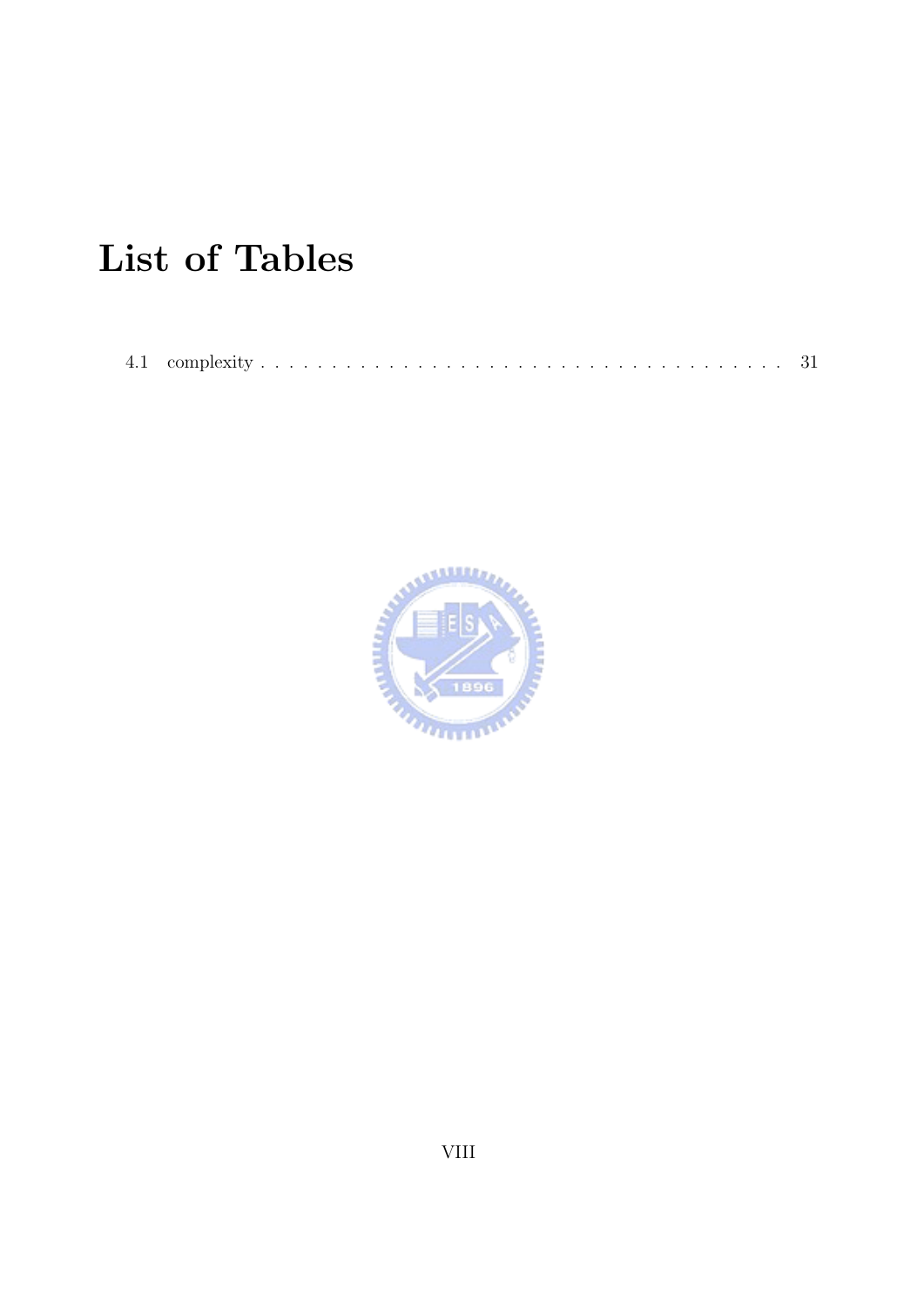## Chapter 1 Introduction

There are various error-control strategies such as forward error correction (FEC) and automatic repeat request ARQ in the communication system. The former is used for oneway communication system and employs error-correcting codes that automatically correct errors detected at the receiver, and the latter uses an error-detecting code and an errorcorrecting code for two-way communication system which permits retransmission. When the receiver detects errors in the ARQ scheme, a request is sent to the transmitter to repeat the message, and the repeated request continuously to be sent until the message is correctly received. However, these two error-control strategies both have inevitable drawbacks. The drawback of the ARQ is that the throughput falls rapidly with increasing channel error rate. For FEC systems, there are two drawbacks: First, when a received vector is detected in error, it must be decoded and delivered to the user regardless of whether it is correct or not. Second, to obtain high system reliability, a long powerful code which makes decoding difficult to implement is necessarily required. Due to the drawbacks in both ARQ and FEC, the combination of these two error control schemes was proposed as a hybrid ARQ [2]. A hybrid ARQ system is an ARQ system consists of an FEC subsystem which is to reduce the frequency of retransmission by correcting the error patterns that occur most frequently. There are several kinds of hybrid ARQ schemes such as Type-I HARQ, Type-II HARQ, Type-III HARQ and reliability-based Hybrid ARQ (RB-HARQ) [1, 3, 4, 5]. When a less frequent error pattern occurs and is detected by error detecting part, the receiver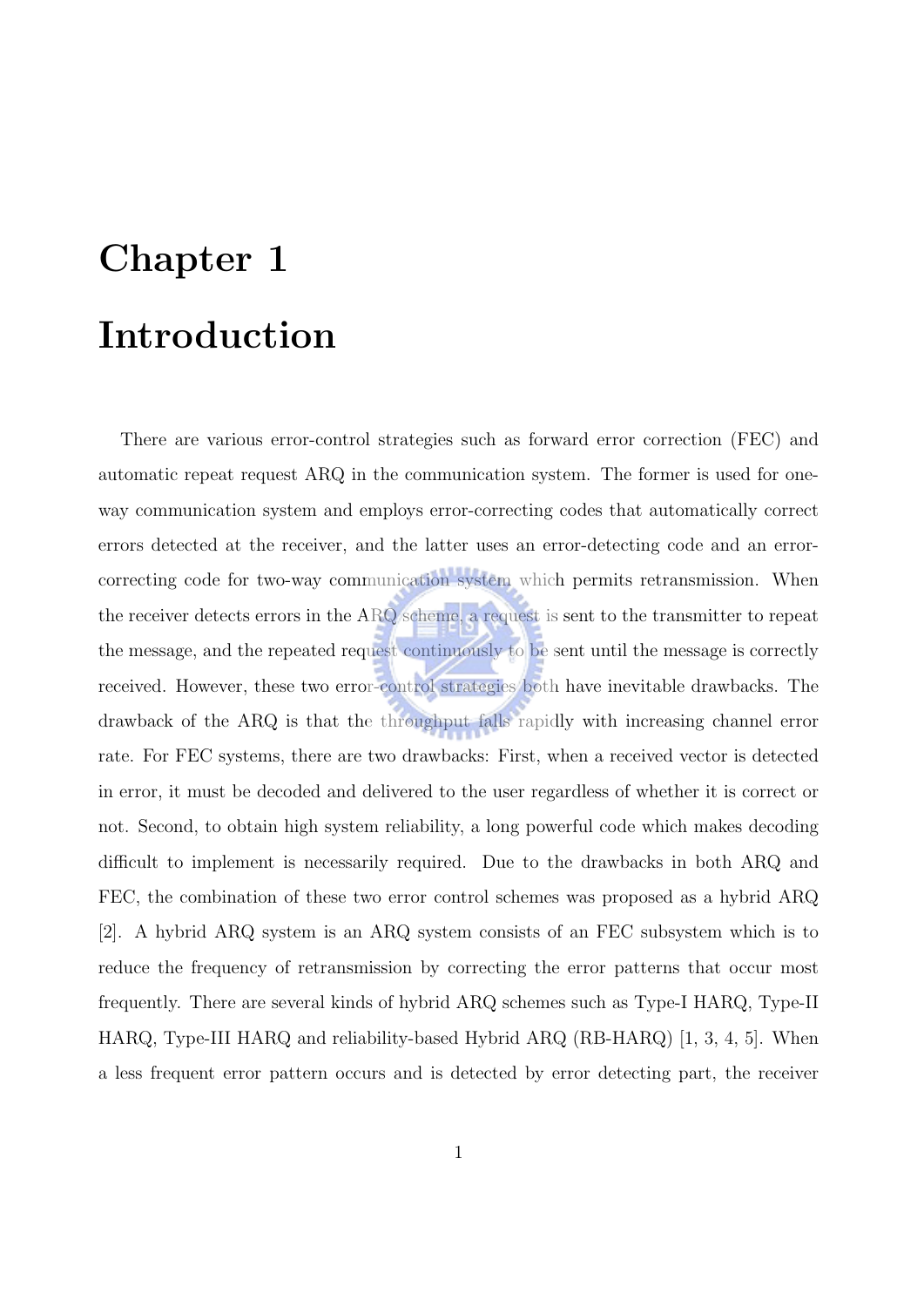request a retransmission by ARQ rather than passing the unreliably decoded message to the user. In this way, the system throughput and reliability can be both increasing due to the combination.

The method of increasing the decoding capability of the error correcting part is one of the significant issues in the hybrid ARQ schemes. The retransmission times can be decreased by the increasing rate of succeeded packages which are decoded by the error correcting part. Furthermore, if the number of retransmission times is restricted by the system, superior error correction can decrease the block error rate under limited retransmission times. We consider about the system of using a convolutional code as an error correction code (an inner code) and a cyclic redundancy code (CRC) as an error detection code (an outer code) in this thesis on account of the general employment of this system in the present transmission system. Therefore, we attempt to design some decoding schemes which can improve the throughput and alleviate the block error rate caused by the convolutional decoder in hybrid ARQ system. There are two directions to approach the goal: the first is to attain  $L<sup>th</sup>$  best paths in 1st transmission instead of one ML path. The second is to enhance the decoding capability of the error correction codes. The idea of first direction is proposed as a list Viterbi decoding algorithm (LVA) [11] by Seshadri in 1994. In the system of using convolutional codes as inner codes and CRC as outer codes, LVA tries to search another acceptable decoded codeword to pass the error detection before next retransmission while the ML codeword failed. Thus, the block error rate will be decreased if the retransmission is prohibited or the number of retransmission times is restricted. Nevertheless, the improvement in performance provided by LVA is confined because the correct codeword will not be found in the searching of the L<sup>th</sup> best paths in an extremely noisy channel. That is to say, the performance will not be upgraded even the L has been increased to a huge number. Consequently, we should try to enhance the decoding capability of the convolutional decoder itself.

As we know, CRC is a shortened cyclic code which is commonly used for error detection in two-way transmission systems. For the conventional convolutional decoder, it decodes an information sequence which contains CRC bits from received sequence. Then we can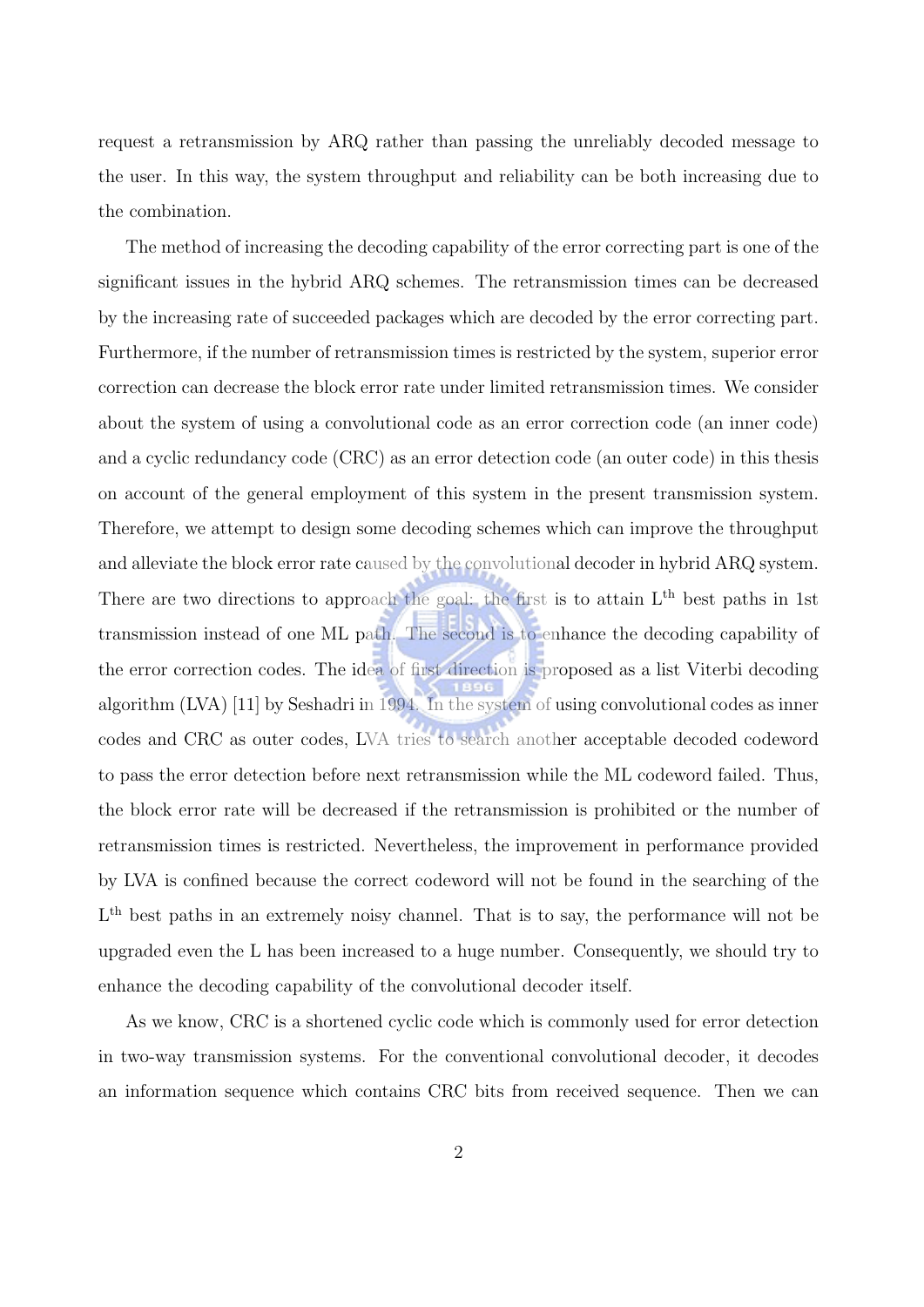detect errors in the decoded sequence by checking the remainder of the decoded sequence divided by the generator polynomial is zero or not. However, if we utilize not only the error detecting capability but also the error correcting capability of CRC, it is straightforward to improve the performance by employing the joint decoding of convolutional codes and CRC instead of the conventional convolutional decoding. One of methods of correcting message errors using CRC is to combine the parity-check matrix of the CRC and the parity-check matrix for any error correcting code which is a block code and is used in conjunction with the CRC. The method with the combination of varied parity-check matrices was presented by Spencer [12].

One of methods for the joint decoding of convolutional codes and CRC is to combine the decoding trellis of CRC and convolutional codes. Nevertheless, the joint decoding which applies a combined trellis composed of CRC and convolutional codes was infeasible in practical implementation although the block error rate can be deceased. This kind of decoding scheme considers not only the states of convolutional codes but also the states of CRC in the combined trellis. Thus, an excessively high complexity will be approached because of the increasing number of states. In addition, the codewords decoded from the combined trellis are always the CRC codewords which result in the extinguishment of the error detecting capability. Accordingly, under the circumstance of utilizing the combined trellis for decoding, we propose a modified encoding method for CRC codewords and a new decoding scheme on the reduced trellis constructed from the combined trellis. The proposed encoding method is partitioning the original CRC into several smaller CRCs and modifying the encoding procedure for CRC codewords to form a new combined trellis consisting of these small CRCs and convolutional codes. For the proposed decoding scheme, we first derive the reduced trellis of the combined trellis and then obtain a simple procedure to construct sub-trellises in the reduced trellis of the combined trellis for a time-varying decoding. These two modified encoding and decoding methods both elevate the performance without a tremendous amount of computation and restore the error detecting ability of CRC by applying the distinct adjusted trellises of the original combined trellis respectively. Simulation results exhibit not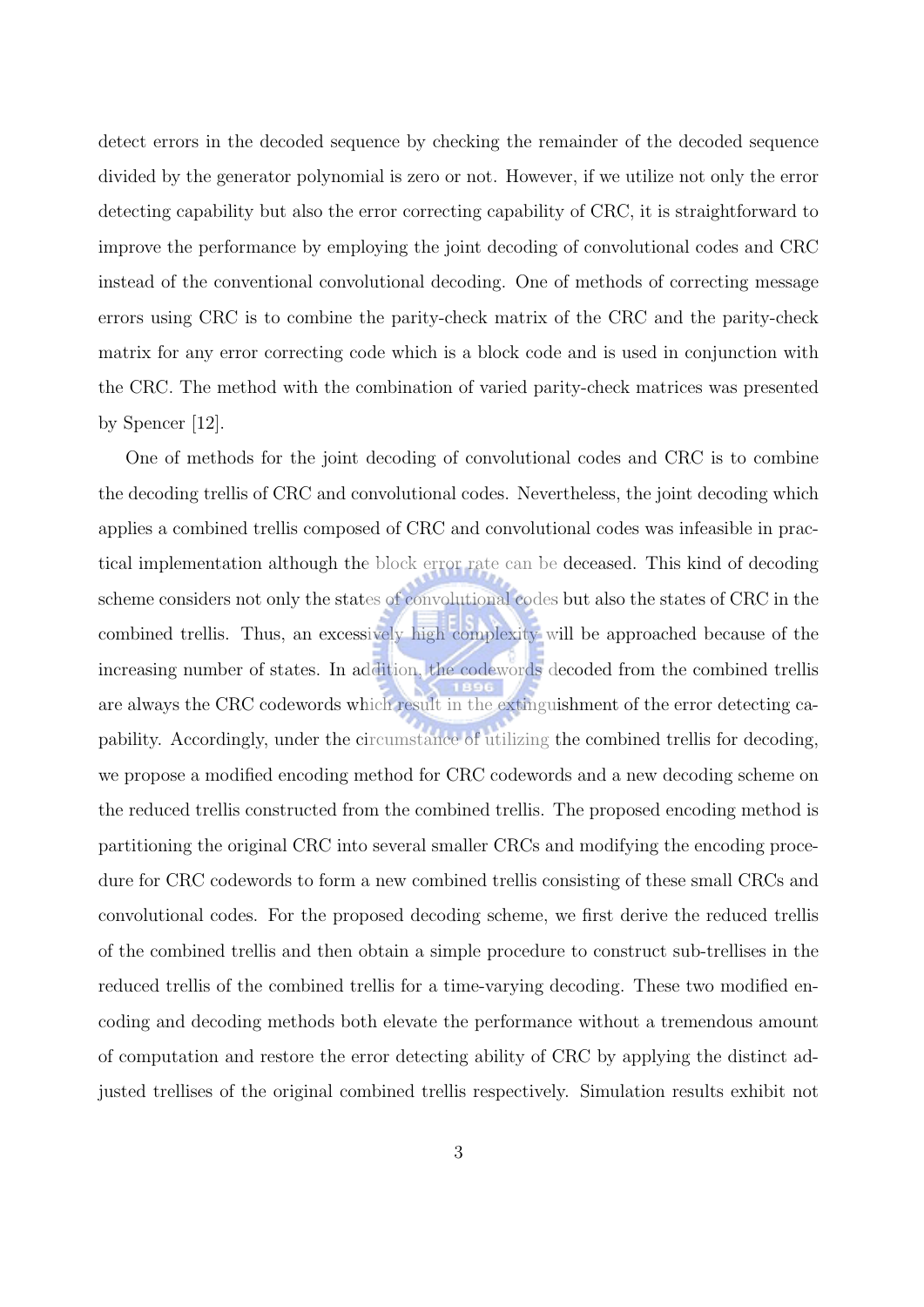only the modified CRC encoding process but also the proposed decoding scheme achieves lower error rate than the original retransmission schemes The comparison between LVA and the proposed decoding scheme will be illustrated in this thesis in addition.

The remainder of this thesis is organized as follows. In Chapter 2, an overview of convolutional codes and hybrid ARQ schemes is introduced here. In Chapter 3, we give a review of soft-decision decoding algorithms for convolutional codes such as maximum likelihood decoding, sequential decoding and maximum likelihood soft-decision decoding algorithm. The modified encoding method for CRC and the method of constructing a reduced trellis of the combined trellis are presented in Chapter 4. The formation of the combined trellis and a time-varying decoding algorithm on the combined trellis are also given in this chapter. Simulation results are shown in Chapter 5 for performance verifications. In Chapter 6, we summarize our investigations and present some potential future works for improvements to performance and diminished computation times.

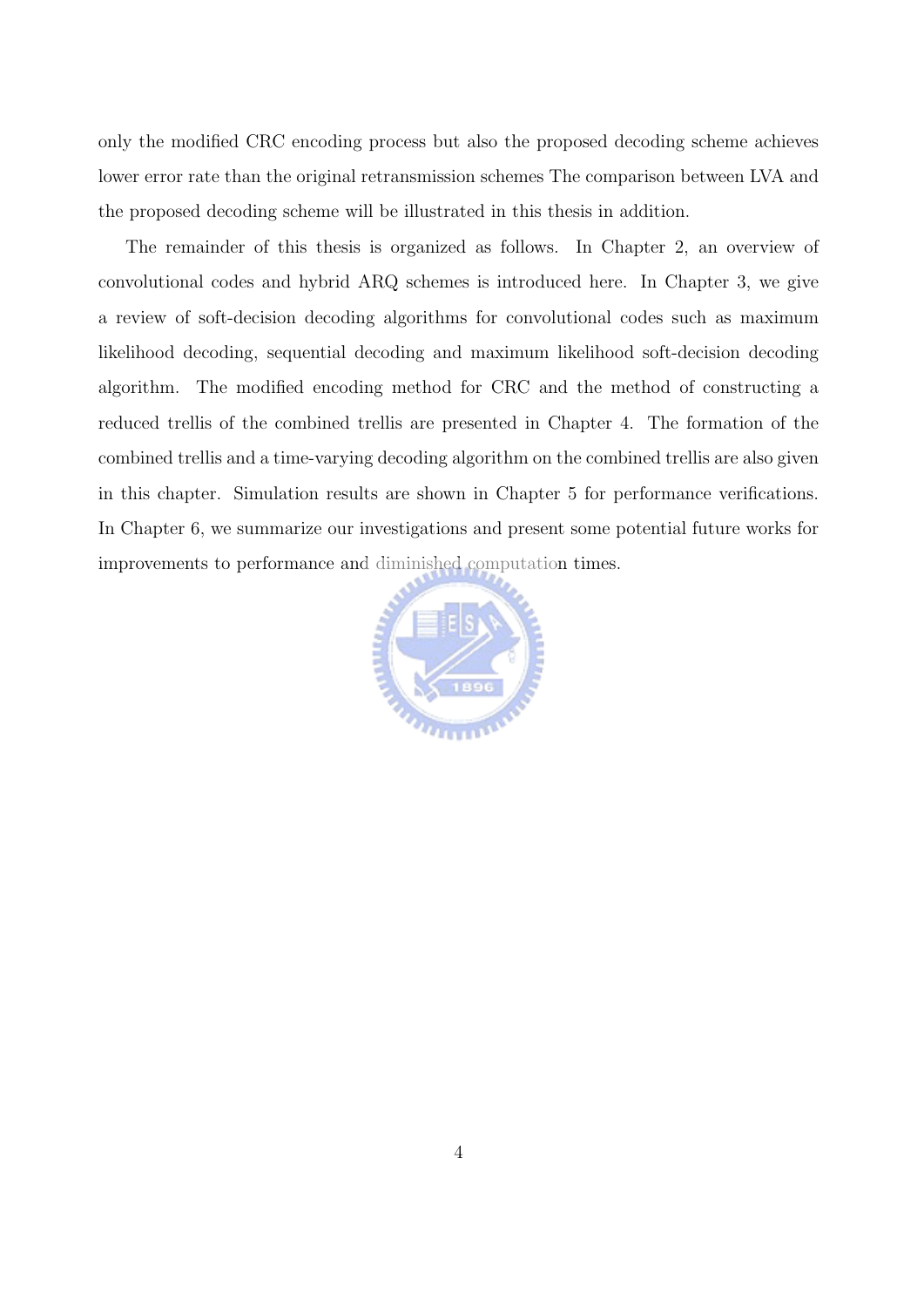### Chapter 2

### Overview of Convolutional codes and Hybrid ARQ Schemes

#### 2.1 Convolutional Codes

Differing from block codes, the encoder of convolutional codes contains memory, and the encoder outputs at any given time unit depend not only on the inputs at that time unit but also on some number of previous inputs. A rate  $R = k/n$  convolutional encoder with memory order m can be realized as a k-input, n-output liner sequential circuit with inputs which are remaining in the encoder for  $m$  time units after entering. Large minimum distances and low error probabilities can be achieved by increasing memory size  $m$  distinct  $T_{\rm H\,H\,H\,H}$ from block codes.

A rate  $R = k/n$  convolutional encoder with memory order m is referred to as an  $(n, k, m)$ encoder. For an encoder with memory order m, the impulse responses can last at most  $m+1$ time units, so the constraint length  $\nu$  is defined as  $\nu = 1 + m$ . A binary diagram of a rate  $R = 1/2$  nonsystematic feedforward convolutional encoder with memory order  $m = 3$  is shown in Figure 2.1.

Besides the decoding algorithm employed, the distance properties of convolutional codes also have a great effect on the performance. The most significant distance measure for convolutional codes is the minimum *free distance*  $d_{\text{free}}$ . The minimum free distance of a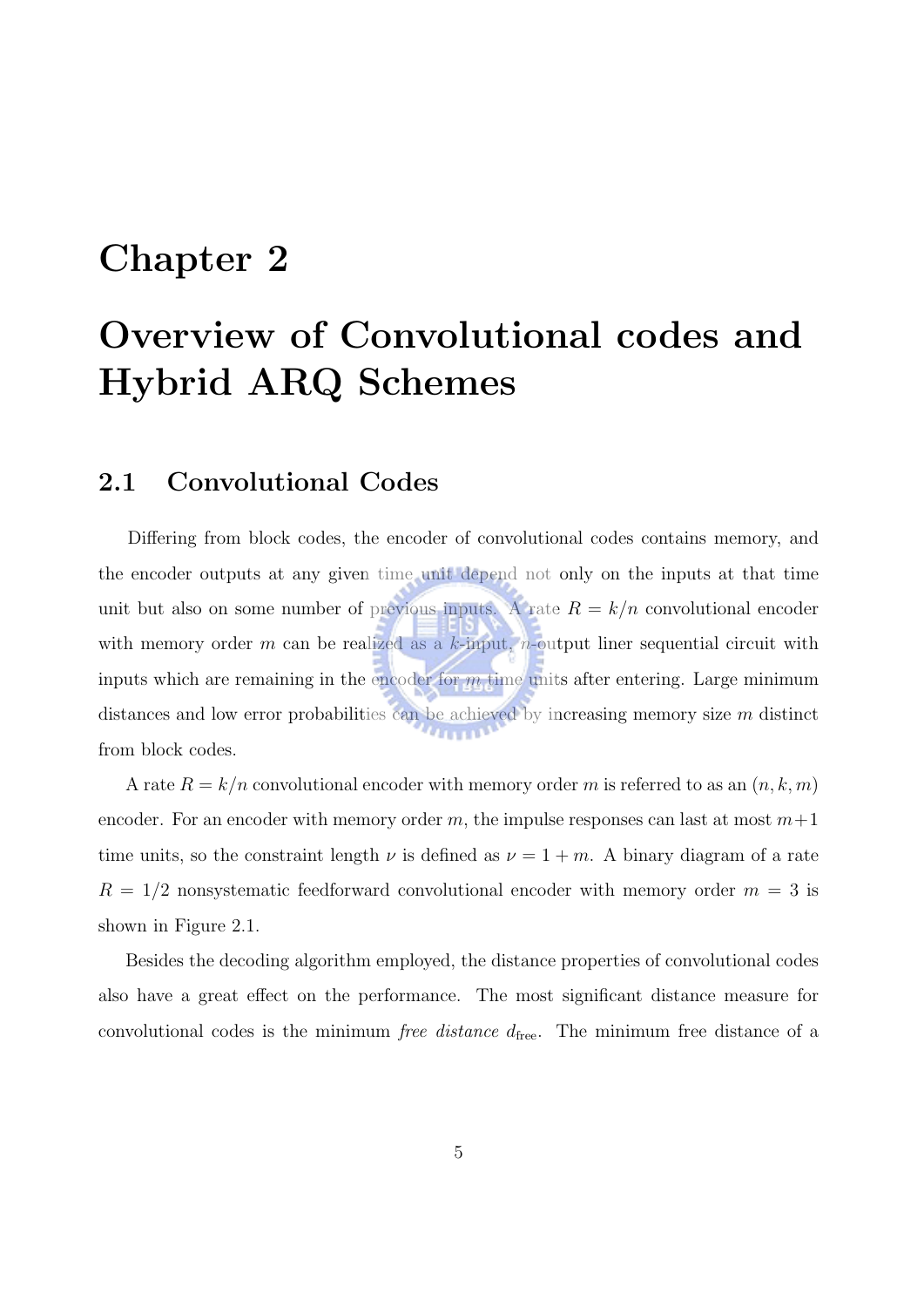

Figure 2.1: A rate  $R = 1/2$  binary convolutional encoder with memory order  $m = 3$ 

convolutional code is defined as

$$
d_{\text{free}} \triangleq \min_{\bm{u}',\bm{u}''} \{d(\bm{v}',\bm{v}'') : \bm{u}' \neq \bm{u}''\}
$$

where  $v'$  and  $v''$  are the codewords corresponding to the information sequences  $u'$  and  $u''$ , respectively.

It is assumed that the codeword  $v'$  and  $v''$  have finite length, and starts and ends in the all-zero state  $S_0$ ; that is, m termination blocks are appended to the information sequences  $u'$  and  $u'$ . Hence,  $d_{free}$  is the minimum distance between any two finite-length codewords in the code. Because a convolutional code is a linear code,  $d_{free}$  is not only the minimumweight codeword produced by any finite length non-zero information sequence but also the minimum weight of all finite-length paths in the state diagram that diverge from and remerge with the all-zero state  $S_0$ . In order to improve the performance of convolutional decoding, a large free distance  $d_{free}$  and a small number of nearest neighbors  $A_{d_{free}}$  is demanded in the purpose of a low uncorrected error probability.

Another important distance measure for convolutional codes is the *Column distance* function (CDF). Let

$$
[\boldsymbol{v}]_l=(v_0^{(0)}v_0^{(1)}\cdots v_0^{(n-1)},v_1^{(0)}v_1^{(1)}\cdots v_1^{(n-1)},\cdots,v_l^{(0)}v_l^{(1)}\cdots v_l^{(n-1)})
$$

denote the *l*th truncation of the codeword  $v$ , and let

$$
[\boldsymbol{u}]_l=(u_0^{(1)}u_0^{(2)}\cdots u_0^{(k)},u_1^{(1)}u_1^{(2)}\cdots u_1^{(k)},\cdots,u_l^{(1)}u_l^{(2)}\cdots u_l^{(k)})
$$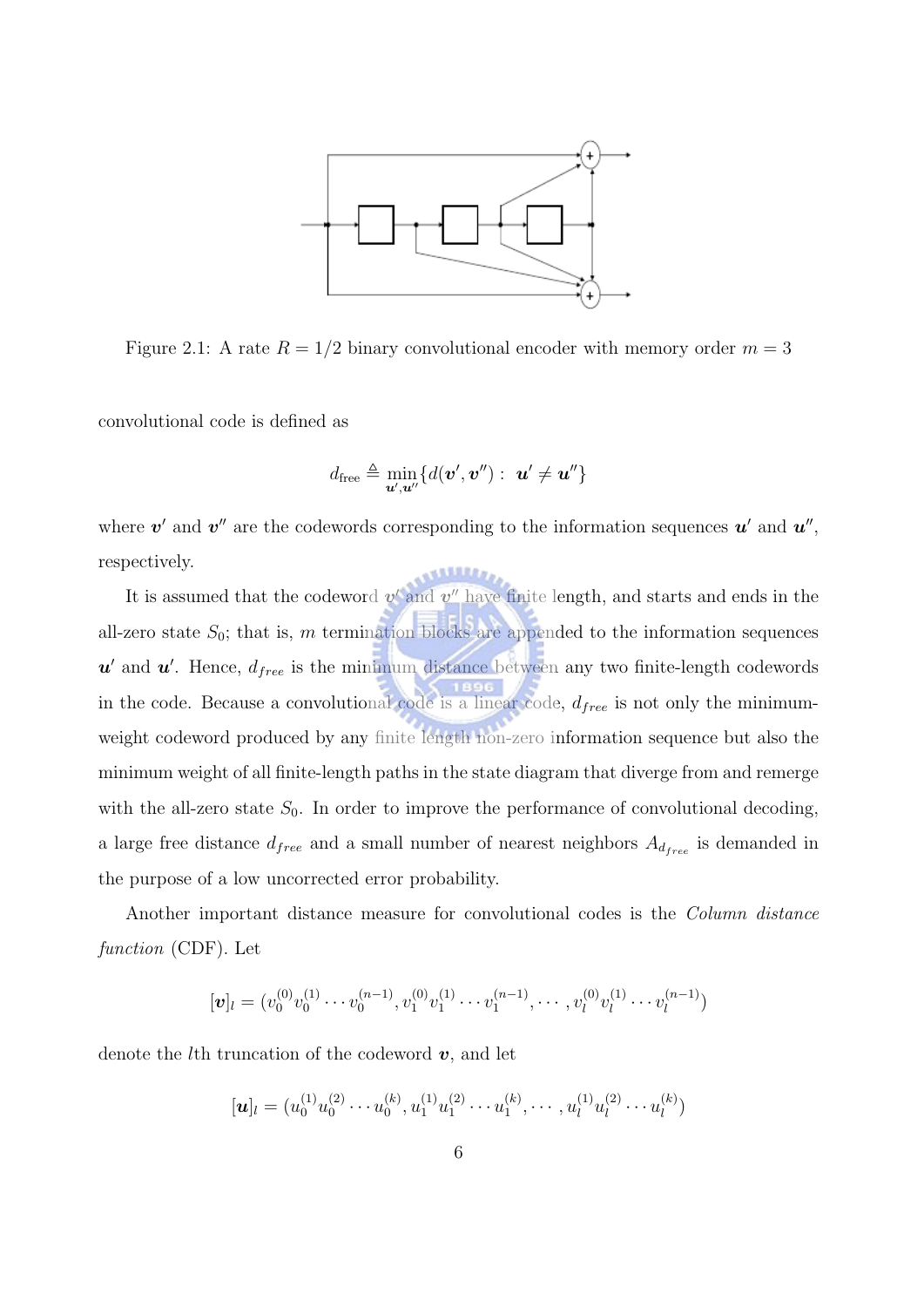denote the *l*th truncation of the information sequence  $u$ .

The column distance function of order  $l, d_l$ , is defined as

$$
d_l \triangleq \min_{\substack{[\boldsymbol{u}']_l,[\boldsymbol{u}'']_l}} \{d([\boldsymbol{v}']_l,[\boldsymbol{v}'']_l):[\boldsymbol{u}']_0\neq[\boldsymbol{u}'']_0\}
$$
  
= 
$$
\min_{[\boldsymbol{u}]_l} \{w([\boldsymbol{v}]_l):[\boldsymbol{u}]_0\neq\boldsymbol{0}\}.
$$

where  $v$  is the codeword corresponding to the information sequence  $u$ . For Sequential decoding, a good performance requires initial column distance growth rapidly for fast decoding and a low erasure probability. The *distance profile* of a code is defined as its CDF over only the first constraint length, that is,  $d_0, d_1, \dots, d_v$ . Since the distance profile determines the initial column distance growth and is easier to compute than the entire CDF, it is often used instead of the CDF as a criterion for selecting codes for using sequential decoding. A code is said to have an *optimum distance profile*(ODP) if its distance profile is *superior* to that of any other code of the same rate and constraint length. A distance profile  $d_0, d_1, \cdots$ ,  $d_v$  of a code is considered *superior* to the distance profile  $d_0, d_1, \dots, d_v$  of another code of the same constraint length v if for some  $t, 0 \le t \le v$ ,

$$
d_l = \begin{cases} = d'_l, & l = 0, 1, \dots, t-1 \\ > d'_l, & l = t.\end{cases}
$$

That is to say, the initial portion of the CDF determines which code has the superior distance profile. Usually, the sequential decoding algorithm requires a rapid initial growth of CDF in order to have a small decoding complexity [1].

#### 2.1.1 Maximum Likelihood Decoding and Sequential Decoding for Convolutional Codes

In communication theory and coding theory, decoding is the process of translating received sequences into codewords of a given code and is often used to recover messages sent over a noisy channel, such as a binary symmetric channel or an additive white Gaussian noise(AWGN) channel. Given a received codeword  $\mathbf{r}$ , maximum likelihood decoding (MLD) selects a codeword  $\bf{v}$  to maximize the channel transition probability

$$
P(\boldsymbol{r}|\boldsymbol{v}).
$$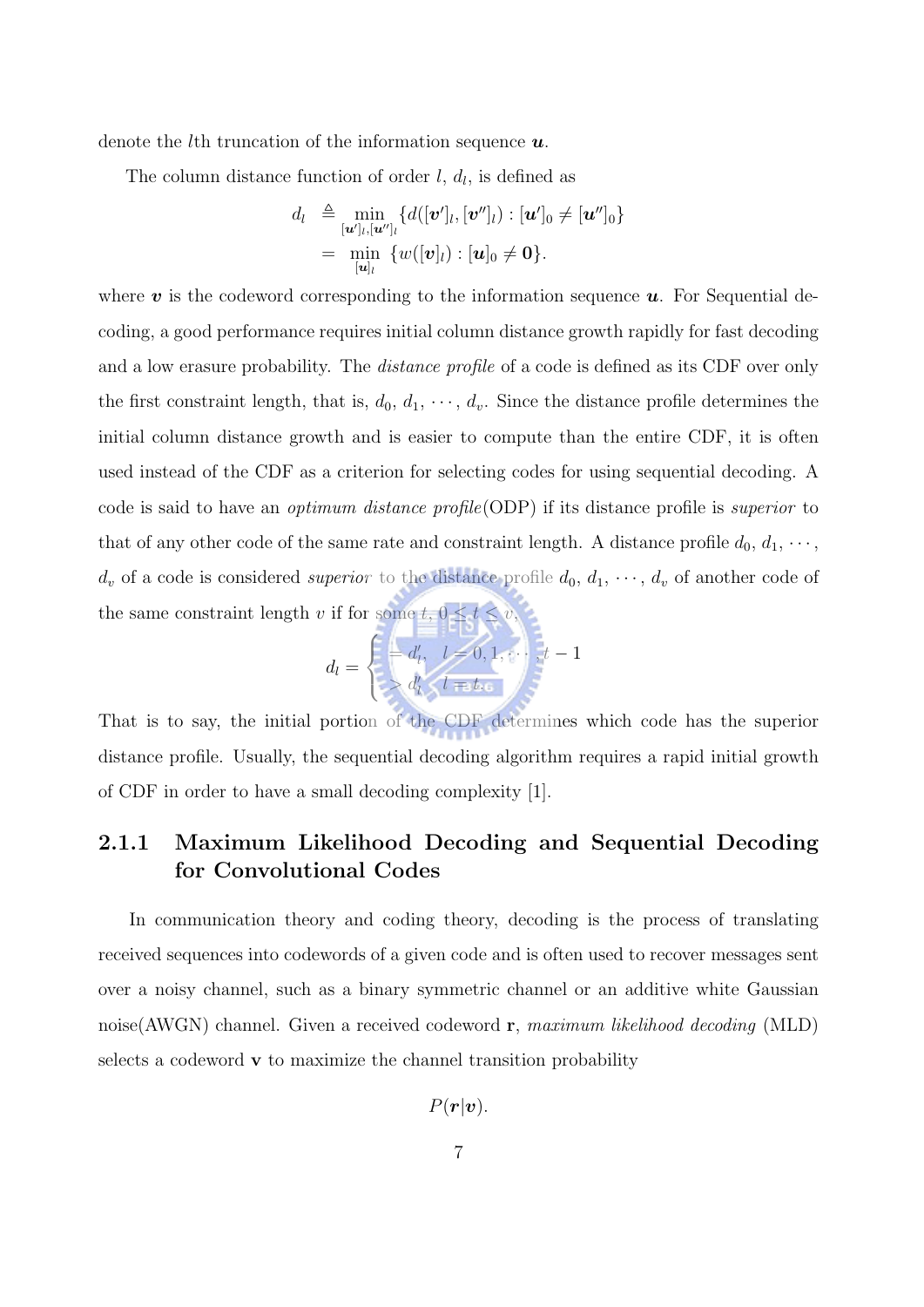For a DMC,

$$
P(\mathbf{r}|\mathbf{v}) = \prod_i P(r_i|v_i). \tag{2.1}
$$

since for a memoryless channel each received symbol depends only on the corresponding transmitted symbol. Because  $\log x$  is a monotone increasing function of x, maximizing  $P(r|\mathbf{v})$  is equivalent to maximizing the *log-likelihood function*,

$$
\log P(\boldsymbol{r}|\boldsymbol{v}) = \sum_i \log P(r_i|v_i).
$$

For convolutional codes in the AWGN channel, a viterbi decoding algorithm is a ML decoding algorithm for a bitstream that has been encoded using forward error correction based on a Convolutional code.

However, when the noise is light, Viterbi algorithm is not always needed because it performs on the order of  $2^v$  computations while v is the constraint length. Therefore, the sequential decoding is proposed to be a decoding procedure which has the decoding effort adaptable to the noise level and can be used without great resource-consuming even for a code with large constraint length  $v$ . In 1963 Fano introduced a version of sequential decoding with Fano metric on code tree[7] and few years later another version of sequential decoding, called the ZJ or stack algorithm, was discovered independently by Zigangirov and Jelinek [8]. The purpose of a sequential decoding algorithm is to search through the nodes of the code tree in an efficient way instead of exploring the whole trellis. A code tree of a binary convolutional code  $(2, 1, 2)$  with generator polynomial  $g = [7 \ 5]_{octal}$  is illustrated in Figure 2.2.

The paths that have been examined by sequential algorithm after any decoding step are generally of many different length. For the Viterbi algorithm, the paths being compared at any decoding step are all of the same length. The Fano branch metric takes into account the lengths of distinct paths desired to compare and is defined as

$$
M(r_l|v_l) = \log_2 \frac{P(r_l|v_l)}{P(r_l)} - R,
$$
\n(2.2)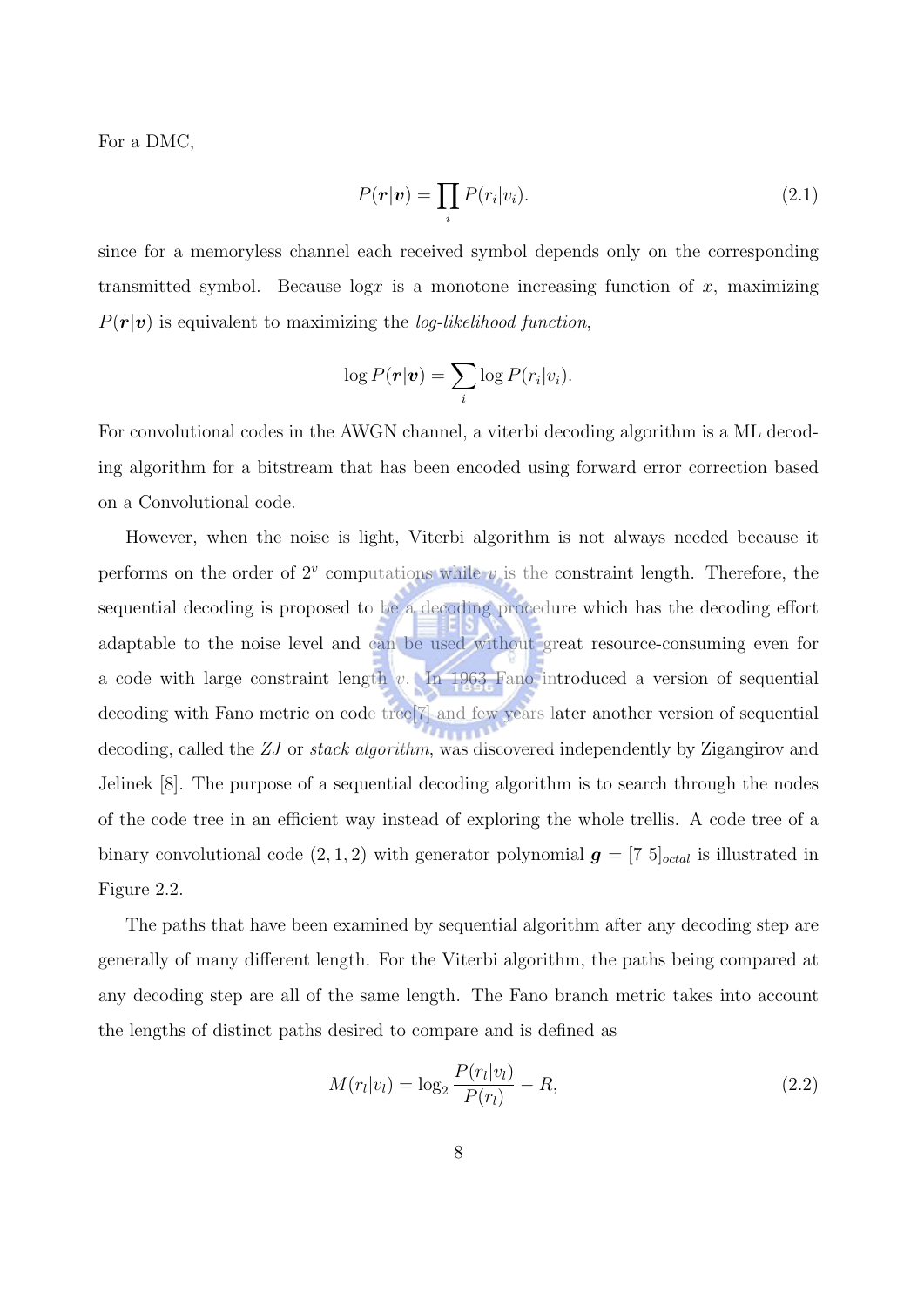

Figure 2.2: The Code tree for the binary (2, 1, 2) convolutional code with information length 5. Input zero tail bits after level 5 to return back to the zero state. A codeword  $v =$ (11 01 10 01 00 10 11) is shown above.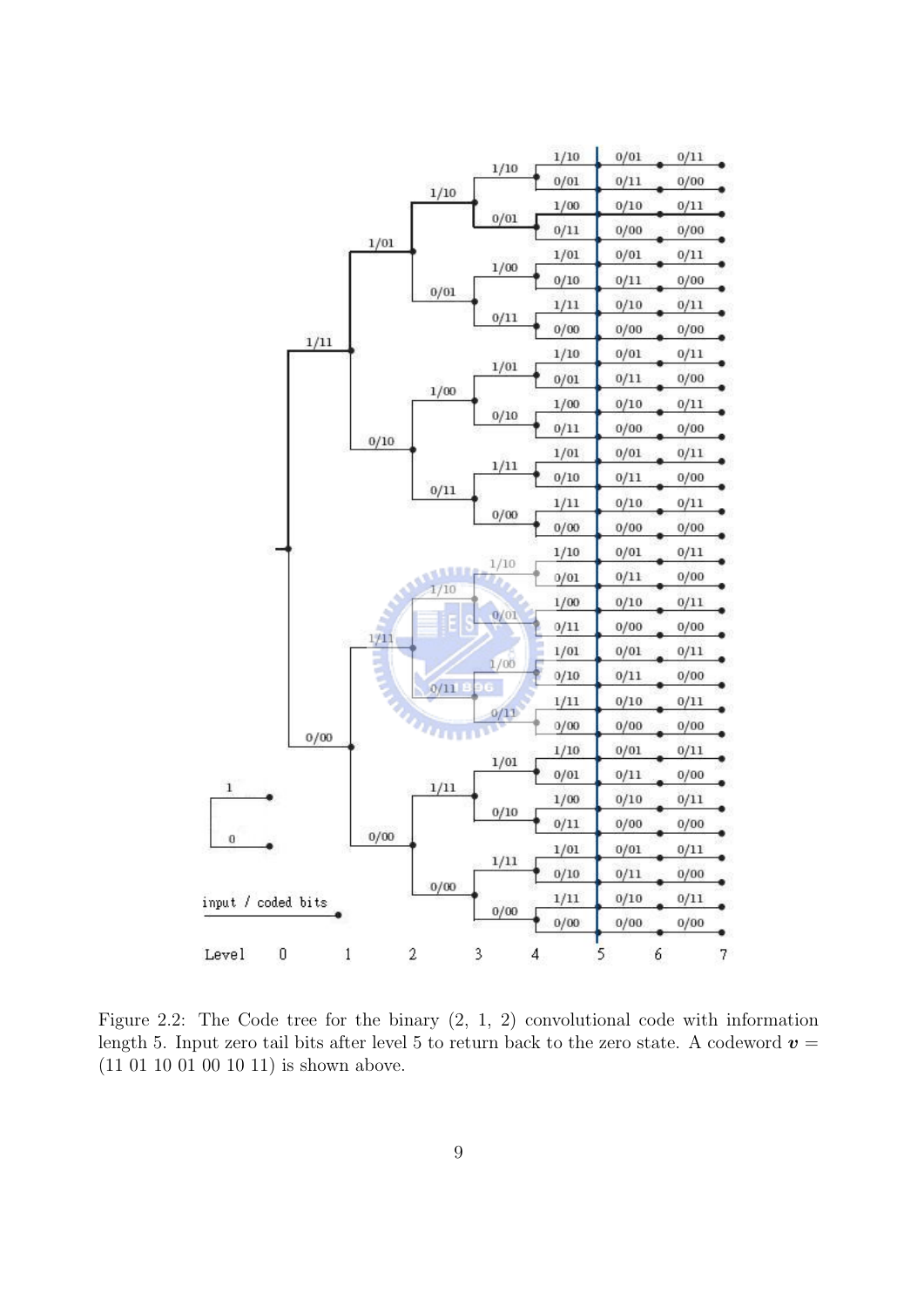where  $P(r_l|v_l)$  is a channel transition probability,  $P(r_l)$  is a channel output symbol probability, and R is the encoder rate. The Fano path metric for the first  $t$  branches of a path  $v$ :

$$
M([\mathbf{r}|\mathbf{v}]_t) = \sum_{l=0}^{t-1} M(\mathbf{r}_l|\mathbf{v}_l)
$$
  
= 
$$
\sum_{l=0}^{nt-1} M(r_l|\mathbf{v}_l)
$$
  
= 
$$
\sum_{l=0}^{nt-1} \log_2 P(r_l|\mathbf{v}_l) - \sum_{l=0}^{nt-1} \log_2 P(r_l) - ntR
$$
  
= 
$$
\sum_{l=0}^{nt-1} \log_2 P(r_l|\mathbf{v}_l) + \sum_{l=0}^{nt-1} [\log_2 \frac{1}{P(r_l)} - R].
$$
 (2.3)

For the sake of avoiding unfairly comparison between paths with different length, the Fano path metric consists of not only ML metric but also a positive bias term to forecast the prospective paths. In this way, the longer path will have more possibility to be explored first and reach the end of the code tree.

In addition to the definition of metric, an ordered list or a stack of previously exam- $11111$ ined paths of different lengths is required keeping in storage. Each stack entry contains a path along with its metric. The path with the largest metric is placed on top, and the others are listed in order of decreasing metric. The ZJ(Stack) Algorithm is delineated as below:

The ZJ(Stack) Algorithm:

Step 1. Load stack with origin node.

Step 2. Compute metric of successors of top path.

Step 3. Delete top path from stack.

**Step 4.** Reorder stack according to metric values.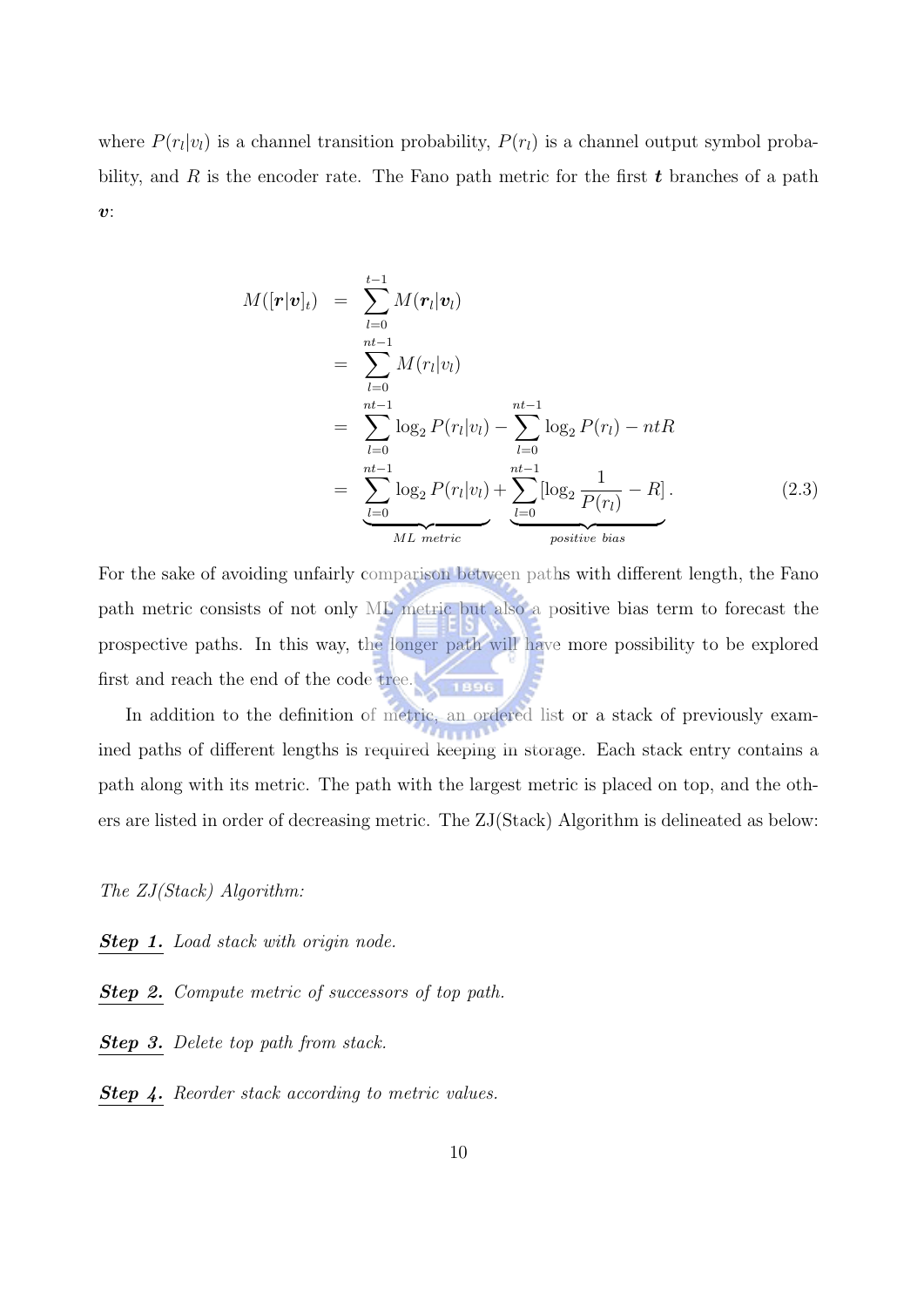**Step 5.** If the top path reaches at the end of tree, stop and output the decoded codeword. Otherwise, return to Step 2.

Advantages:

- The number of computations performed by a sequential decoder and the erasure probability are independent of the encoder constraint length.
- Decoding effort is adaptable to the noise level.
- A sequential decoder considers errors as erasure by "sensing" noisy frames due to the elimination of the overflowed received buffer. A complete decoder (such as Viterbi algorithm) will always decode a frame and deliver to the user even though the decoded codeword is incorrect.

Disadvantages:e

- Some extensive searches can lead to buffers which storing incoming data overflow, causing information bit to be lost or erased.
- Due to the finite stack size, it may cause the path at the bottom of the stack be lost and probably remove the ML path.
- Although the number of computations performed by a sequential decoder is a random variable, a extremely noisy received sequence will require a large amount of computations with a sequential decoding algorithm.

Reordering the stack after each decoding step causes a tremendous amount of complexity, a modified algorithm, stack-bucket algorithm, is proposed by Jelinek [8]. It quantizes the path metric storing in the stack in order to decrease the complexity of sorting stack. Figure 2.3 illustrates the quantization of metric in stack. If the received sequence is not excessively noisy and the quantization of metric values is not too coarse, the degradation in performance from stack-bucket algorithm is very slight.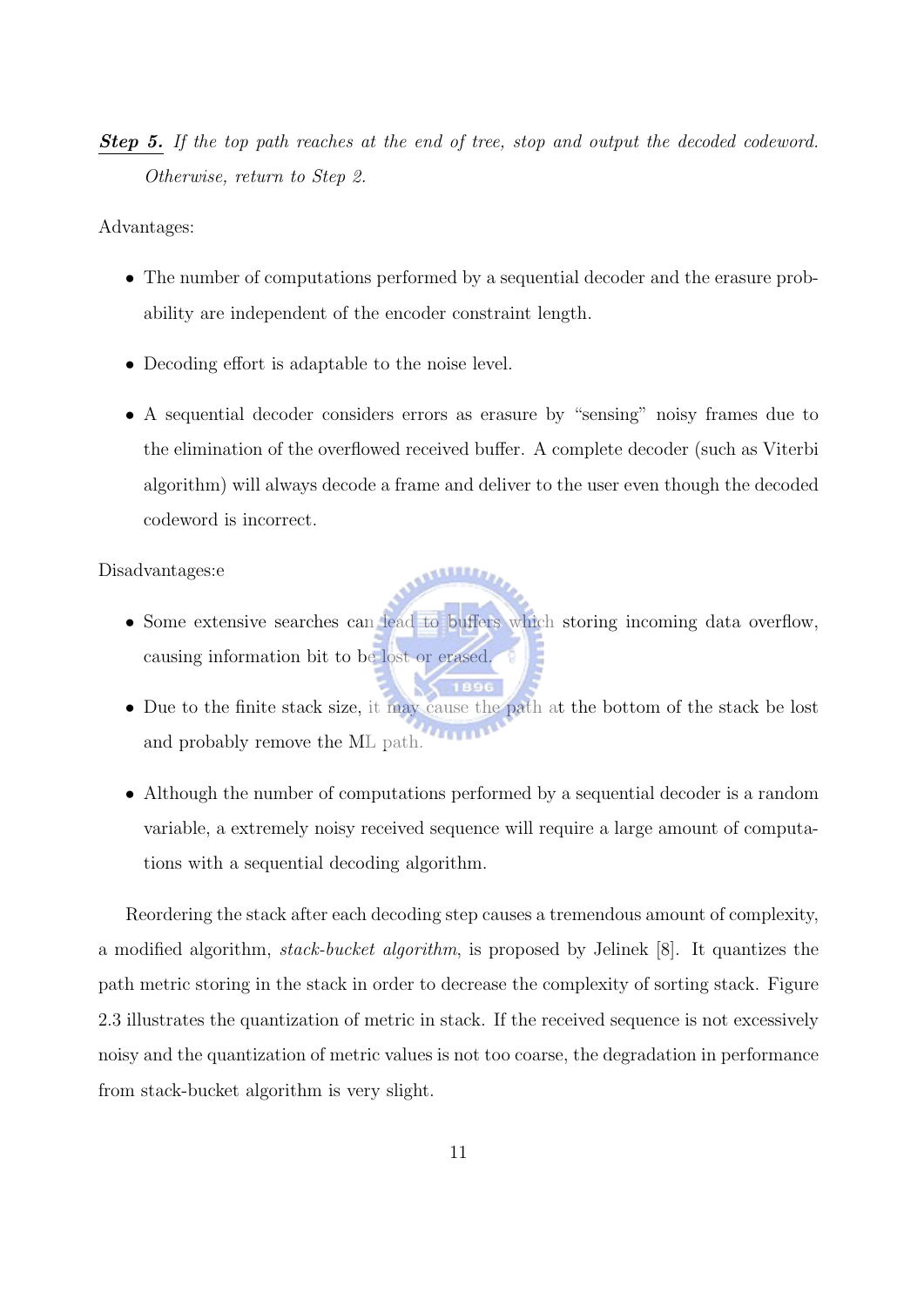

Figure 2.3: The quantized stack of stack-bucket algorithm.

### 2.2 Cyclic Redundancy Codes

CRC is a shorten cyclic code which is commonly used for error detection in two-way transmission system. The characteristic of CRC is to simply detect errors in a long received sequence and form a powerful class of codes suited especially for the detection of burst errors. The basic idea behind CRC is to treat the message as a binary information sequence  $u(x)$ , and divide it by a generator polynomial  $g(x)$  that is known to both the transmitter and the receiver. The remainder  $R(x)$  left after dividing  $u(x)$  by  $g(x)$  constitutes the parity check bits for the given message. The transmitter sends both the message string  $u(x)$  and the check bits, and the receiver can then check the data by dividing  $u(x)$  by the generator polynomial  $g(x)$ , and verifying that the remainder is  $R(x)$ . Generally, we denote a CRC with  $p$  parity bits as a CRC- $p$ .

There is a simple encoding procedure for CRC. Let  $u(x)$  and  $v(x)$  represent the polynomials of a k-bit message and the corresponding *n*-bit codeword respectively, and let  $q(x)$  be the generator polynomial of degree  $n-k$ . The degree of  $u(x)$  and  $v(x)$  is equal to  $k-1$  and  $n-1$ . Following the procedure of encoding the systematic cyclic codes, the CRC codeword  $v(x)$  can be written as

$$
R(x) = u(x) \cdot x^{n-k} \text{ mod } g(x)
$$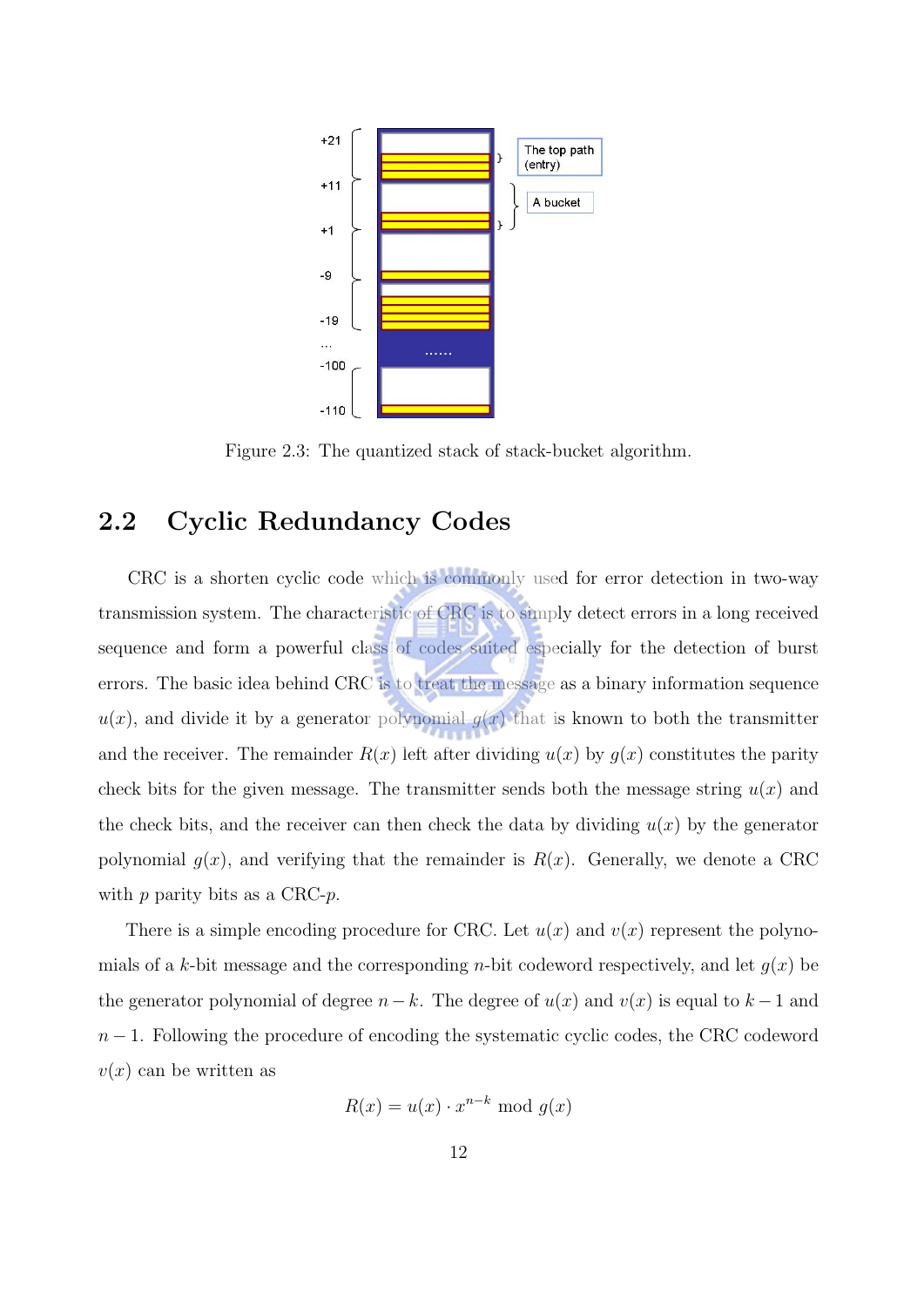$$
v(x) = u(x) \cdot x^{n-k} + R(x)
$$
  
=  $u(x) \cdot x^{n-k} + u(x) \cdot x^{n-k} \mod g(x)$ 

In this way, we can detect errors in the received sequence by checking the remainder of the received sequence divided by  $g(x)$  is zero or not.

However, this method of checking errors is apparently not perfect, because there are a great amount of distinct message strings that give the equivalent remainder when divided by  $q(x)$ , the received sequence could be decoded into another codeword. In such case, the error would go undetected. Therefore, the selection of generator polynomial is an essential part of implementing the CRC algorithm. The polynomial must be chosen to maximise the error detecting capabilities while minimising overall collision probabilities.

#### 2.3 Conventional Hybrid ARQ Schemes

There are various error-control strategies such as *forward error correction*(FEC) and *auto*matic repeat request(ARQ) in the communication system. The former is used for one-way system and employs error-correcting codes that automatically correct errors detected at the receiver, and the latter uses an error-detecting code and an error-correcting code for twoway system which permits retransmission. In an ARQ scheme, when the receiver detects errors, a request is sent to the transmitter to repeat the message, and the repeated request continuously to be sent until the message is correctly received.

However, these two error-control strategies both have inevitable drawbacks. The drawbacks of ARQ systems is that the throughput falls rapidly with increasing channel error rate. For FEC systems, there are two drawbacks: First, when a received vector is detected in error, it must be decoded and delivered to the user regardless of whether it is correct or not. Second, to obtain high system reliability, a long powerful code which makes decoding difficult to implement and expensive is necessarily required.

The drawbacks in both ARQ and FEC can be overcome by properly combining these two error control schemes. Such a combination is referred to as a *hybrid* ARQ[2]. A hybrid ARQ system is an ARQ system consists of an FEC subsystem which is to reduce the frequency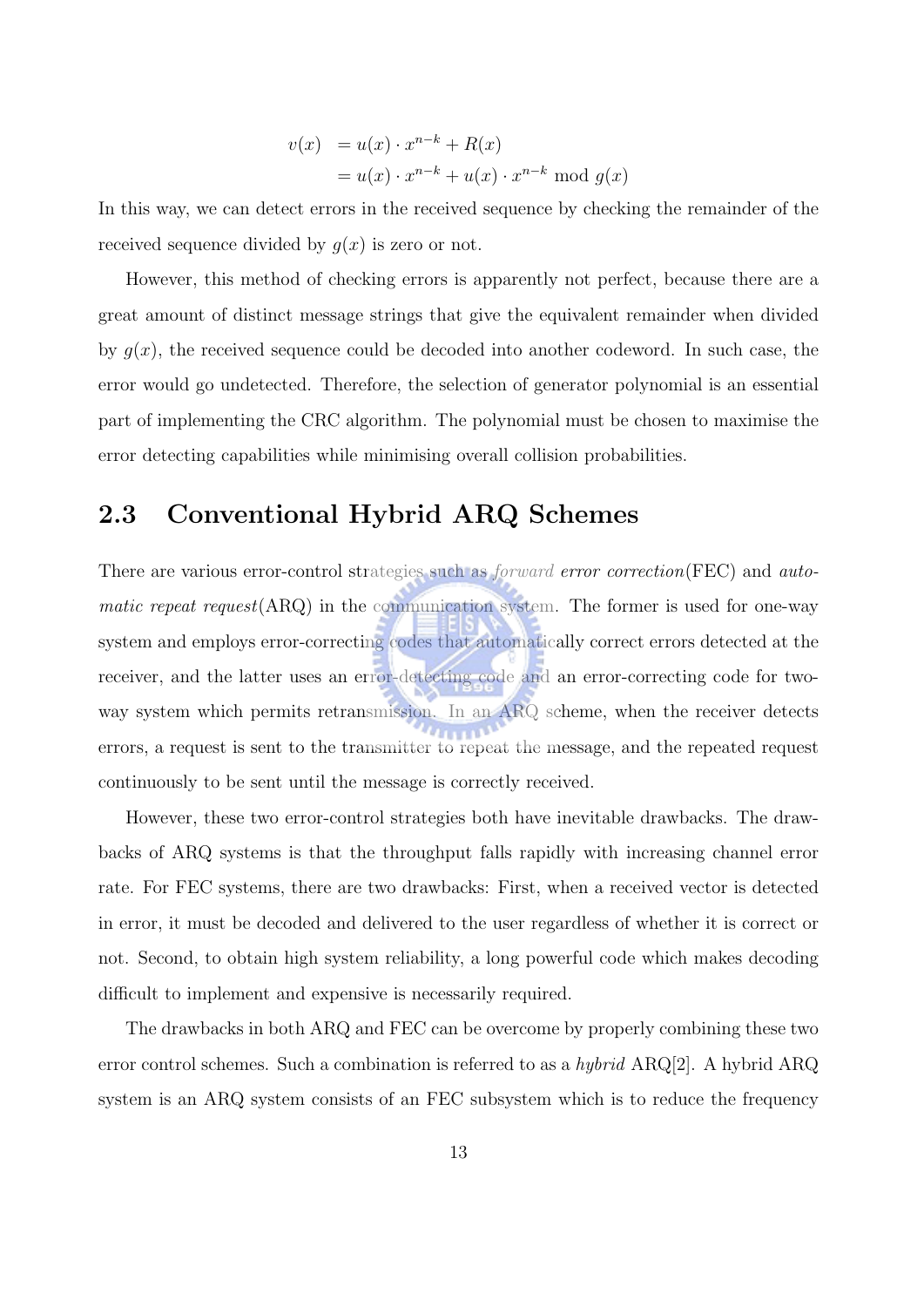of retransmission by correcting the error patterns that occur most frequently. When a less frequent error pattern occurs and is detected, the receiver request a retransmission by ARQ rather than passing the unreliably decoded message to the user. In this way, the system throughput and reliability can be both increasing due to the combination.

There are several kinds of Hybrid ARQ schemes such as Type-I HARQ, Type-II HARQ, Type-III HARQ, ..., and reliability-based Hybrid ARQ (RB-HARQ)[1, 3, 4, 5].

- Type I hybrid ARQ: it use an  $(n, k)$  linear code that is designed to simultaneously correct and detect errors. Error correction and retransmission continue until the received sequence is successfully decoded.
- Type II hybrid ARQ: by using the incremental redundancy  $(IR)$  scheme, the parity check digits for error correction are sent to the receiver only when they are needed. Two linear codes are used in this scheme:
	- A high-rate  $(n, k)$  code  $C_0$  for error detection only.
	- An invertible half-rate  $(2k, k)$  code  $C_1$  for error correction and error detection.

If the decoding of the combination of information bits and parity bits fails after retransmission, the transmitter retransmits the first information block again and repeats the process.

- Type III hybrid ARQ: combining the advantages of Type I and Type II, Type III hybrid ARQ utilizes the partial incremental redundancy scheme and regards Complementary Punctured Convolutional (CPC) codes as an error correction code. The main advantage of using CPC codes is that any complementary sequence sent for a packet that is detected in errors is self-decodable. Differing from Type II HARQ, the decoder needs not to rely on previously received sequences for the same data packet for decoding.
- Reliability-based Hybrid ARQ: based on the estimated bit reliabilities (LLR), the bits that suppose to be retransmitted are adaptively selected at the receiver. On account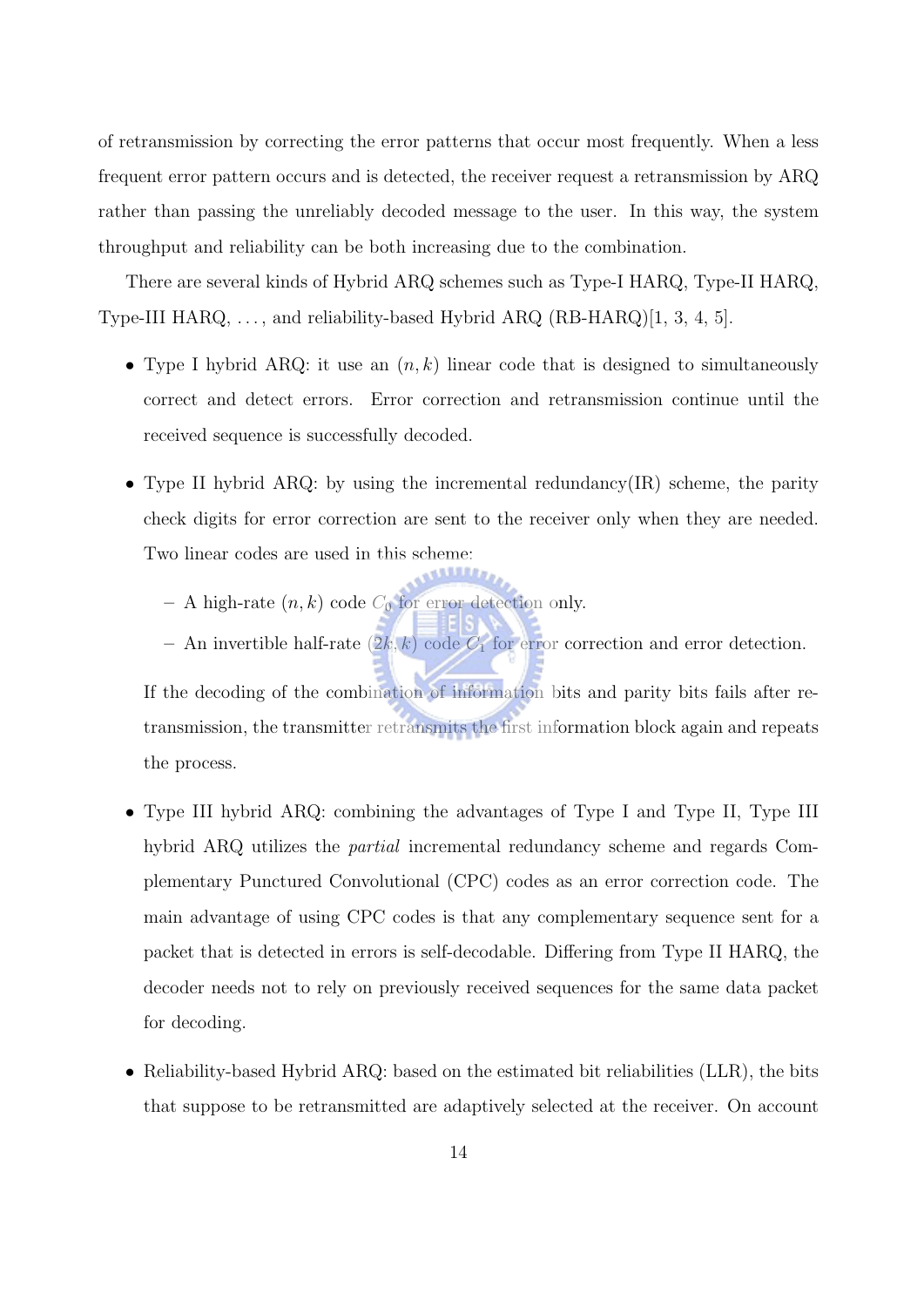of the desired acknowledge of LLR, a Soft-in Soft-out (SISO) decoder (i.e. BCJR, SOVA) is needed with convolutional codes, turbo codes or LDPC codes.

In practice, incorrectly decoded data blocks are often stored at the receiver rather than discarded. Thus, the retransmitted block and the former incorrect blocks should be combined. Although available received sequences are not possible to decode error-free codewords independently, it may happen that the combination of all the previously erroneously received transmissions give us enough information to correctly decode. There are mainly two ways of re-combining in HARQ:

- Chase combining: every retransmission contains the same data and parity bits. One could think of every retransmission adding extra "power" to the received transmission.
- Incremental redundancy: the first transmission has only information bits and few parity bits, incremental redundancy bits are added as the retransmission begins. In other words, every retransmission contains different information than the previous one and the receiver gains knowledge of extra information at every retransmission.

One of applications of the incremental redundancy scheme is the Rate-compatible punctured convolutional codes (RCPC codes) proposed by Hagenauer[6]. Instead of repeating information and parity bits if the retransmission is unsuccessful as in previous type-II HARQ scheme, we transmit additional code bits of a low rate RCPC code until the code is powerful enough to enable decoding.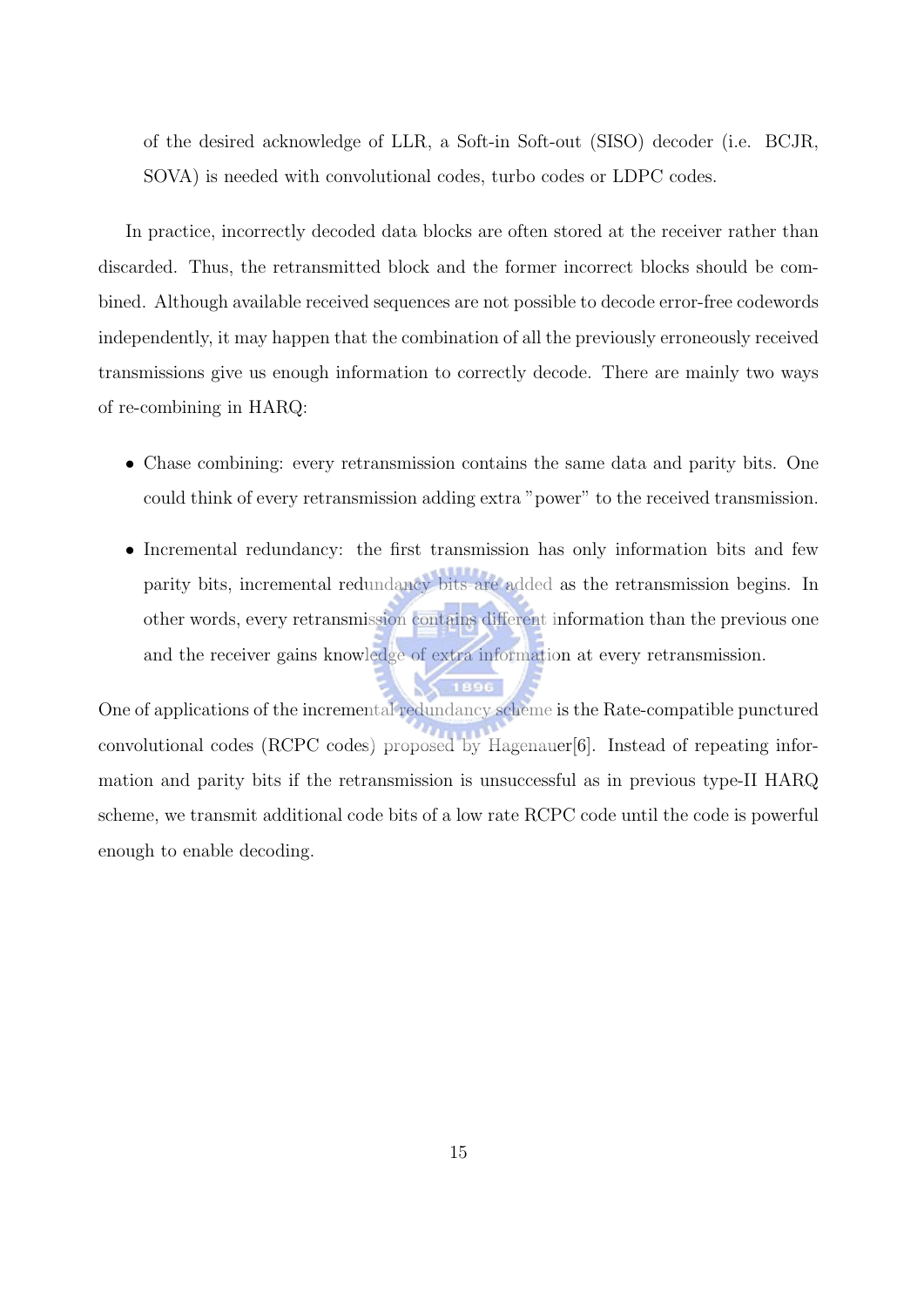### Chapter 3

### CRC-assisted Error Correction Schemes for Convolutional Codes

The method of increasing the decoding capability of the error correcting part is one of significant issues in the Hybrid ARQ schemes. We attempt to design some encoding and decoding schemes which can improve the throughput and decrease the error rate. Instead of obtaining  $L<sup>th</sup>$  best paths before next retransmission, enhancing the decoding capability of the error correction codes is our desired objective.

The proposed decoding algorithm including of the procedure of combining the trellises and the time-varying decoding strategy is presented in this chapter. Several proposed methods of reducing the combined trellis are also provided.

### 3.1 The Combined Trellis of CRC and Convolutional Codes

As we know, CRC is a shorten cyclic code which is commonly used for error detection in two-way transmission system. If we use not only the error detecting capability but also the error correcting capability of CRC, it is feasible to strengthen the decoding ability of the convolutional decoder by adding the effect of CRC. For the purpose of considering the restriction caused by CRC codeword, we propose a method to combine the decoding trellis of CRC and convolutional codes. At first, consider about a simple case by using a  $(2, 1, 2)$ convolutional codes ,  $g = [101 \ 111]_{\text{binary}}$ , free distance = 5 and CRC generator polynomial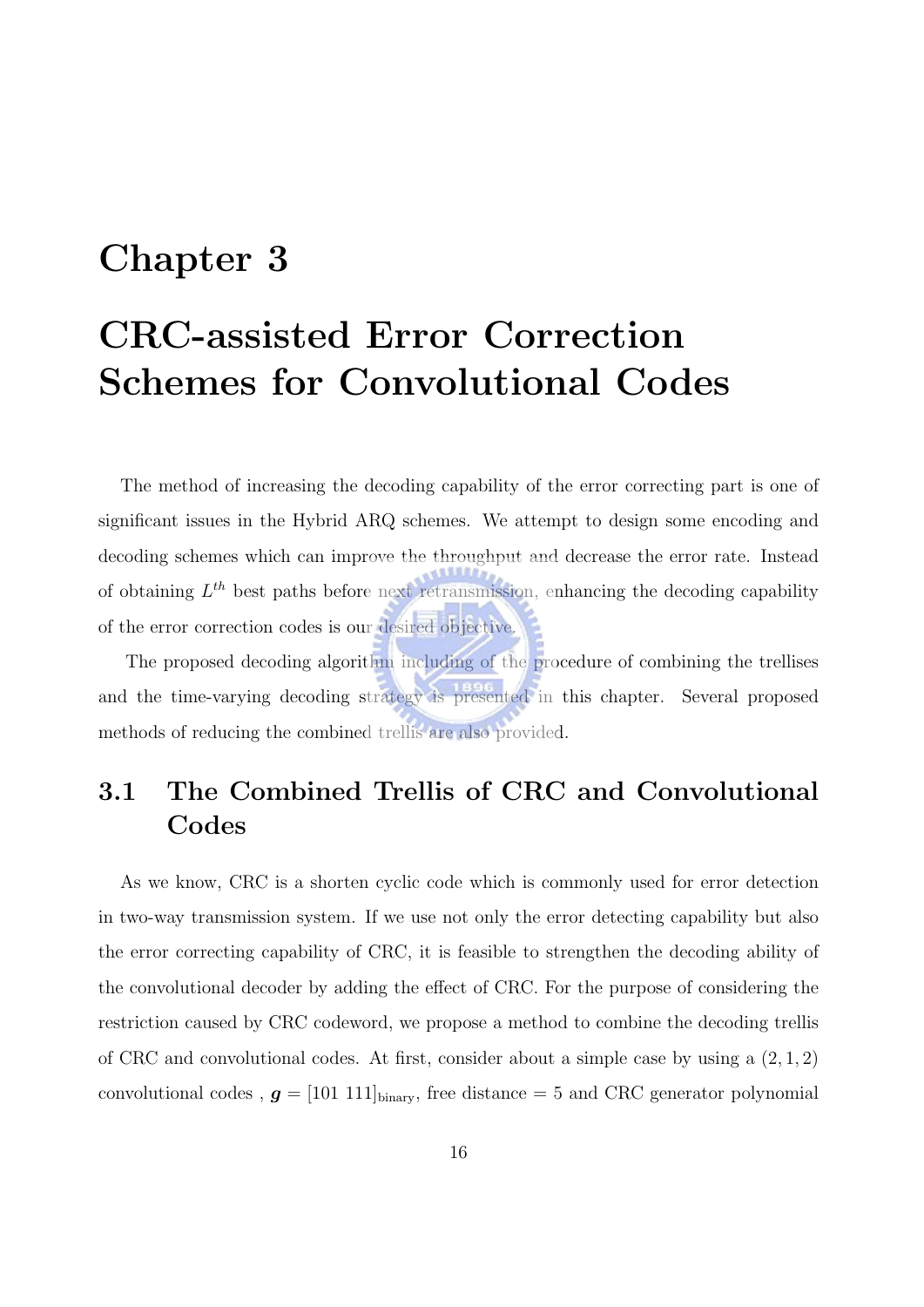

Figure 3.1: A rate  $R = 1/2$  binary convolutional encoder with memory order  $m = 2$  and a CRC with generator polynomial  $q(x) = 1 + x$ 

 $g(x) = 1 + x$ . The encoding block diagram can be illustrated in Figure 3.1 and the state diagram of the combined codes is presented in Figure 3.2.

The most left bit in Figure 3.2 is the state transition of CRC and the right two bits are the state transition of convolutional codes (CC). The dotted lines represent that input bit is 0 and the solid lines mean that 1 is the input bit. Its respective input bit/output code bitson each branch is labeled equivalently as the state diagram of the conventional convolutional decoder. The combined trellis is shown in Figure 3.3. Note that each state in the combined trellis is composed of the state of CRC and the state of convolutional codes.

### 3.2 A time-varying Decoding Algorithm on Combined trellis

After the combined trellis was constructed, we should figure out a method of merging in the end of the combined trellis. The convolutional decoder will force the current state return to zero state by inputting zeros to memory registers in the end of the trellis in the conventional convolutional decoding. Since the CRC encoder is a feedback circuit, we should input a bit stream which is same as the one in memory registers rather than putting bits of all zeros into registers. This force us to separate the merging section of a trellis: the first merging portion is for CRC and the second one is for original convolutional codes. Differing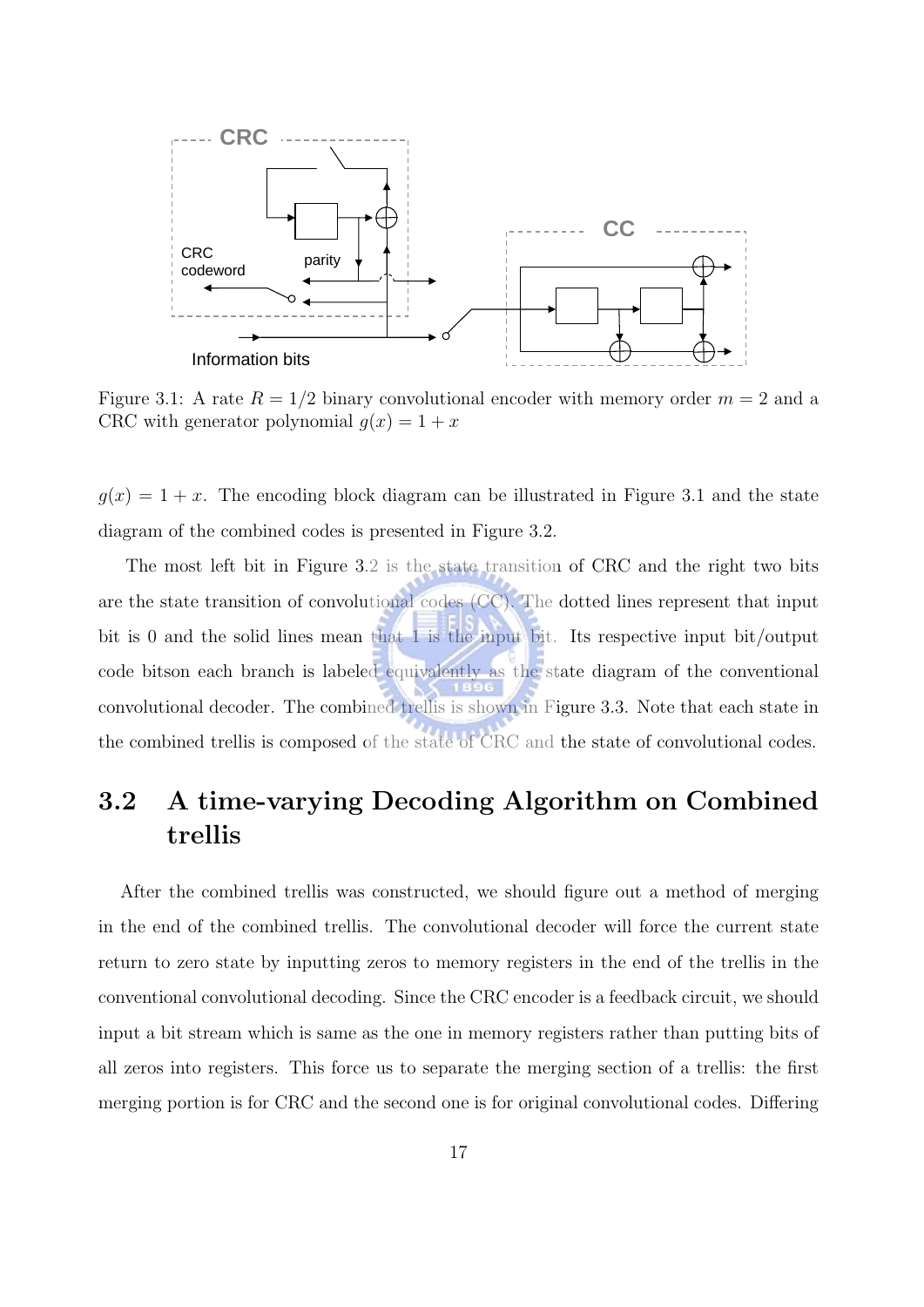

Figure 3.3: The combined trellis of CRC and convolutional codes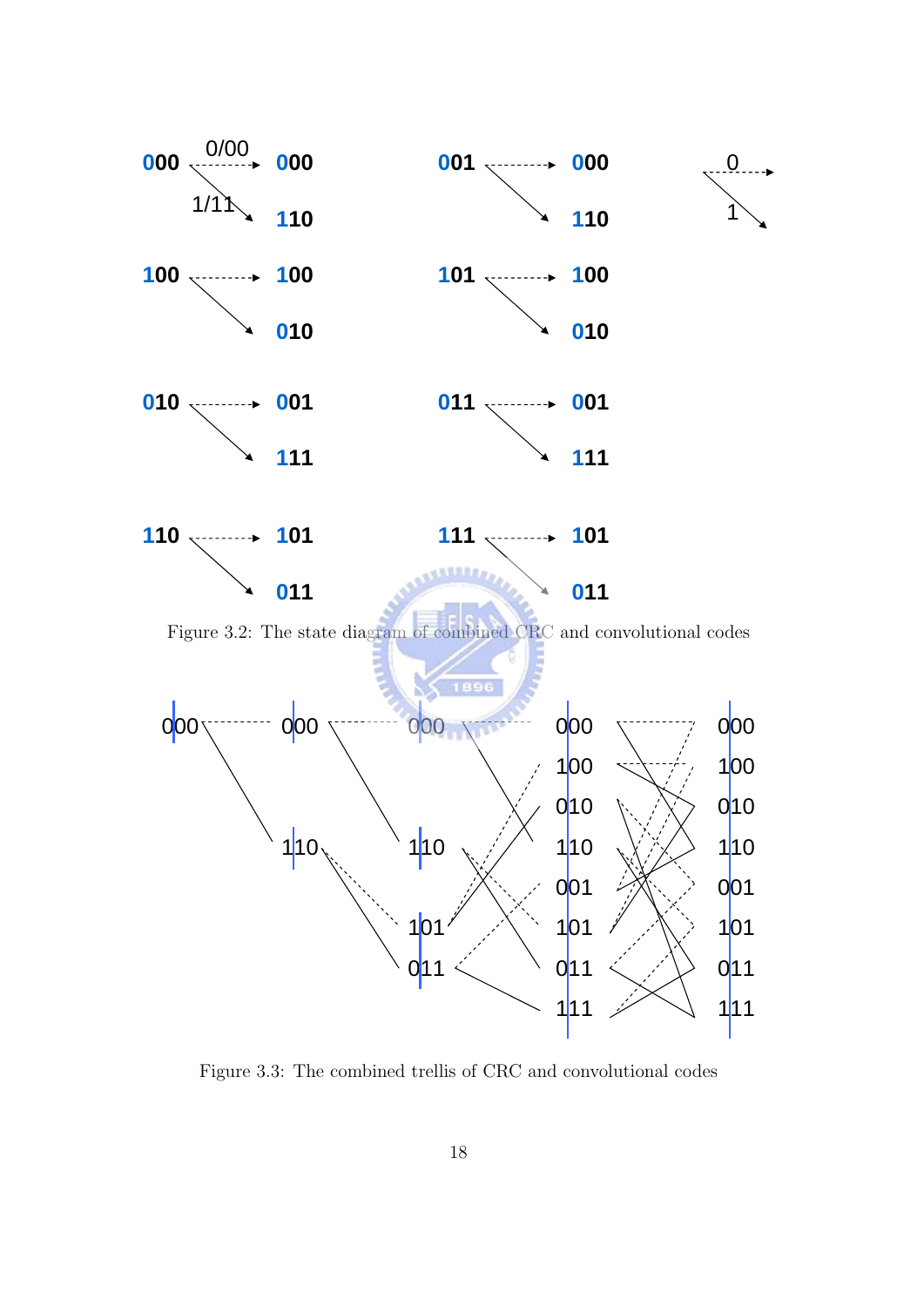

Figure 3.4: The complete combined trellis of CRC and convolutional codes



Figure 3.5: The conventional trellis of convolutional codes

from the conventional convolutional decoding trellis, there are three stages in the combined trellis: exploring stage, CRC merging stage and CC merging stage. Figure 3.4 presents a complete combined trellis of a  $(2, 1, 2)$  convolutional codes,  $g = [101 \ 111]_{\text{binary}}$  and CRC generator polynomial  $g(x) = 1 + x$ .

When the decoding process enters into the CRC merging stage, there will be only one corresponding input sequence for each state individually. Each input sequence is the current state of CRC, so the memory registers of CRC will be all zeros at the end of CRC merging stage. Afterward by putting a sequence of zeros into the memory register of CC, we obtain a codeword of both CRC and CC at the terminal of the combined trellis. It is particular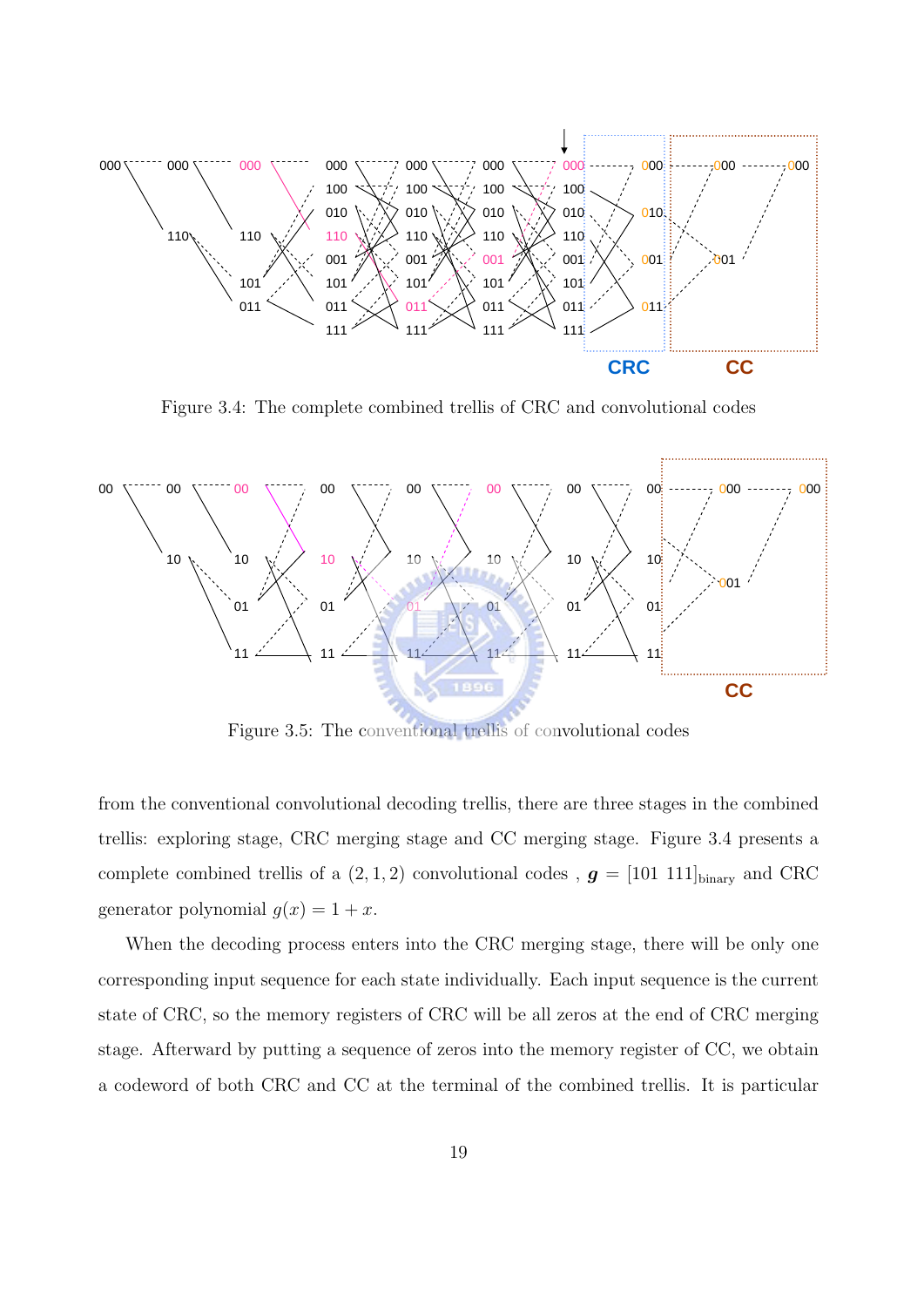to mention that the combined trellis upgrades the free distance. The free distance of the combined trellis is six as illustrated in Figure 3.4 and is greater than the free distance of the conventional CC trellis which is only five. Because the additional constraint provided by CRC is added into the codeword searching, the free distance of combined trellis is identical to the one of the concatenated codes of CRC and CC.

### 3.3 A Modified Encoder of Combined CRC and Convolutional Codes: the Proposed Partition Method for Information Package

Although the combined trellis elevates the performance,there are two drawbacks of the proposed Decoding Algorithm. One is that the codewords found from the combined trellis will always pass the CRC check even the codeword is wrong. Another obstacle is the tremendous complexity caused by the combined states of CRC and convolutional codes. A generator polynomial of CRC with a high degree will make the complexity of the combined trellis extremely high. Consequently, we propose a modified encoder of combined CRC and convolutional codes which partitions the information sequence.

To alleviate the first drawback, we add only part of the CRC restriction into the decoding of combined trellis instead of execute the CRC constraint completely. The first attempt is to use several small CRC rather than the original long CRC to encode the information sequence. So, there are some CRCs for assisting error correcting and one CRC for error detecting and the total length of these CRCs is equivalent to the length of the original CRC. In Figure 3.6, the first codeword is the original CRC codeword with information length 114 and CRC-15. The second one is that we separate CRC-15 into CRC-8 which is the one combined with CC decoding and CRC-7 which is for error detection. And we divide CRC-15 into two CRC-4 for error correction and one CRC-7 for error detection in the third codeword. The encoding procedure for the second codeword is described in the following: we put the information sequence with length 114 into the CRC-8 encoder and afterward put these codeword with length 122 into CRC-7 encoder. Finally, regard the codeword with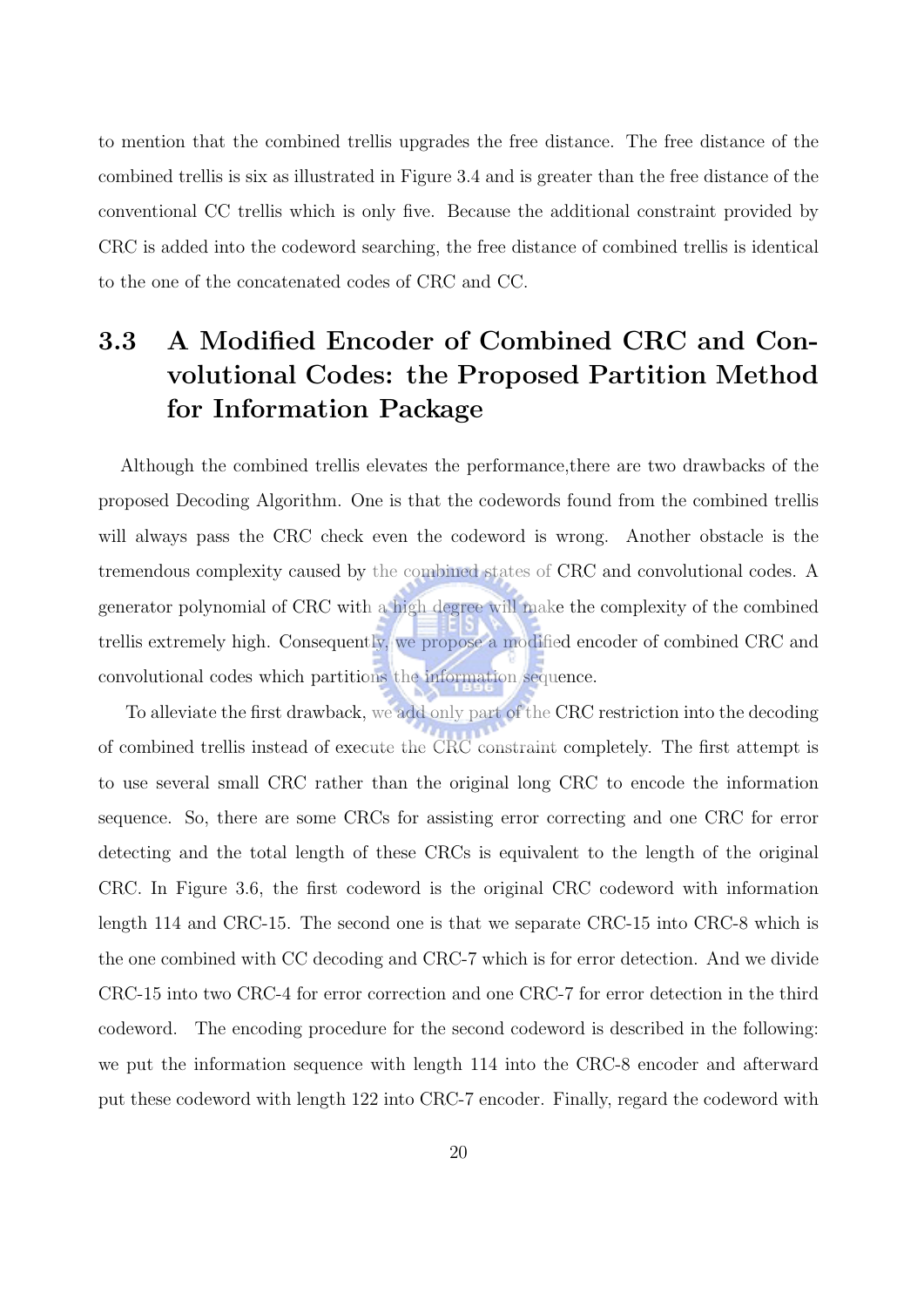

Figure 3.6: The CRC codewords with a modified CRC encoder



Figure 3.7: The realization of the decoding of combined trellis with a modified CRC encoder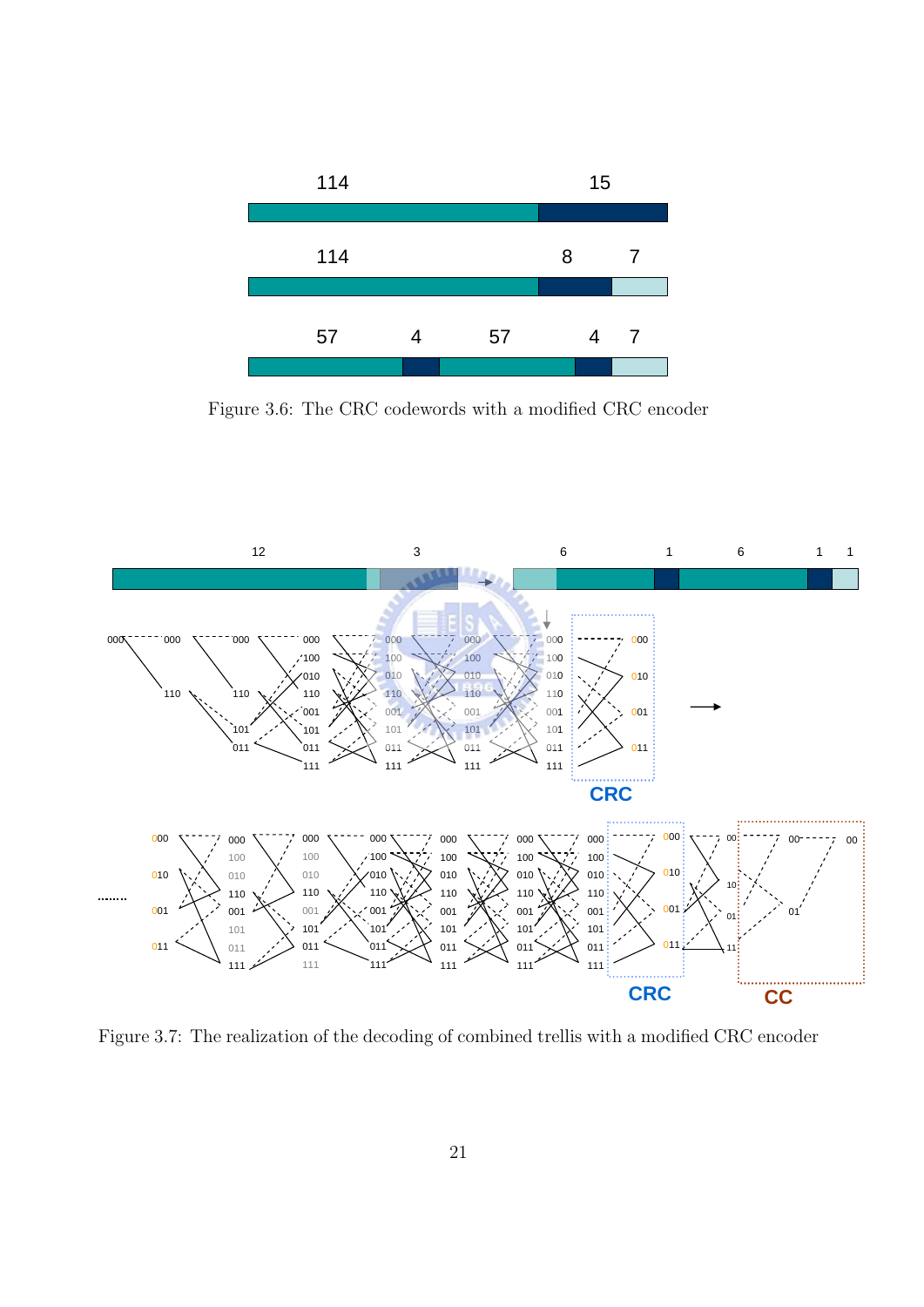length 129 as the input of the convolutional encoder. Hence, during the decoding we will reach a CRC codeword of CRC-8 after the CRC merge stage of the decoding of combined trellis and further explore the trellis to acquire the last 7 bits for detection. There is a simple example for comprehending the decoding process of the case of the second codeword in Figure 3.7. We partition CRC-3 into two CRC-1 for error correction and one CRC-1 for detection and use a  $(2, 1, 2)$  convolutional codes,  $g = [101 \ 111]_{\text{binary}}$ , a generator polynomial  $g(x) = 1 + x$  for CRC-1 and the length of CRC codeword (which is also the input sequence for CC encoder) is 15. Due to the varied CRC encoding scheme, there are two CRC merging stage at the position of the 7th bit and the 14th bit separately. Then we explore the trellis of CC without CRC at the 15th bit. The first 7 bits of the decoded sequence is a codeword of CRC-1, the 8th bit to the 15th bit is also a codeword of CRC-1 and the last 1 bit is for detecting the former 14 bits are correct or not. In this way, the shortcoming that the codewords found from the combined trellis will always pass the CRC check can be surely eradicated by this modified encoding scheme. However, we should notice the length of the information and partitioned CRCs when applying the partition method for the original CRC. If the length of the partitioned CRC for error detection is not long enough to detect errors in the received sequence, the undetected error rate will increase seriously. For example, if we partition a CRC-8 which concatenated with an information sequence of length 200 into one CRC-4 for error correction and one CRC-4 for error detection, CRC-4 is not powerful enough to detect errors an information sequence with a such long length. Therefore, the error detecting capability of the partitioned CRC should be evaluated conscientiously before partitioning.

Considering about the second drawback caused by original combined trellis, we can also alleviate the tremendous complexity by the modified encoder of combined CRC and convolutional codes. Return back to the example in 3.6, the decoding complexity of the original CRC-15 codeword in the combined trellis consisting of CRC-15 and CC is  $2^{15+CCmemory} * 114$ which is greater than the complexity of the second codeword which is only  $2^{8+CCmemory} * 114$ by using the modified combined trellis. Nevertheless, this method stipulate a new encoder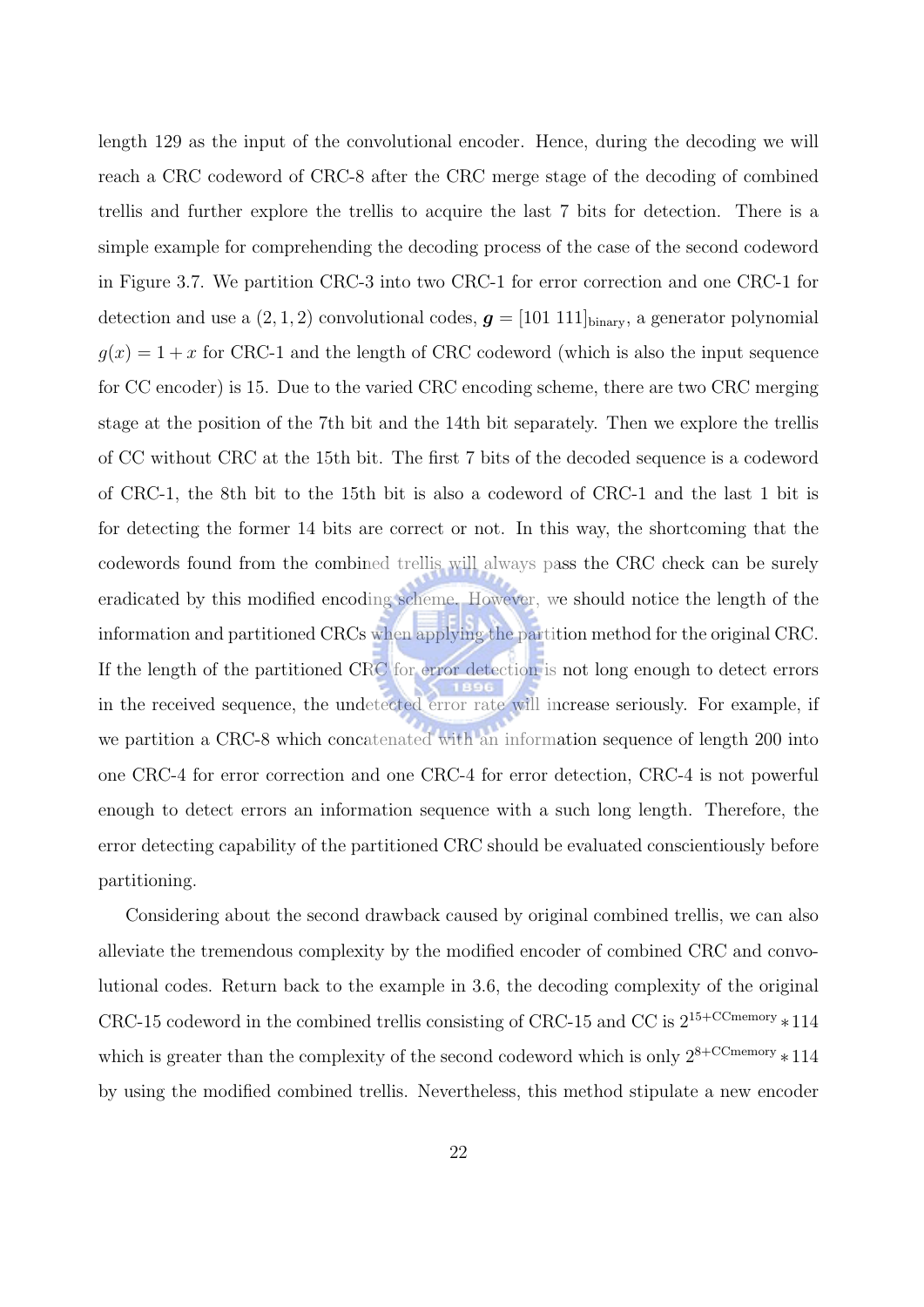

Figure 3.8: A rate  $R = 1/2$  binary convolutional encoder with memory order  $m = 2$  and a CRC with generator polynomial  $g(x) = 1 + x^2$ 

which is not adequate to the modern transmission system. Our aspiration is to eliminate drawbacks of the combined trellis without altering the primary CRC encoding and improve the performance in the meanwhile.

### 3.4 Method of Forming the Reduced Trellis of Combined CRC and Convolutional Codes

On the condition of preserving the modern CRC encoding scheme, we should eliminate some pathes in the combined trellis to decrease the decoding complexity. To obtain a reduced version of the combined trellis, we attempt to partition the combined trellis into several sub-trellises first. Now consider a simple circumstance which uses a (2, 1, 2) convolutional codes,  $g = [101 \ 111]_{\text{binary}}$ , a generator polynomial  $g(x) = 1 + x^2$  for CRC-2. The encoding circuit and the combined trellis are shown in Figure 3.8 and Figure 3.9 separately.

The first observation is that the CRC state "00" and "01" will be the same CRC state '0' by ignoring one right bit of CRC state in the upper portion of the combined trellis and is illustrated in Figure 3.10. Thus, there are two pairs of paths which are drawn as green lines and blue lines for one CRC state. The second observation is that there are also two pairs of paths for specifical one combined state. In Figure 3.11, two pairs of paths enter into the state "010". Finally, the reduced trellis of combined trellis can be attained by ignoring one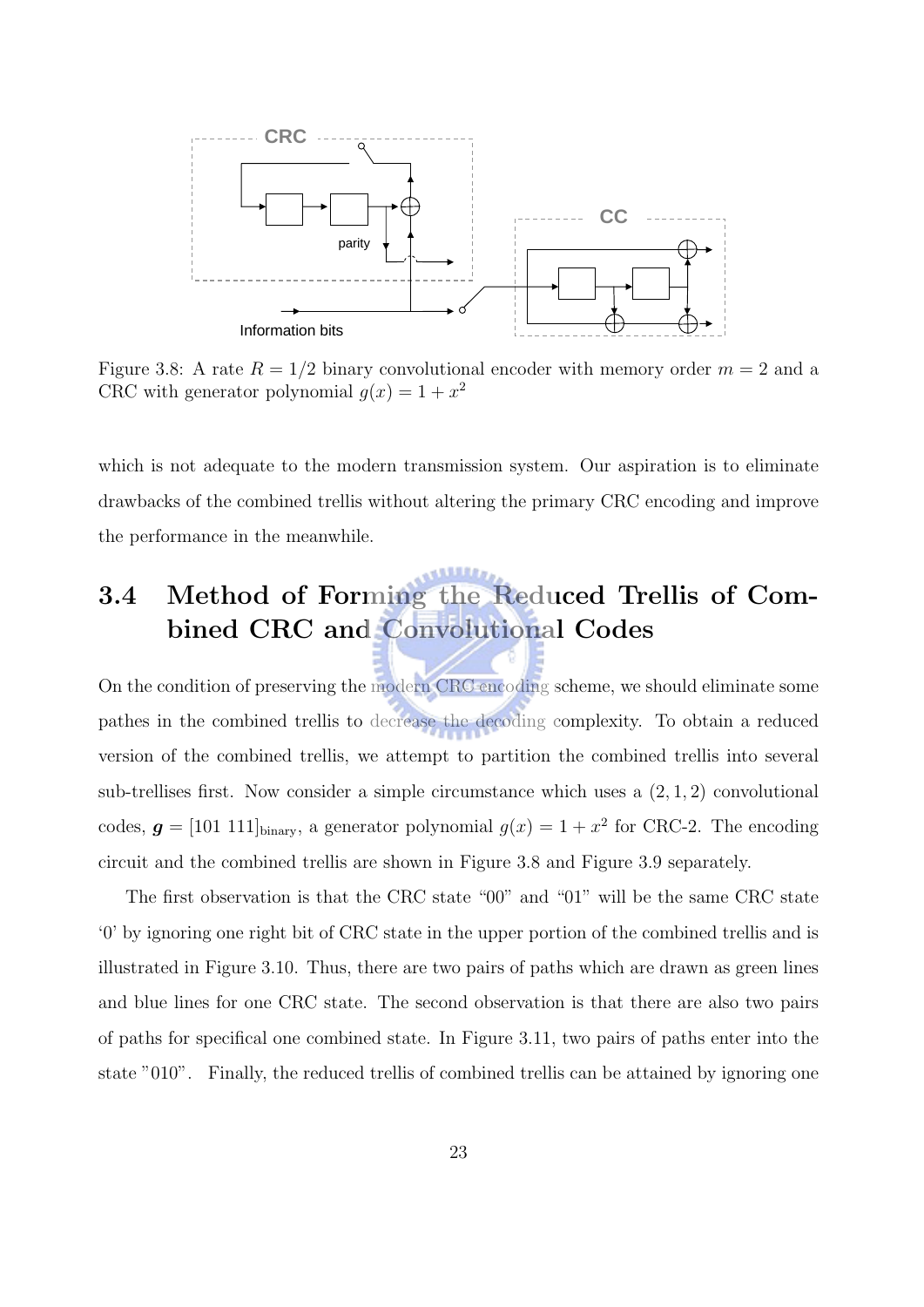

Figure 3.9: The combined trellis of CRC-2 and a  $(2, 1, 2)$ ,  $m = 2$  convolutional code. The left two bits are the state of CRC and the right two bits are the state of CC



Figure 3.10: Ignore one right bit of CRC state in the upper portion of the combined trellis for Observation 1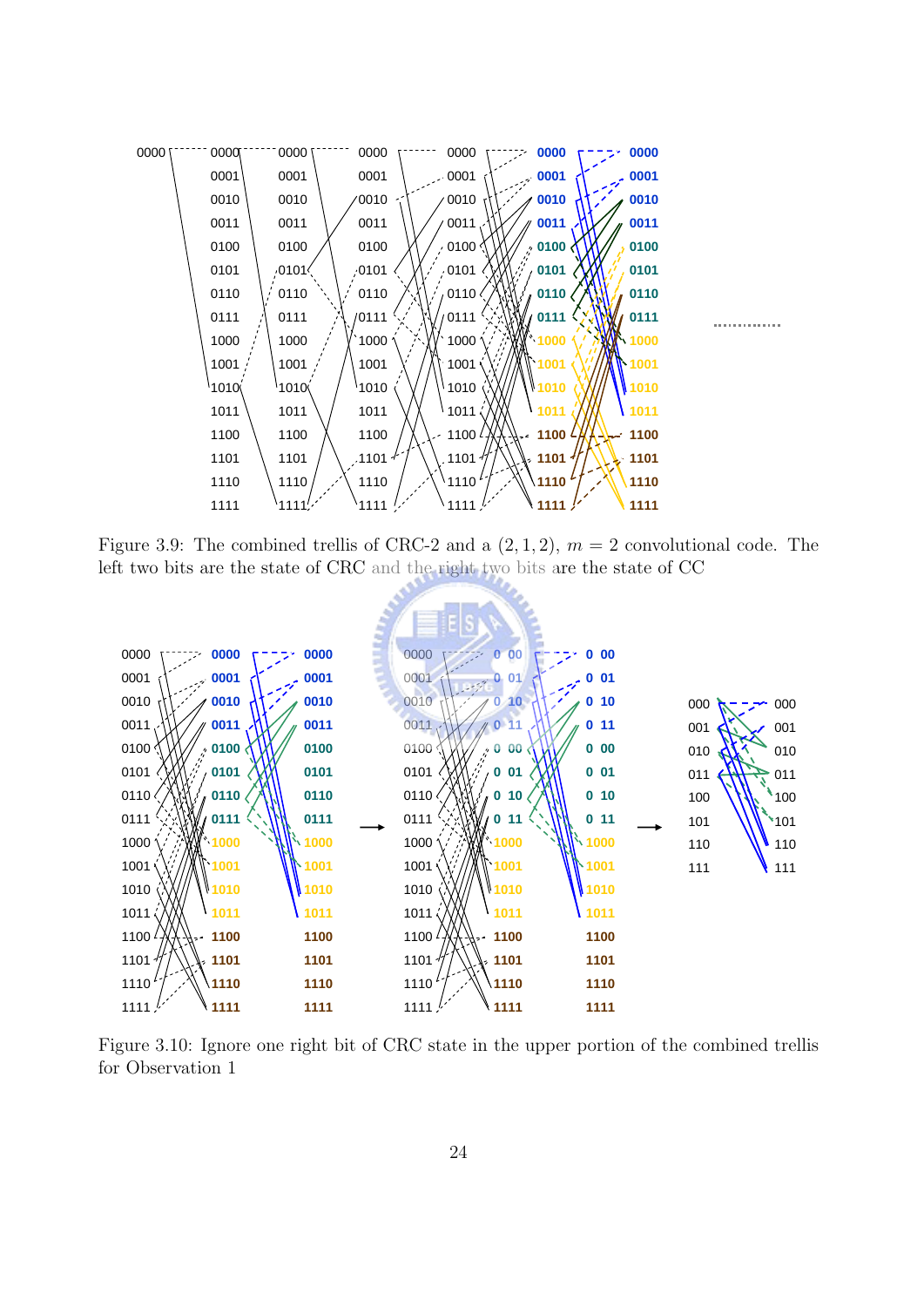

Figure 3.11: Ignore one right bit of CRC state in the upper portion of the combined trellis for Observation 2



Figure 3.12: The reduced trellis of the combined trellis and the corresponding elements of the reduced trellis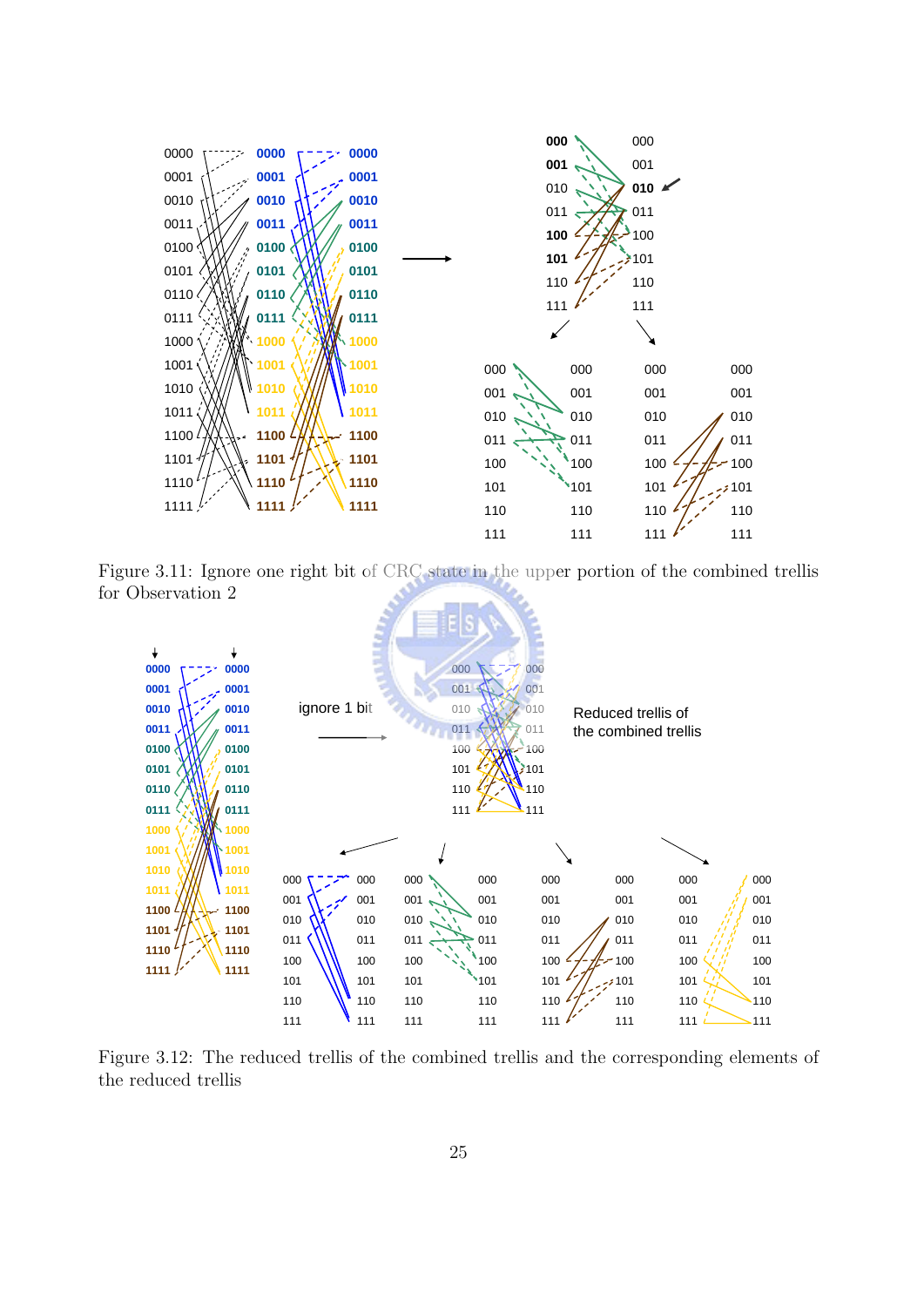

Figure 3.13: Combine the corresponding elements of the reduced trellis to several subtrellises

state bit of CRC. Nevertheless, the generation of two choices when inputting one kind of information bit is the incoming obstacle caused by the reduced trellis. For instance, there are two directions to stride from the state "000" by inputting '0' where the first direction is to "000" and the second is to "100".

To enable the reduced trellis of the combined trellis for practical utilization, now we attempt to partition the reduced trellis into several sub-trellises. First, we separate the reduced trellis into four elements in 3.12 and combine two of them randomly to obtain four kinds of sub-trellises. Note that there are only two usable sub-trellises of this reduced trellis because the remains are not trellises of full states. In this way, we can force the combined trellis into two sub-trellises. If we select the first left sub-trellis in 3.13 for decoding, decoding on the combined trellis of CRC-1 and CC is equivalent to decoding on that sub-trellis in 3.13. Specifically, one of sub-trellises of the reduced trellis of the combined trellis for CRC-2 is identical to the combined trellis for CRC-1. Hence, it is reasonable to utilize the decoding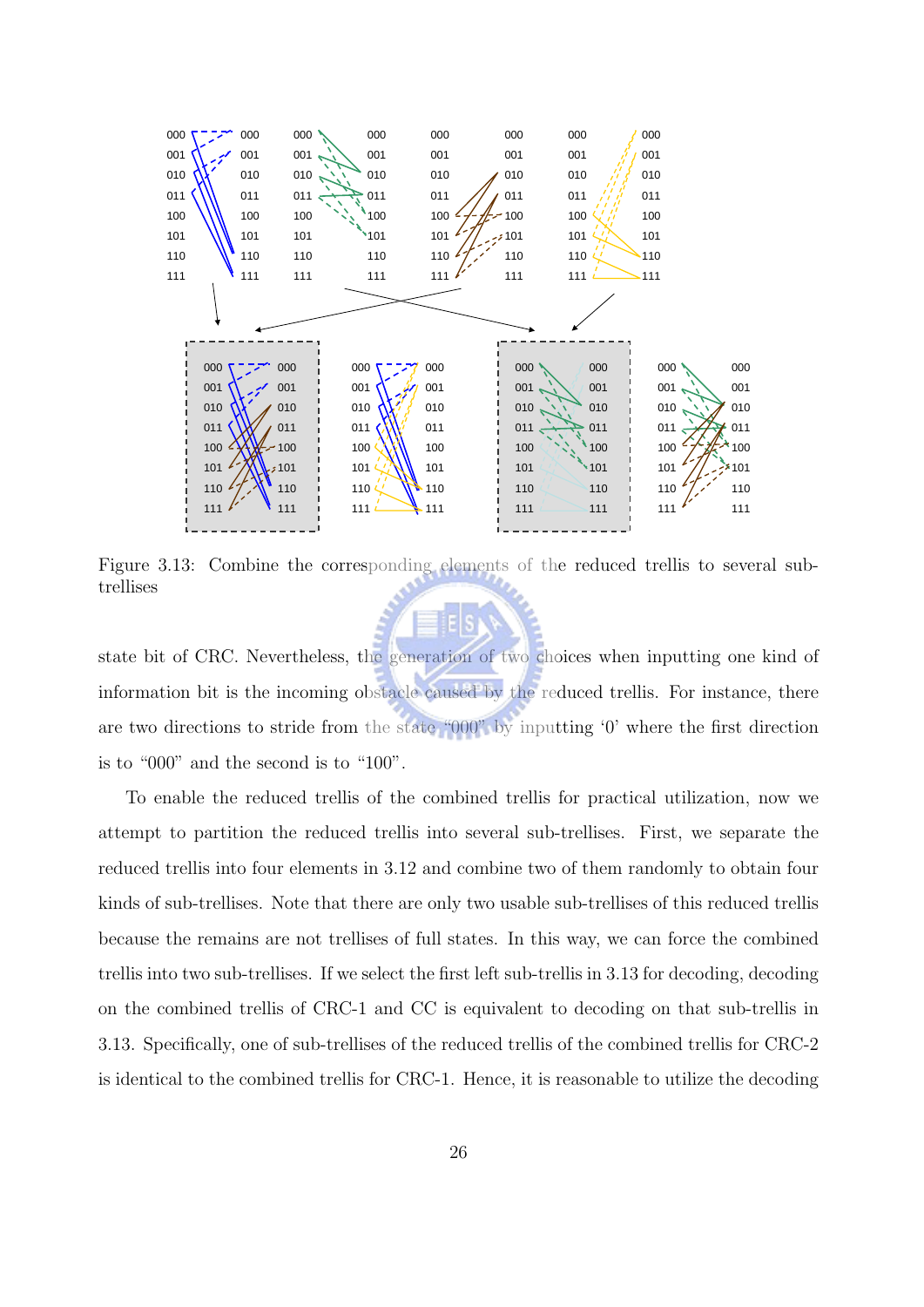of concatenated CRC-N and CC by using the combined trellis for CRC-(N-j) instead of the combined trellis for CRC-N where  $j$  is the number of ignored CRC register bits and the connection of the CRC- $(N-i)$  register are same as the connection of left-rest bits of CRC-N. Additional proofs for the equivalence between the combined trellis for CRC-(N-j) and the sub-trellis of the reduced trellis of the combined trellis for CRC-N will be derived in Appendix.

We are now prepared to decode by using the reduced version of the combined trellis which requires much fewer complexity than using the original combined trellis. Consider about the example of a  $(2, 1, 6)$  convolutional codes,  $g = [163 \ 135]_{\text{octal}}$ , a generator polynomial  $g(x) = 1 + x^2 + x^4 + x^6 + x^7 + x^8$  for CRC-8. If we ignore four bits of the register of CRC-8, that is to say, we use the combined trellis of a specific CRC-4 which is the left half part of the CRC-8 rather than the combined trellis of CRC-8 for decoding. Eventually, we identify a decoding scheme which is executed on the combined trellis and truly decrease the complexity without modifying the original CRC encoding process. However, the loss of performance caused by employing the sub-trellis of the combined trellis is inevitable on account of the elimination of paths in the initial combined trellis. Simulation results will exhibit substantial improvements on the conventional decoding schemes in Chapter 5.

Note that the code space of the codewords decoded from the sub-trellis of the reduced trellis constructed by the combined trellis contains the code space of the codewords decoded from the combined trellis. And the code space of the codewords decoded from the original CC trellis contains these two code spaces. So, the code decoded form the sub-trellis of the reduced trellis constructed by the combined trellis is a supercode of the code of the combined trellis and a subcode of the original code decoded from the trellis of convolutional code only.

#### 3.5 Applications on List Decoding

The list Viterbi decoding algorithm  $(LVA)$  is a concept of searching for the  $L<sup>th</sup>$  paths instead of one ML path for the sake of obtaining an acceptable path before the next retransmission.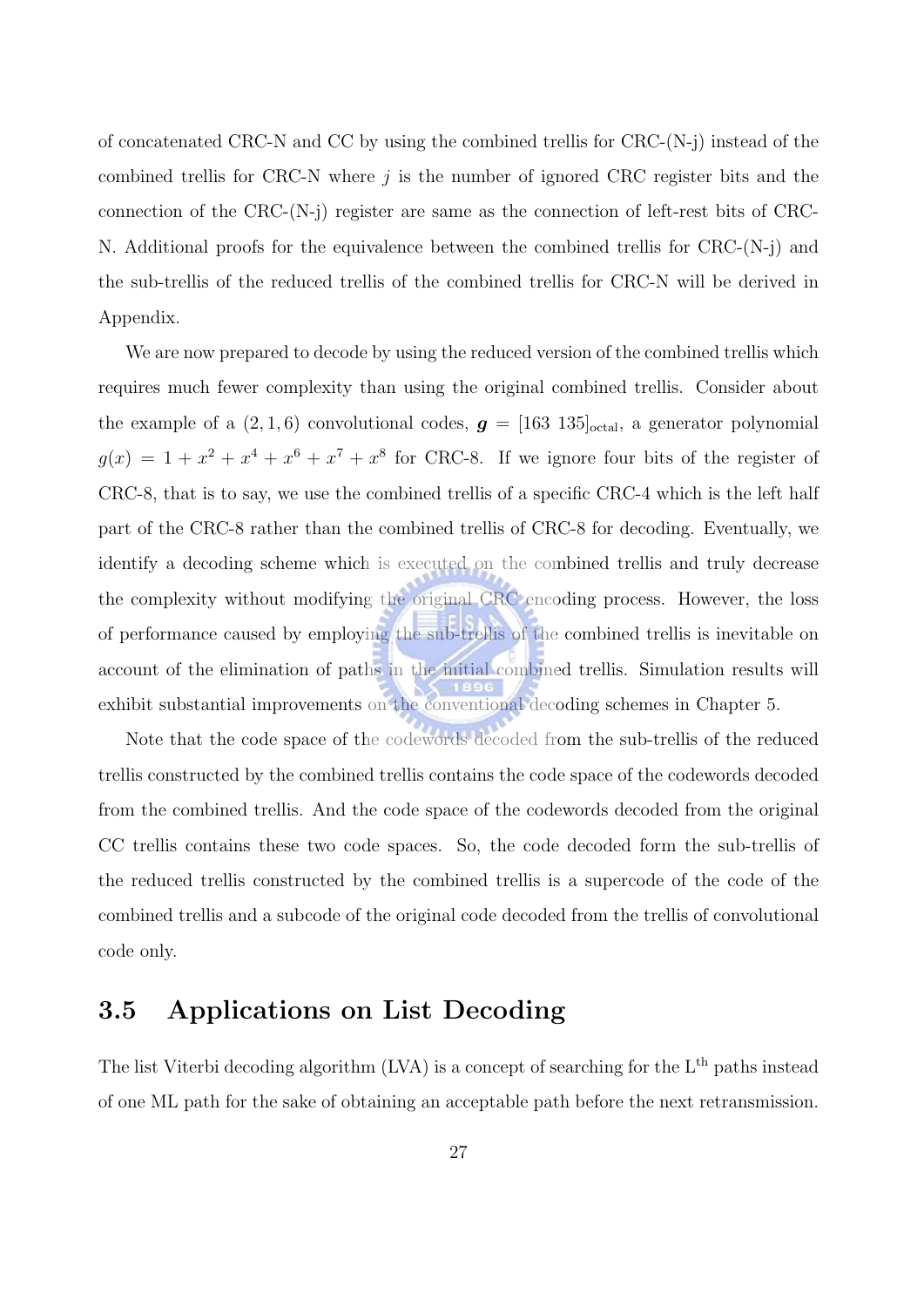It is verified in Chapter 5 that blending the LVA into our proposed decoding algorithm can achieve greater promotion than purely performing the LVA. In addition, Simulations of the proposed decoding schemes and several established decoding algorithms in retransmission system with Chase combining are also illustrated in Chapter 5.

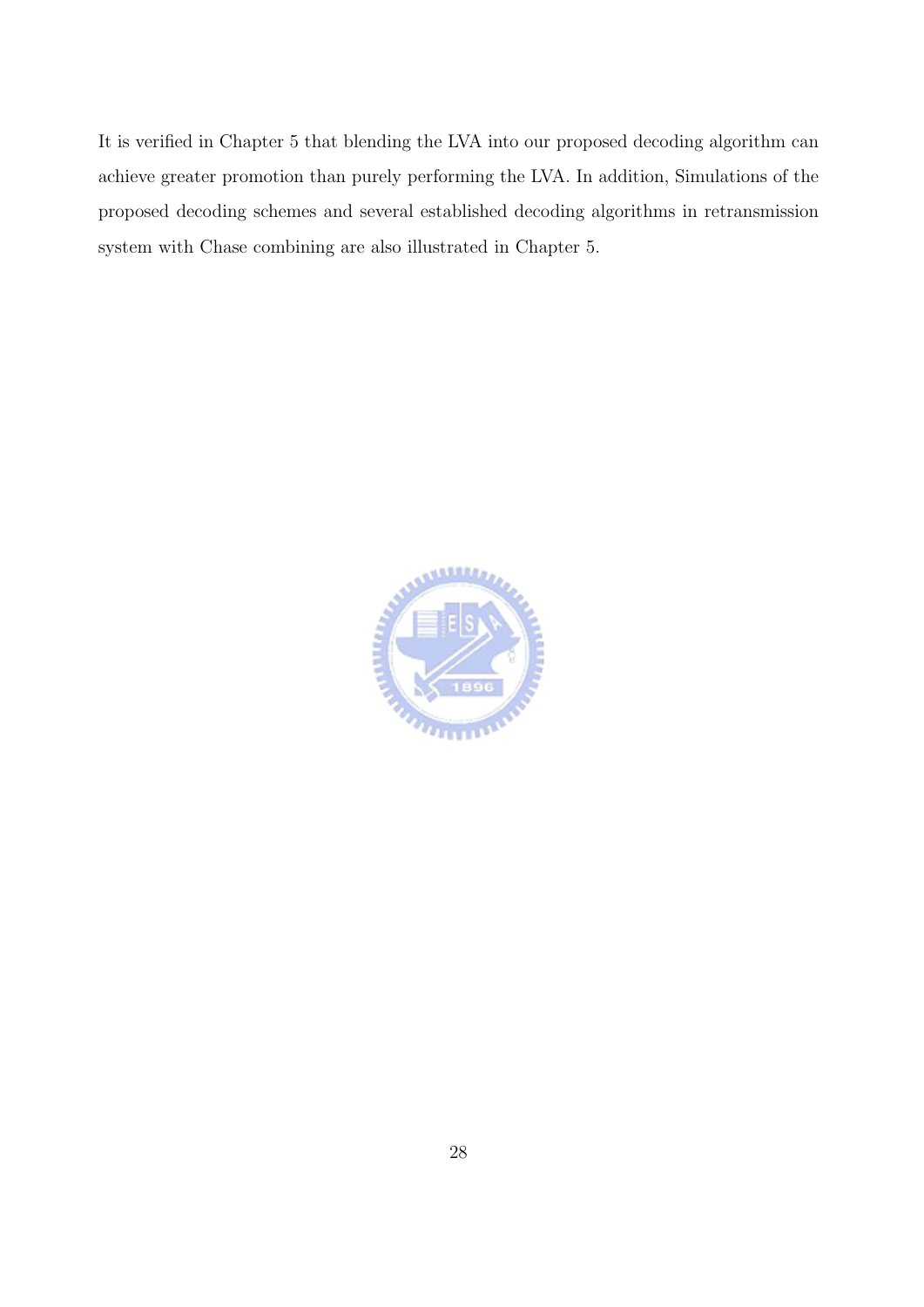# Chapter 4 Simulation Results

In this thesis, we first utilize a  $(2, 1, 6)$  convolutional codes,  $g = [163 \ 135]_{\text{octal}}$  and a generator polynomial  $g(x) = 1 + x^2 + x^4 + x^6 + x^7 + x^8$  for CRC-8. Here, we remain the original CRC encoding scheme in this simulation. If we ignore four bits of the register of CRC-8, namely, we use the combined trellis of CRC-4 rather than the combined trellis of CRC-8 for decoding. Since the combined trellis of the specifical CRC-4 is one of the sub-trellis of the reduced trellis of the combined trellis of CRC-8, it is reasonable to employ the combined trellis of CRC-4 directly for decoding. Noted that the generator polynomial of the CRC-4 is  $g(x) = 1 + x^2 + x^4$  which is the left half part of the genertor polynomial of the CRC-8 we use. It is explicit that the proposed algorithm is  $0.7dB$  superior to e conventional convolutional decoding which only employs CC for decoding in Figure 4.1. The improvement on bit error rate is 0.6dB greater than the conventional one as illustrated in Figure 4.2. The combined CRC-8 ML is the line which is the ML performance of the concatenated code comprised of CRC and CC. Now consider about the complexity of the proposed algorithm. In Table 4.1, the proposed algorithm has ten times the number of computation times of the conventional decoding algorithm in low SNR (1-1.5dB). Nevertheless, the number of computation times of these two schemes are similar in medium SNR (3-4dB) and the proposed algorithm is even greater than the conventional one in high SNR (>4dB) due to the CRC merging stage in the proposed algorithm. More specifically, the CRC merging stage in the end of the reduced version of the combined trellis can extract some unneeded steps because of the elimination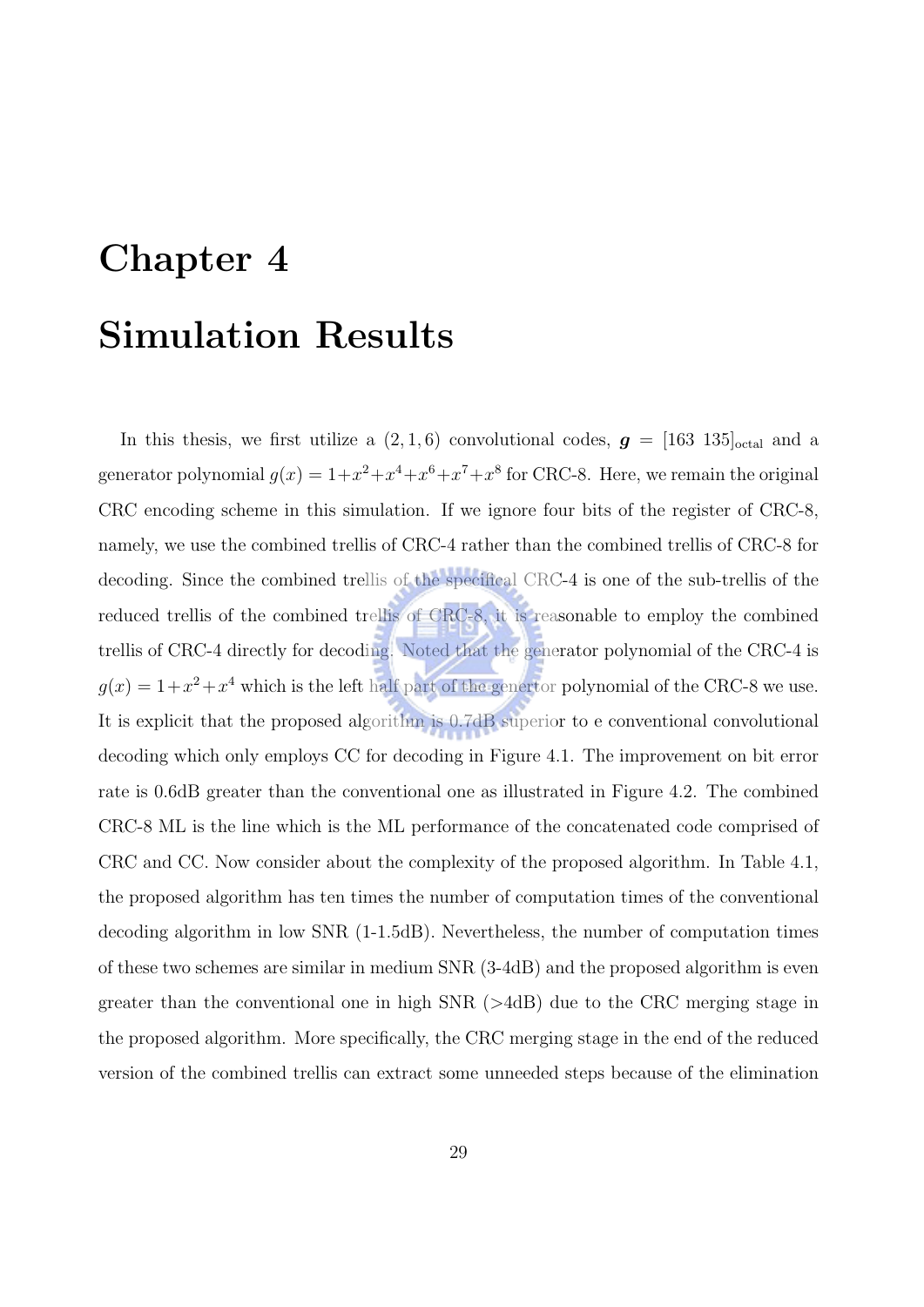

Figure 4.1: CC  $(2,1,6)$ , information size=114, CRC-8 detect

of paths caused by CRC constrain. Therefore, the number of computation times can be decreased in the latter portion of the combined trellis when the noise is slight.

The comparison between the former idea of partition the CRC bits and the proposed decoding algorithm is shown in Figure 4.6. We utilize a  $(2, 1, 6)$  convolutional codes,  $g =$ [163 135]<sub>octal</sub> and a generator polynomial  $g(x) = 1 + x^3 + x^4 + x^7 + x^8 + x^{10} + x^{14} + x^{15}$  for CRC-15. In Figure 4.3, there are three CRC encoding schemes that we apply in this comparison: the first is the conventional CRC encoding for CRC-15. In the second, we partition CRC-15 into the error correction section which is CRC-8 and the error detection section which is CRC-7. Partition CRC-15 into two CRC-4 for error correction and one CRC-7 for error detection in the third encoding scheme. The particular description for the second and third methods is exhibited in Chapter 4. Note that the generator polynomial of CRC-7 and CRC-8 is  $g(x) = 1 + x^3 + x^7$  and  $g(x) = 1 + x^2 + x^4 + x^6 + x^7 + x^8$  respectively. As illustrated in Figure 4.6, the performance of the proposed algorithm of ignoring 7 bits for CRC-15 is similar to the second scheme in 4.3. However, the proposed algorithm preserves the original CRC encoding scheme but still improves the performance. In addition, on account of using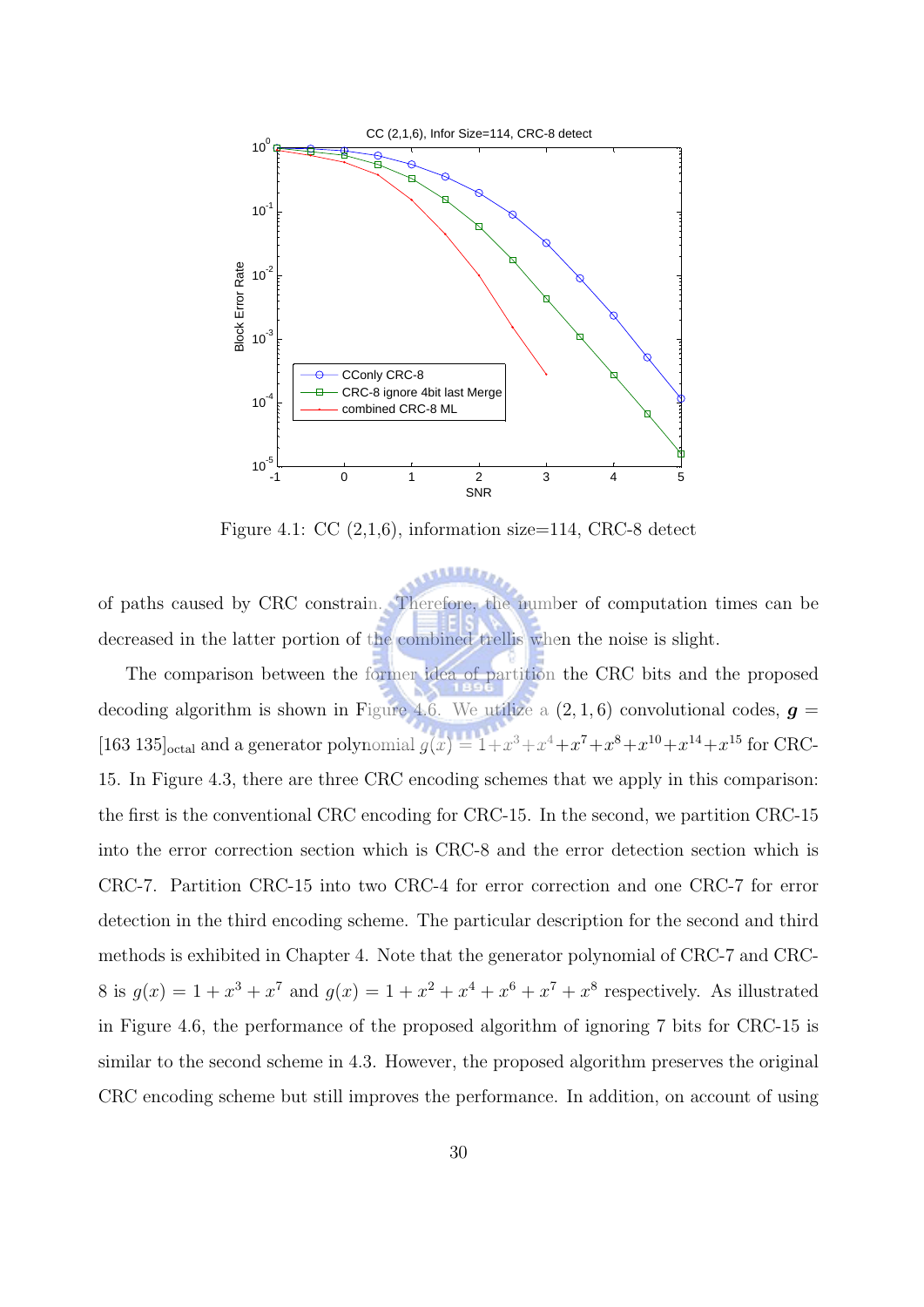



Table 4.1: complexity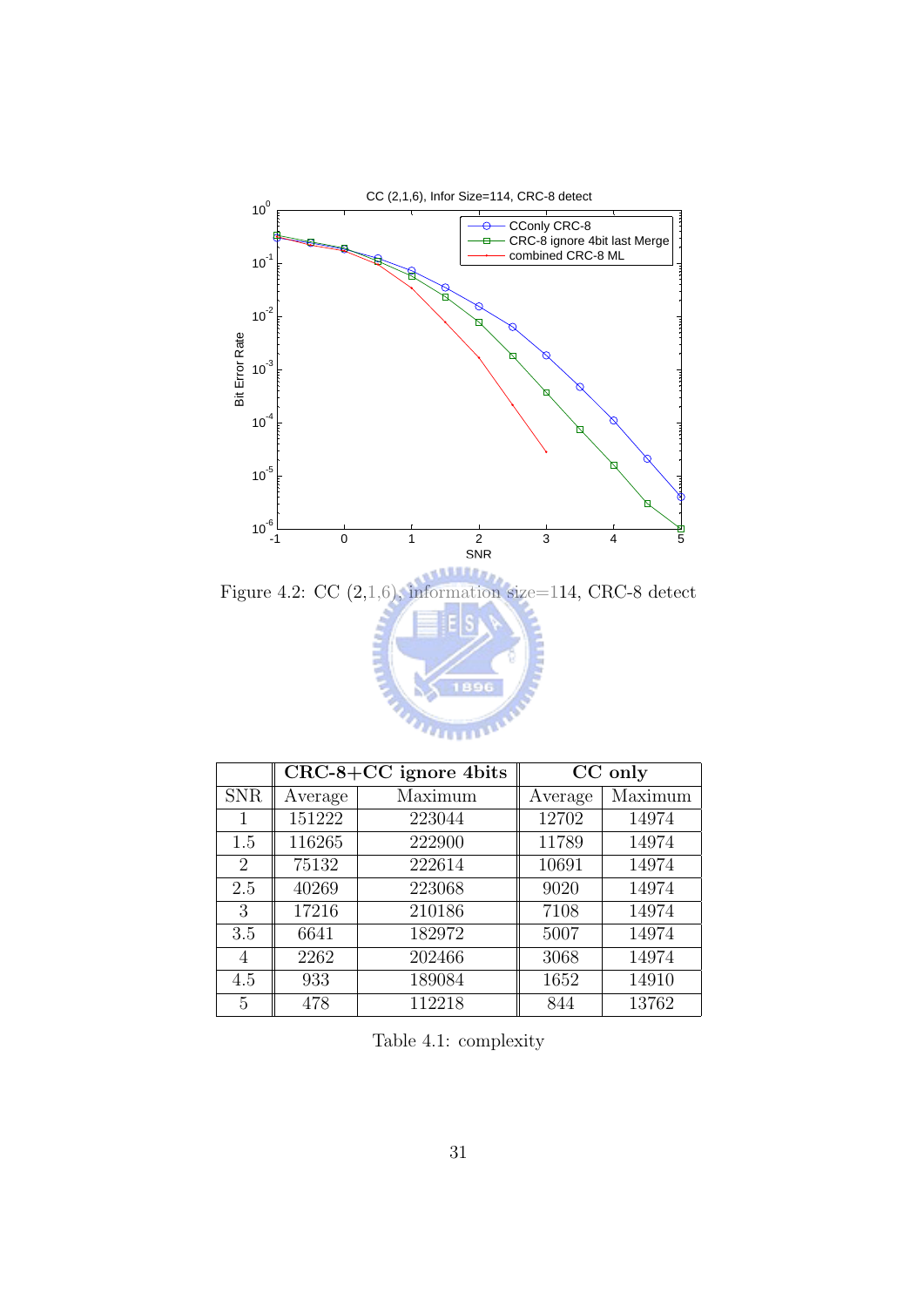

Figure 4.3: Three distinct encoding schemes for CRC codeword

the identical register of CRC-4 to form the combined trellis for the proposed algorithm and the partitioned combined trellis for the second scheme in 4.3, the complexity of the second scheme is slightly fewer than the the complexity of the proposed algorithm because there are two merging stage in the trellis for second scheme. Also, the second scheme approach a superior error rate to the proposed decoding algorithm which uses unaltered encoding scheme. We conclude that the performance can be upgraded by change the CRC encoding scheme.

Now we compare the LVA to our proposed decoding algorithm in Figure 4.5. The block error rate of the proposed decoding algorithm is equivalent to the error rate of the LVA with  $L=10$  in SNR 0-2.5dB and is between the error rate of LVA with  $L=2$  and  $L=10$  in SNR  $>3dB$ .

In the retransmission system which permitting once retransmission and employing Chase combining, the proposed decoding algorithm is still superior to the conventional decoding algorithm about 0.7-0.8dB. Note that the codeword decoded from the combined trellis of CRC-8 and CC will always pass the CRC check, so the combined CRC-8 ML has no simulations for retransmission.

The throughput of the proposed decoding algorithm is similar to the throughput of the LVA with  $L=10$  and is greater than the conventional decoding algorithm.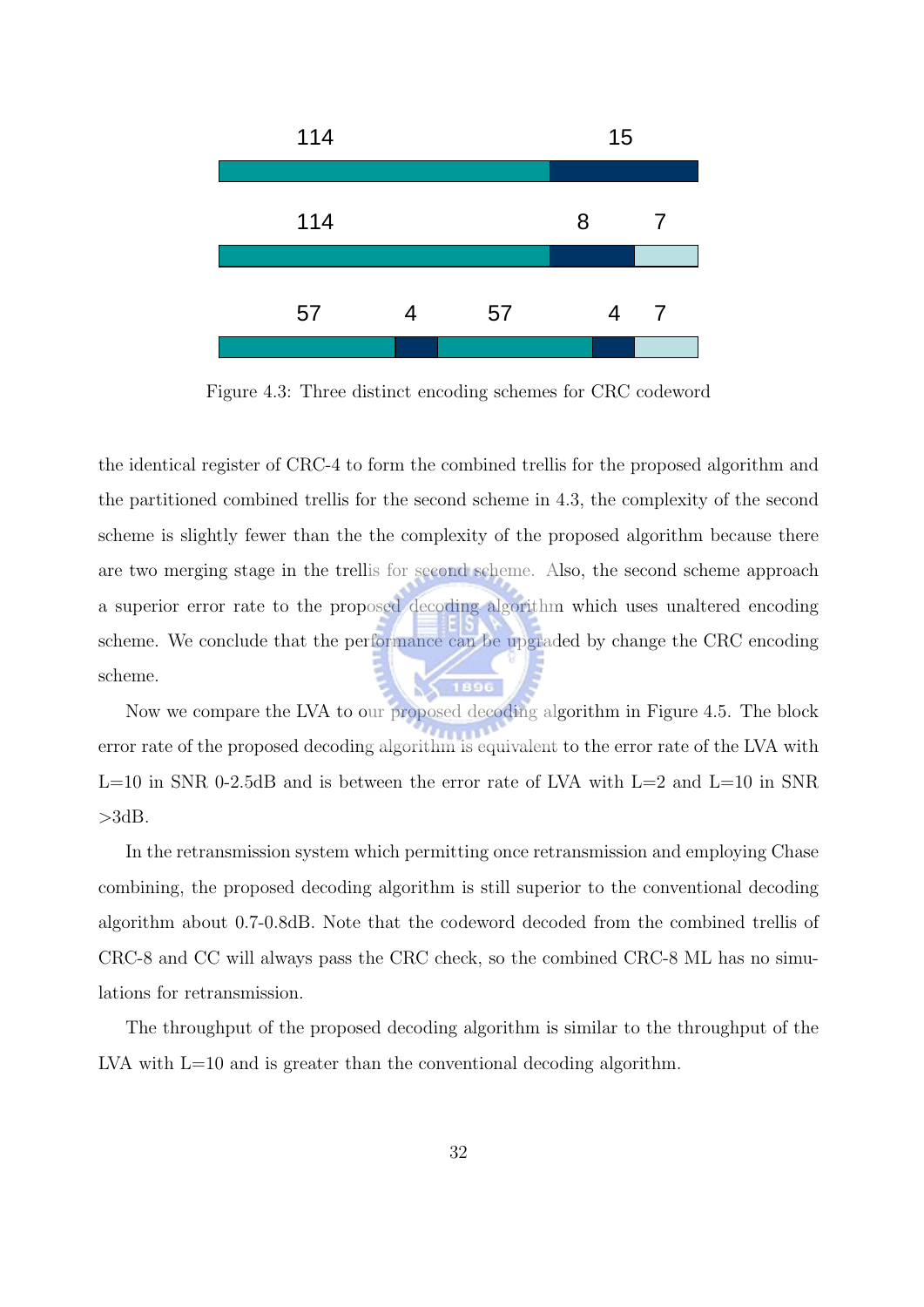

Figure 4.4: CC  $(2,1,6)$ , information size=114, CRC-15 detect



Figure 4.5: CC  $(2,1,6)$ , information size=114, CRC-8 detect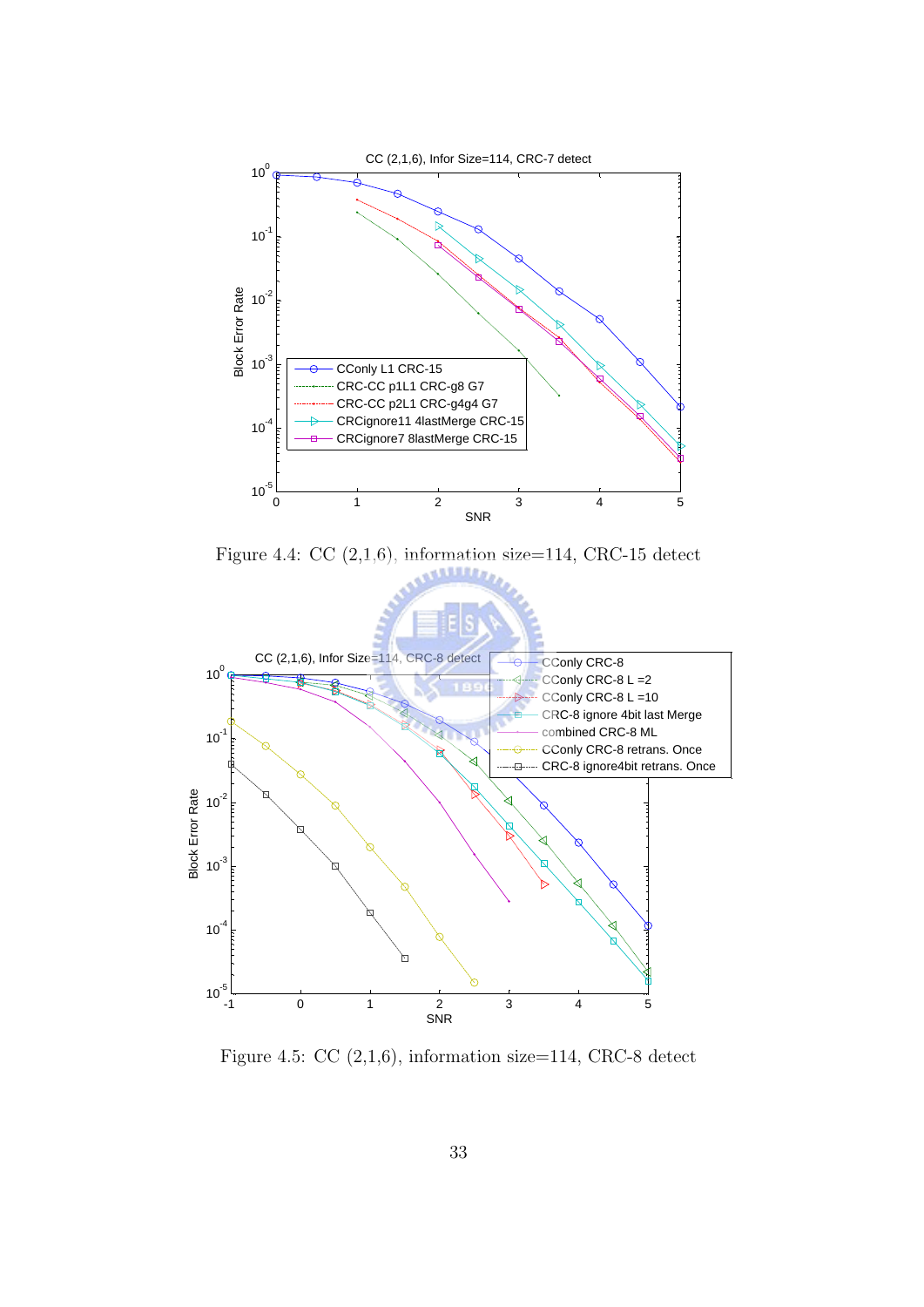

Figure 4.6: Throughput: CC (2,1,6), information size=114, CRC-15 detect



Figure 4.7: CC  $(2,1,6)$ , information size=114, CRC-8 detect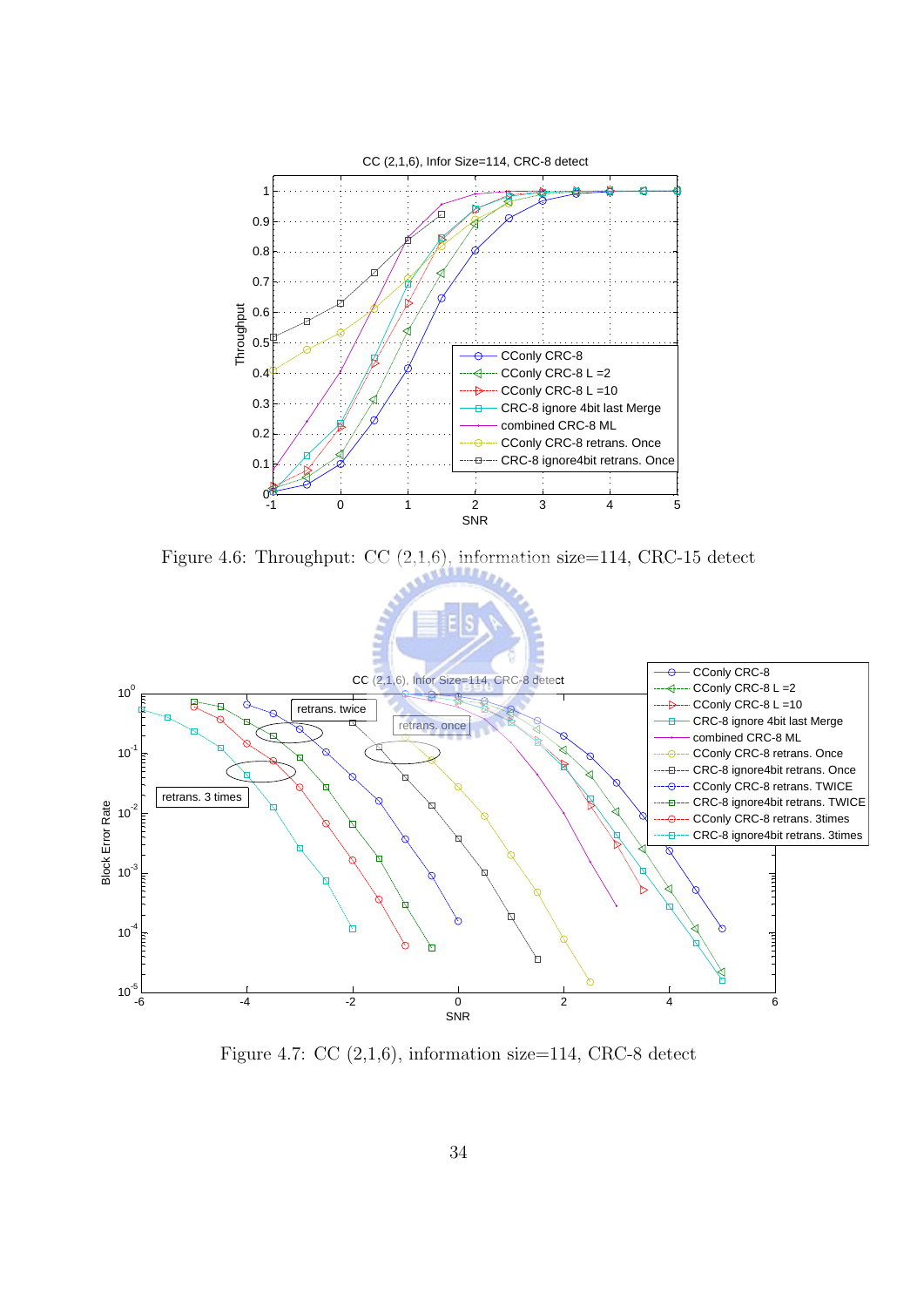## Chapter 5 Conclusions

The conventional decoding scheme in hybrid ARQ utilizes only convolutional codes to decode the received sequence and considers CRC as just an error detecting code. However, the proposed decoding algorithm combine the error correcting ability of CRC with the convolutional decoding to alleviate the error rate caused by convolutional decoder. Due to the effect of the CRC constrain which added in the combined trellis, the codeword decoded from the proposed decoding algorithm has more opportunities to pass the error detection.

There is a decoding algorithm, list Viterbi algorithm, which can also decrease the error rate generated from the CC decoder by attaining  $L<sup>th</sup>$  best paths in 1st transmission instead of one ML path. The LVA tries to search another acceptable decoded codeword to pass the error detection before next retransmission while the ML codeword failed. The combination of the LVA and our proposed algorithm can achieve substantial improvement in the performance. Instead of employ the combined trellis of a CRC with a large degree, we can use the reduced version of the combined trellis and the LVA to upgrade the performance without tremendous computation times.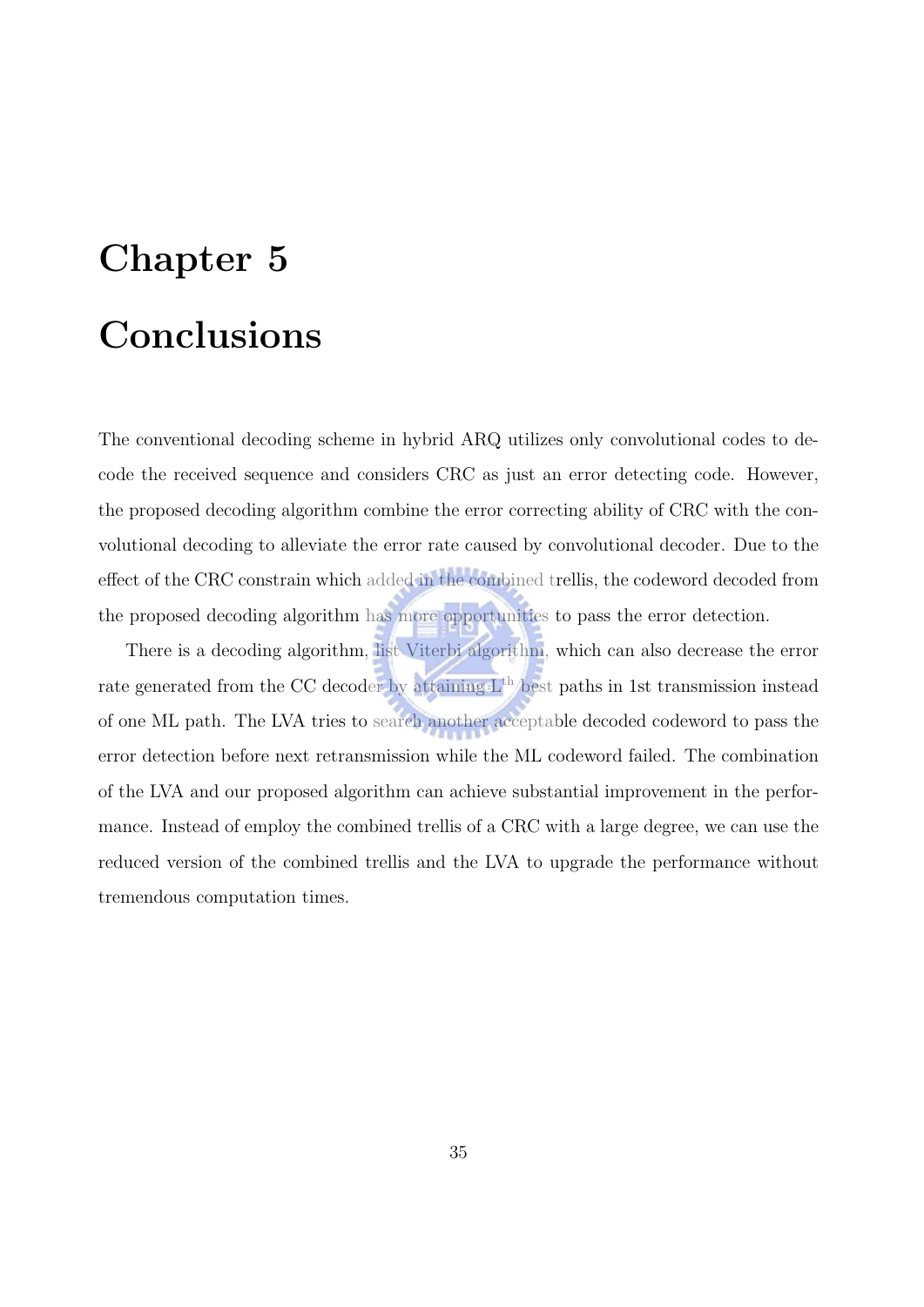## Appendix A Proof of the Reduced Trellis

We try to prove the Lemma.

**lemma 1** The reduced trellis of CRC-N contains the combined trellis of  $CRC-(N-J)$ , where  $j$  is the number of ignored CRC register bits and the connection of  $CRC-(N-J)$ registers are same as the connection of left-rest bits of CRC-N.

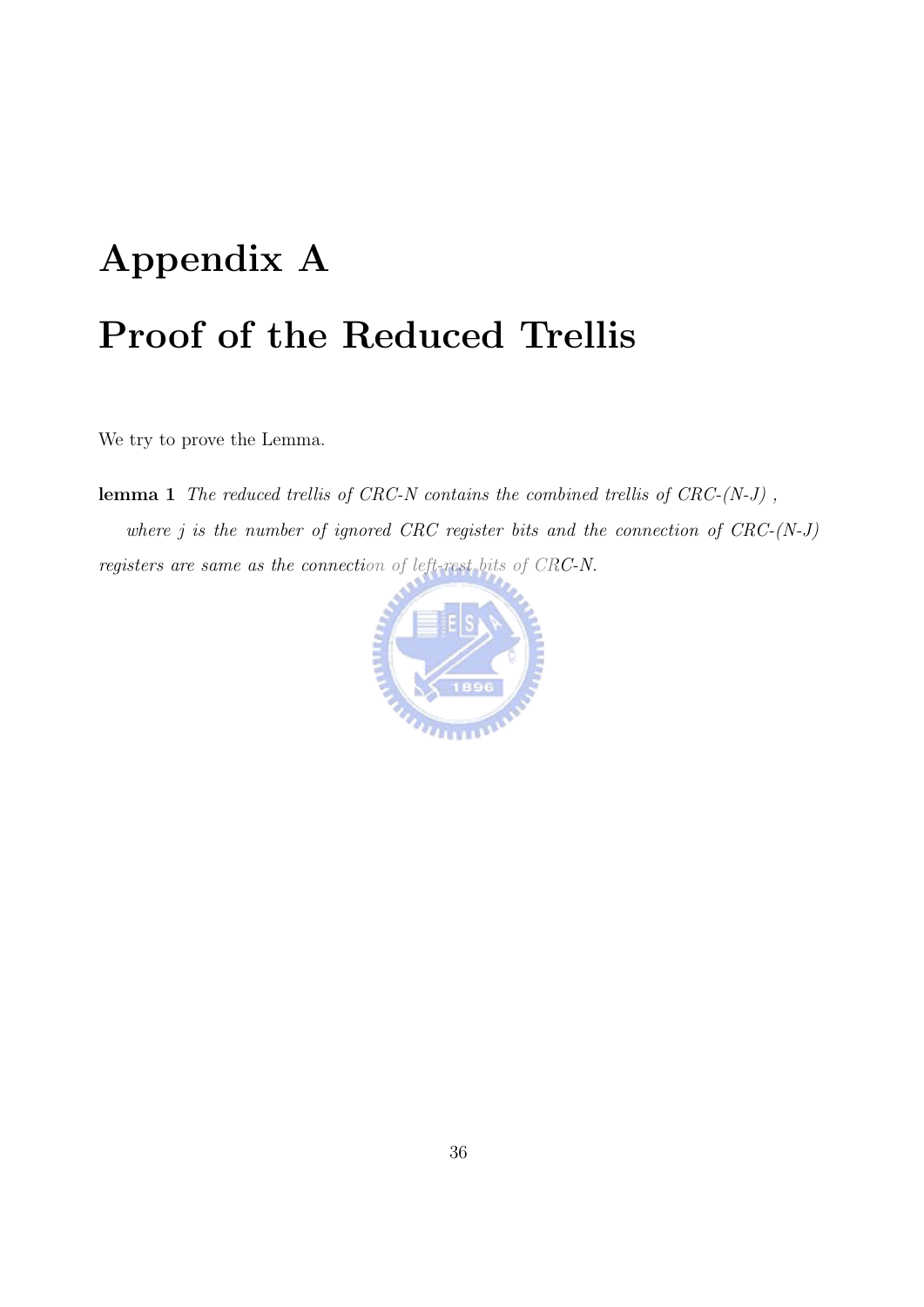### Bibliography

- [1] S. Lin and D. J. Costello, Error control coding: Fundamentals and Applications, second edition. Englewood Cliffs, NJ: Prentice-Hall, 2004.
- [2] K. Brayer, "Error Control Techniques Using Binary Symbol Burst Codes," IEEE Trans. Commun., vol. COM-16, pp. 199-214, Apr. 1968.
- [3] D. M. Mandelbaum, "Adaptive-Feedback Coding Scheme Using Incremental Redundancy," IEEE Trans. Inform. Theory, vol. IT-20, pp. 388-389, May 1974.
- [4] S. Kallel, "Complementary punctured convolutional (CPC) codes and their applications," IEEE Trans. Commun., vol. 43, no. 6, Jun. 1995.
- [5] J. M. Shea, "Reliability-based hybrid ARQ," IEEE Electron. Lett., vol. 38, pp. 644-645, **HUILDE** Jun. 2002.
- [6] J. Hagenauer, "Rate-compatible punctured convolutional codes (RCPC codes) and their applications," IEEE Trans. Commun., vol. 36, pp. 389-400, Apr. 1988.
- [7] R. Fano, "A heuristic discussion of probabilistic decoding," IEEE Trans. Inform. Theory, vol. IT-9, no. 2, pp. 64-73, Apr. 1963.
- [8] R. Fano, "A Fast Sequential Decoding Algorithm Using a Stack," IBMJ. Res. Dev., vol. 13, pp. 675-685, Nov. 1969.
- [9] Y. S. Han, P.-N. Chen, and H.-B. Wu, "A maximum-likelihood soft-decision sequential decoding algorithm for binary convolutional codes," IEEE Trans. Commun., vol. 50, no. 2, pp. 173-178, Feb. 2002.